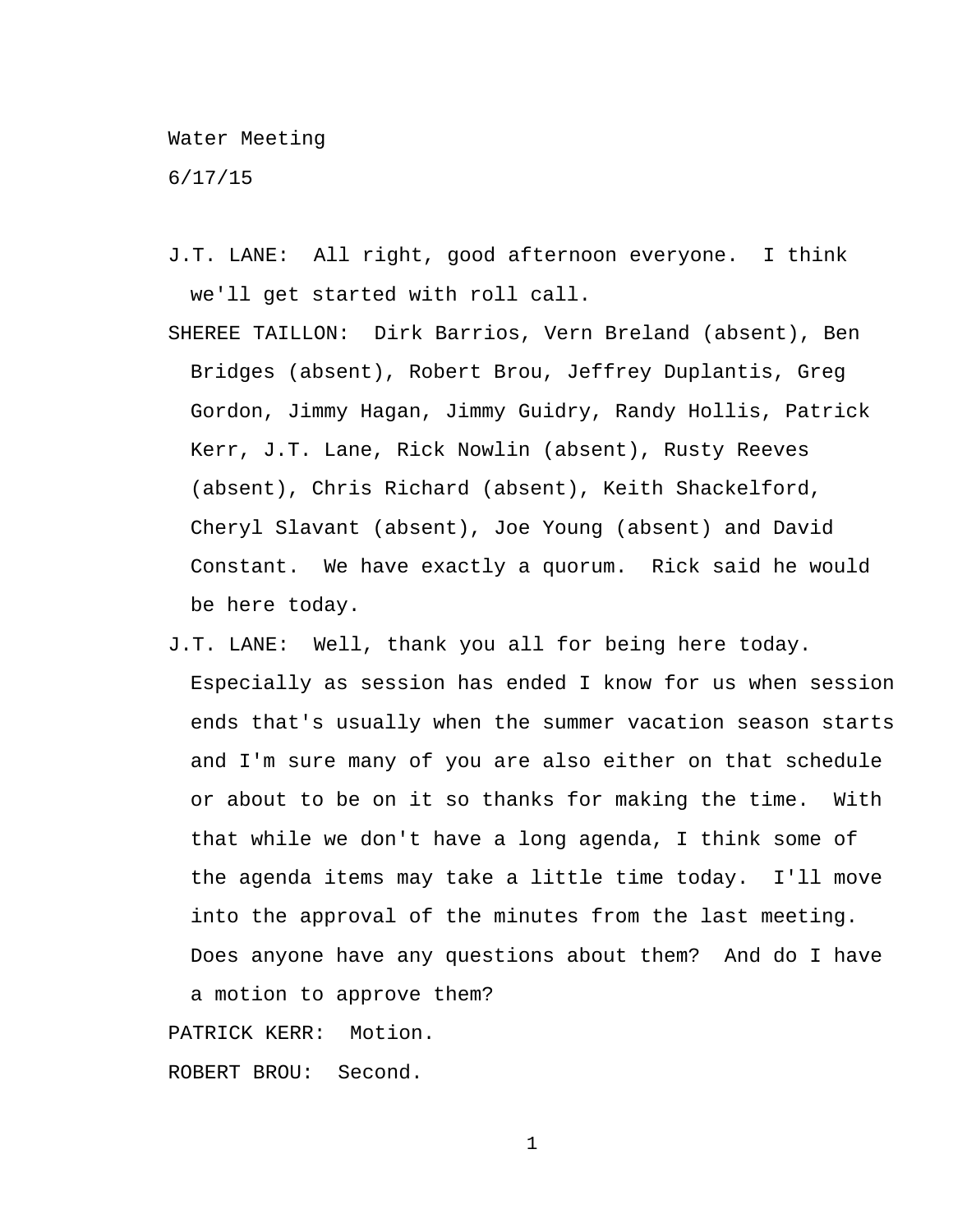J.T. LANE: Any objections? All right, minutes are approved. With that I thought we would move into, after I went through the minutes and had some discussion with Sheree and Dr. Guidry about the last meeting I know there was a lot of discussion around the grandfathering clause and how y'all would like to move into that process. And so there's a couple of I guess approaches we could take that I wanted to discuss and if y'all have others. And then just kind of decide today how we would like to start that work. One obviously would be that we wait till we're done with everything, all the parts and then have a discussion then about grandfathering so we know a 100 percent of the material we're working with, but also that we could also start examining at the next meeting all of the stuff that we have, all of the parts that we have approved. So it's one of two different ways to handle it. And also I think this is one of those things too that could work either way where we discuss all the grandfathering provisions together as a committee as oppose to taking the subcommittee route like we did with the other parts because I think everyone has a tremendous amount to add to that. Or we could again establish a subcommittee to start the work on the parts that are approved thus far. I guess one is an issue of timing as when to start it and do we want to start adding an ongoing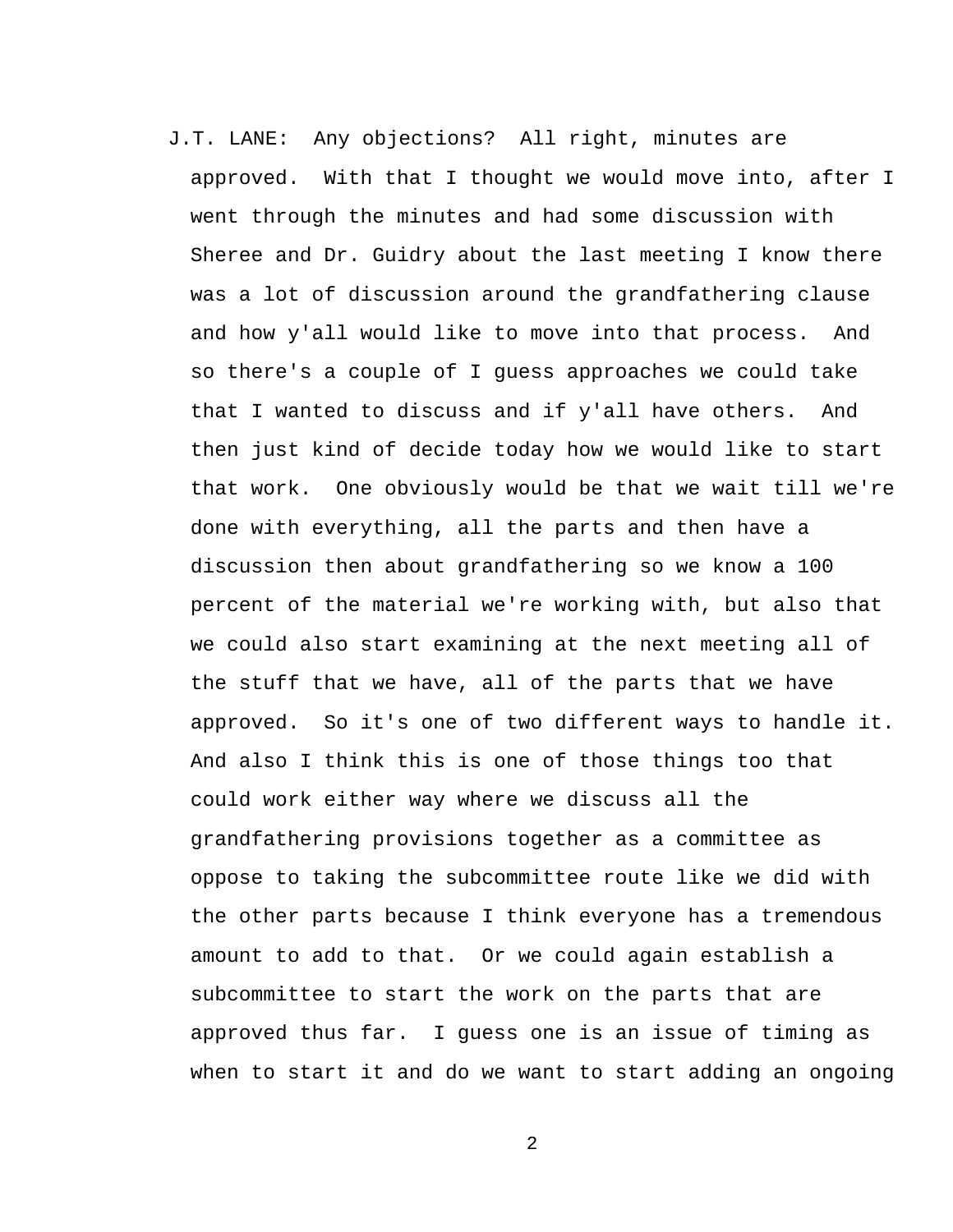agenda item until we finish to our regular meeting to make some time to discuss the grandfathering section. And so I think either approach has merits and possibly some drawbacks, but that's my thoughts on it. Dr. Guidry, I don't know if there's anything else you want to add about it.

JIMMY GUIDRY: No, I'm just curious what y'all think.

J.T. LANE: I am too. With that I'll leave it open. Does anybody have any thoughts as to the best way to proceed on that or any reaction as to what I laid out? JIMMY GUIDRY: No need for it? I'll stir it up. J.T. LANE: Let's just wait on that. Randy.

RANDY HOLLIS: Always comes back to me. There was some interesting discussion, especially from Chris who's not here, about if something is so critical why grandfather it anyway. That was brought up at one of the previous meetings. I think maybe the best way to approach this is for each one of the committee members to look at what do they believe should be grandfathered. I think from my standpoint when I look at some of our treatment plants I have a single wet well. We talked about in those provisions new design will be a divided wet well so you can take one side down and not the other. That single wet well that we have has been there since 1940. It's worked. We know how to work the plant with that so from that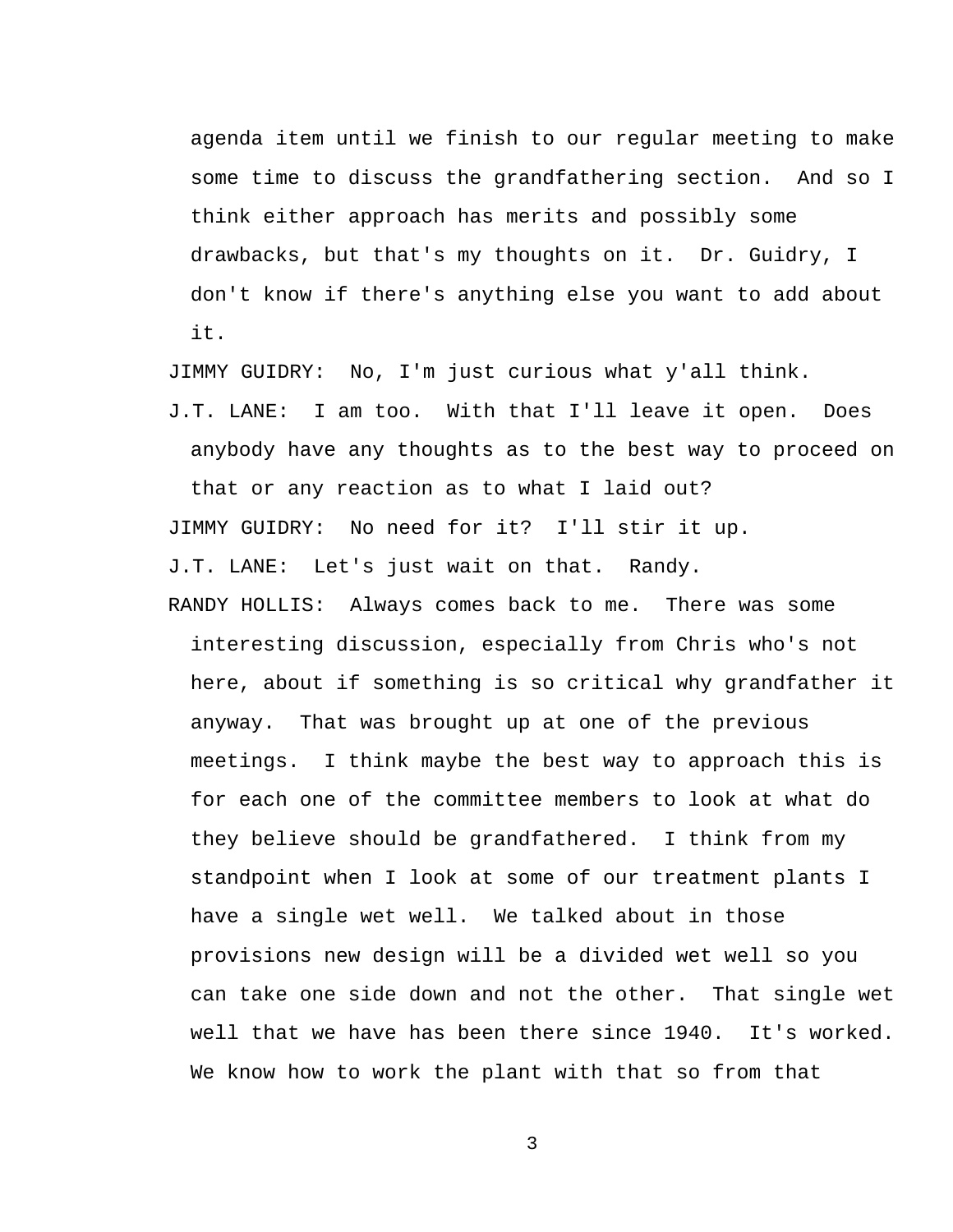standpoint those are some things that I would like to see grandfathered that someone doesn't come in in a sanitary and say well the new provisions say you have to have two wet wells. And so I think if each one of us would list our pet-peeves first, then we could have a list that we could start from and then as a discussion as a group discuss each one of these points.

J.T. LANE: I agree. We could probably develop a template for everyone to complete that could go from what has been approved thus far and then we'll update it as we approve other parts. And then we will just make a comprehensive list and then start setting aside meeting time for each future meeting to start going through that, dwindling it down until our last few meetings may be just that we finish up the list on the grandfathering clause. The one thing we do is develop a template for everyone to start populating with their, as you said pet peeves, some things that are causing heartburn and then we'll start again discussing that as a committee. I personally think the community discussion is best because I think having a subcommittee won't be as effective as it would have been going through each part. Does anybody have any objections with that approach? Number one we'll provide a template to all of you to start and going through all of the approved parts thus far to say this is what you think we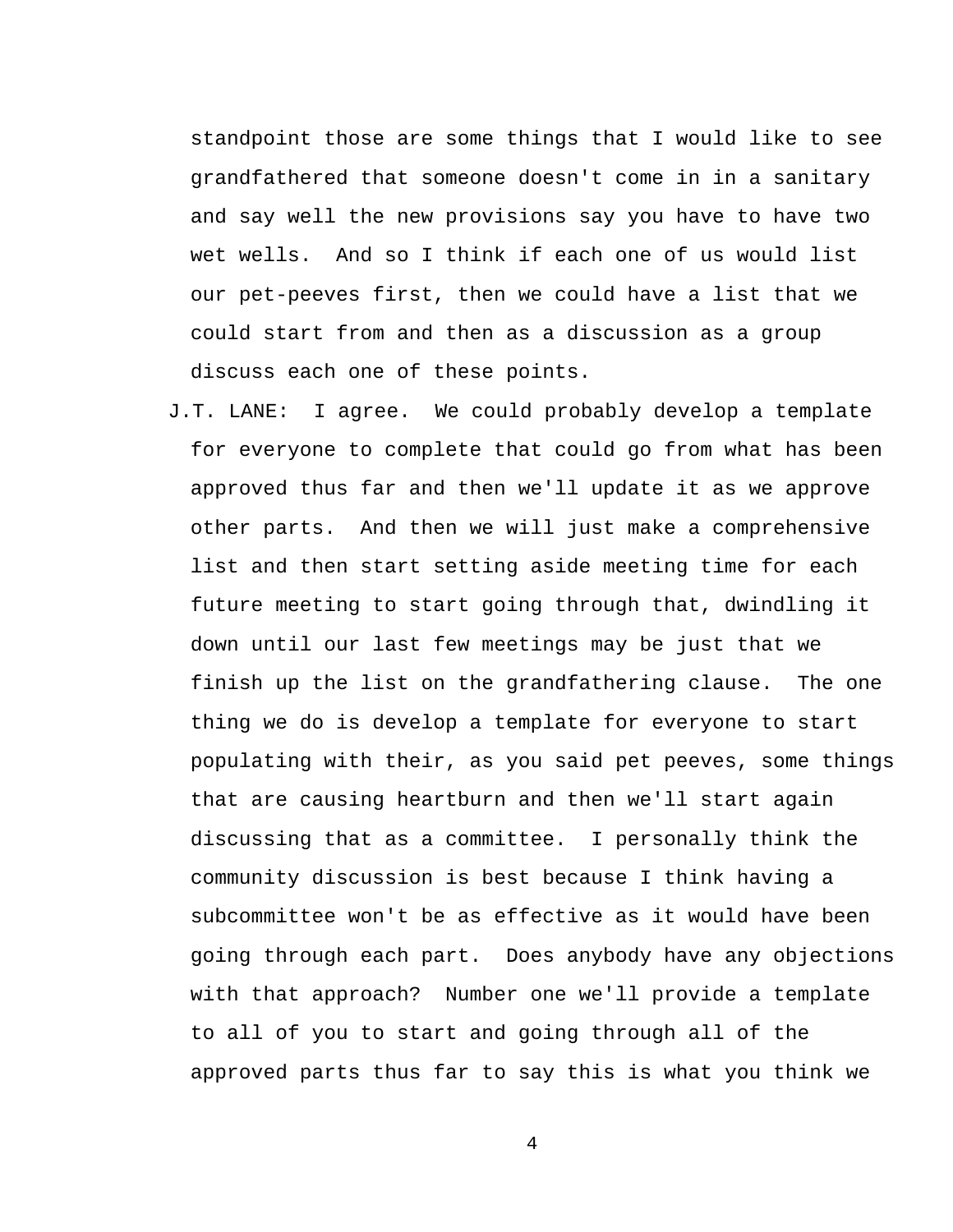should discuss for the grandfathering part that will go into the new code. And then as we develop the agendas for the ongoing meetings up until we approve the final part we'll try to devote some time for each meeting here after to discuss that list until we work through it and then the final couple of meetings I think will be to wrap up that discussion.

- PATRICK KERR: I thought we had gone through this a few times and decided there were only going to be specific new design criteria which will have to be met retroactively. That the general consensus is that that which has been permitted and is operating to date is okay. It sounds like we're going back to the other side of this which is we're going to list what's allowed be grandfathered. I wish Chris were here cause I think he would be losing hair right now. I don't understand why we want to go back to the list of things that we're going to grandfather instead of a list of things that are critical to public health today. I thought that's where we were.
- KEITH SHACKELFORD: That was my understanding too. I think if we try to come up with a comprehensive list it's going to be so unwieldy it will be almost impossible actually for y'all to enforce rather than maybe use the discussion and a list of these things to come up with overall concepts of what has to be done like you were just saying.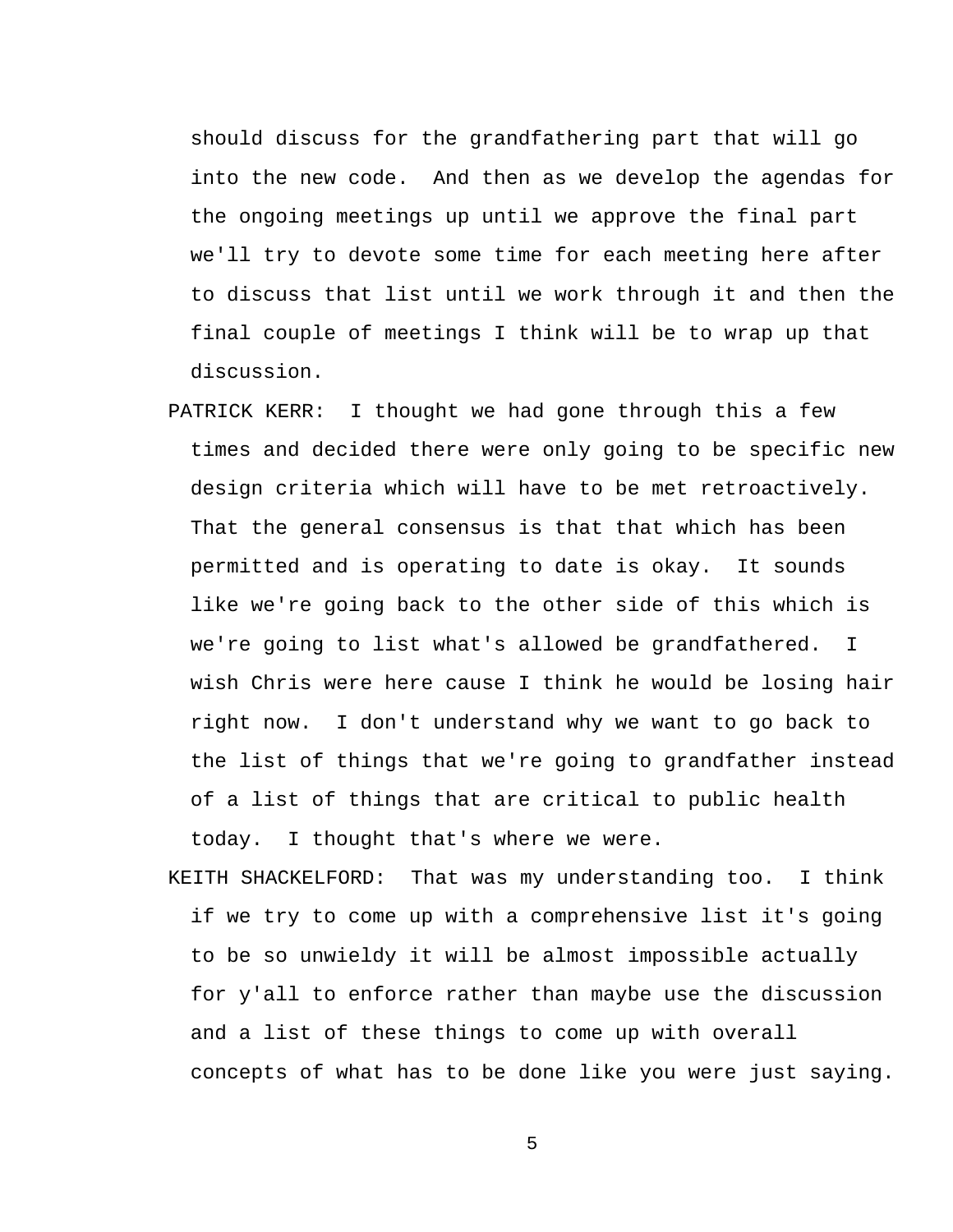And policy more as opposed to a list of items to be regulated, or grandfathered, or not grandfathered.

- PATRICK KERR: If what you have is making good water and meeting primary drinking water standards why should committee have to spend the money to change those to bring them into compliance with current requirements.
- KEITH SHACKELFORD: All that being said still having the discussion and everybody's particular concerns about ideas of what they think is critical I think is valuable and necessary.

PATRICK KERR: I agree.

J.T. LANE: I think that's one approach, but we have had discussions also there's been many items we have discussed over all of our meetings that we said we'll discuss that at the grandfathering clause discussion so.

PATRICK KERR: I had the distinct impression that Dr.

Guidry was more an advocate for not having an extensive list of grandfathered things.

J.T. LANE: I understand that. I think that still may be accurate, but we still need to, I want to know even if the list, I don't know how long the list will be, but I still think that each of you should provide your prospective on what we need to discuss so we can have a discussion about it and say we either agree, disagree on what should or shouldn't be on it. I don't want it to be an overrun list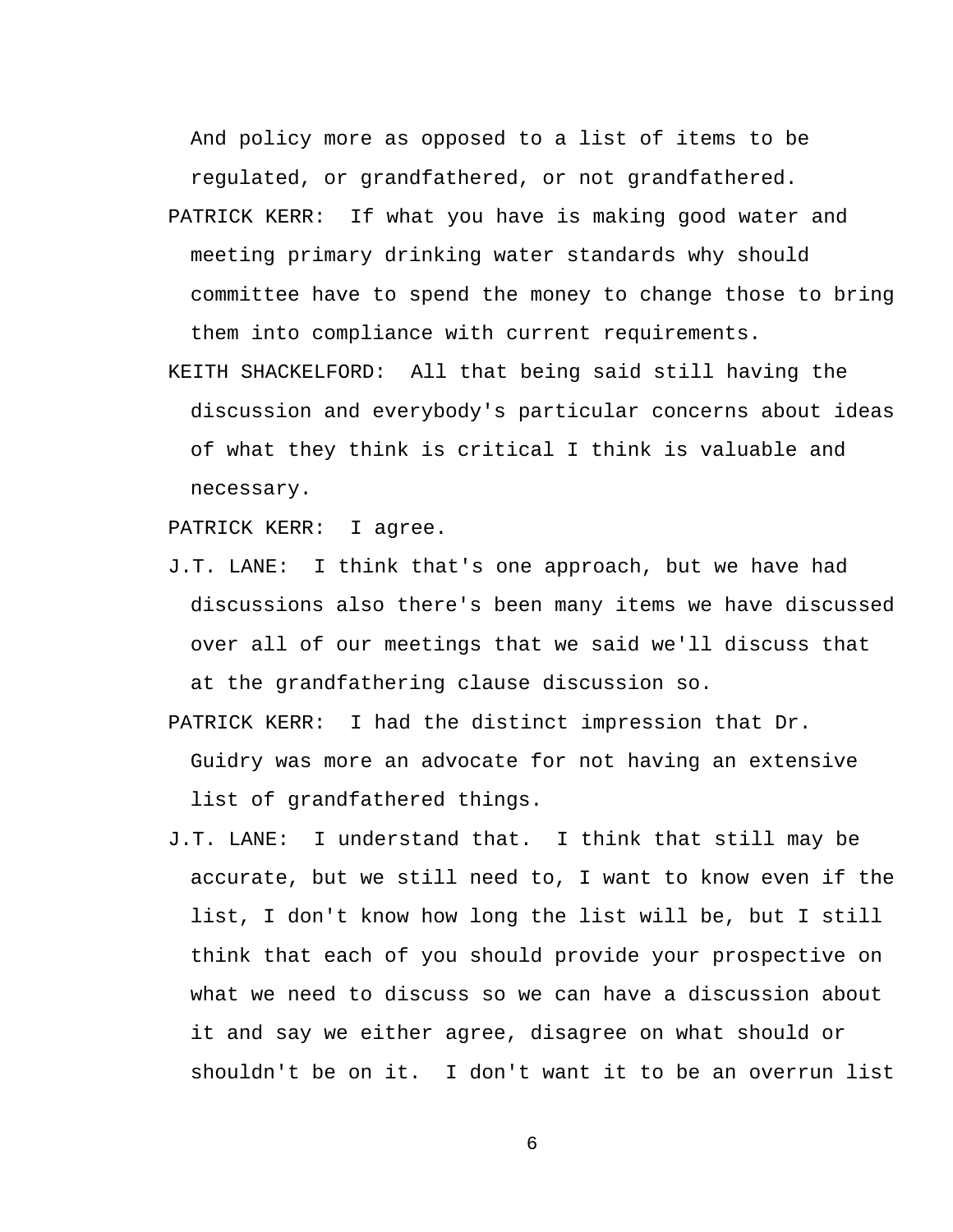or anything like that but. Do you want to add to that? JIMMY GUIDRY: I really would like it to be simple and I don't know how we make it simple because we've said everything that we're writing into the code is what we're going to use for new plants going forward. There's not a whole lot of those when you look at new plants. There's a lot of remodeling, a lot of refurbishing, replacing. Where do we draw the line, where do you make them come into code. Now what we've done on other things in the past is that if somebody had a significant renovation, define what significant is, then you have to come up to code. Cause I don't know if the code requires say a certain size pipe. You're connecting to an old system who doesn't meet the code are you going to get them to replace all the pipes, probably not. But you're going to get everything going forward to meet the code. And so that's where grandfathering an old system that starts trying to remodel or replace at what point do you say you have to meet code. To me we have to clarify something that has been permitted years ago, but I don't know if we have proof all the time that we have permits. I'm not sure we have proof of what was permitted.

PATRICK KERR: We have a litany of inspections that have been conducted and we have test results for water quality and we have systems compliance and violation records. We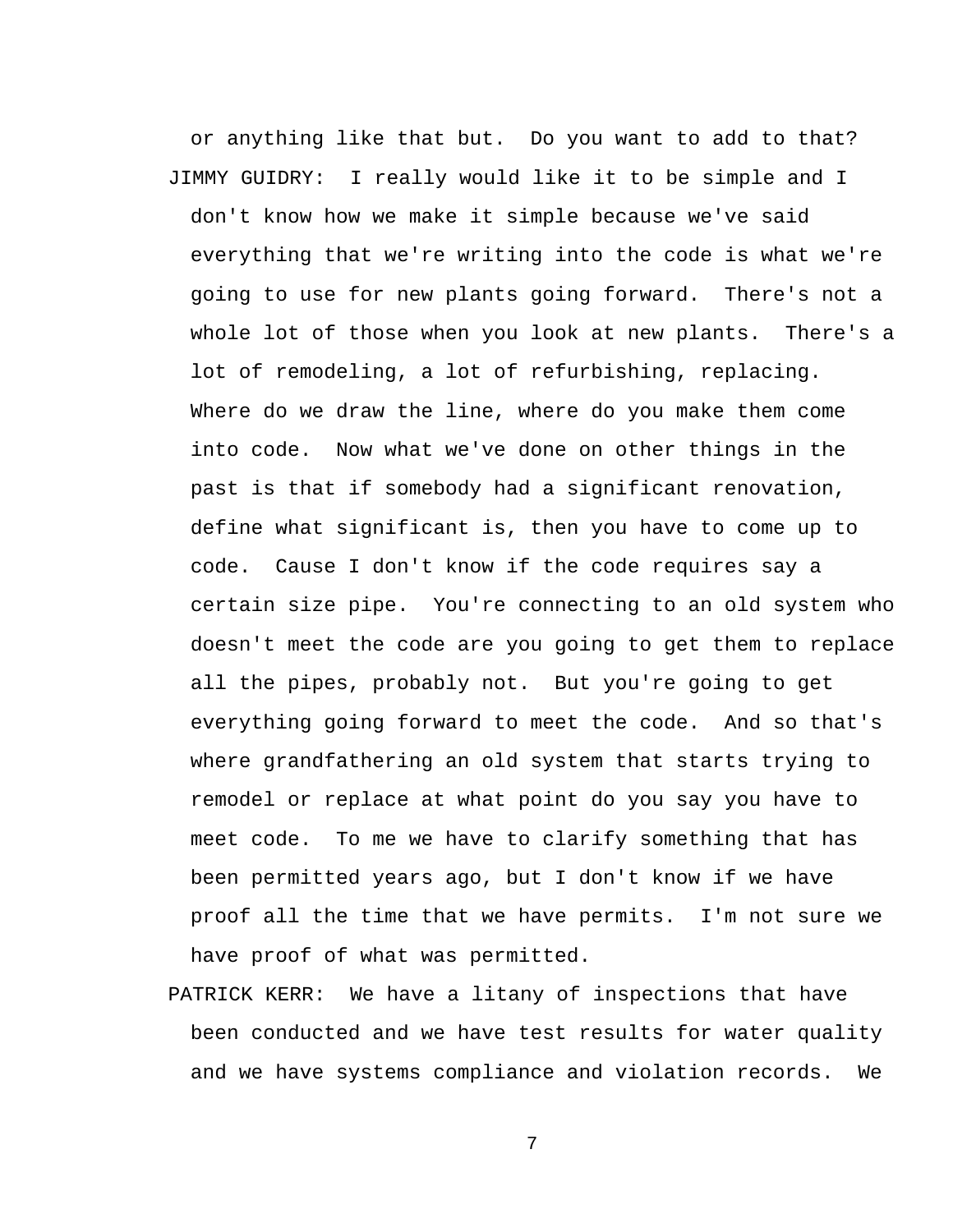all know there's things in the ground that were never permitted, permits where never applied for. There's no doubt, but if it's been inspected a half a dozen times every few years and found to be in compliance I don't think we need to rely on the fact that I can't find a permit.

JIMMY GUIDRY: What gives me comfort, and I told you what gives me comfort is that our answer should be how well is the plant working the fact that we have increased the amount of chlorination, the fact that we increased the amount of tests done gives me comfort that we have a way to measure how well the well is working. Because we've done all this if I'm going to grandfather stuff in it's going to be contingent on the fact that they are still meeting the requirements. That gives me some comfort. Now if they lose pressure because they have some issues and they got to come and do major renovation there ought to be a point where we have to review does it make sense to improve the system as opposed to saying we're here adding an item we can live with what you have. At some point if they are not making, the water is not safe to drink hey all bets are off. We have to do what we have to do to fix it. And if we're going to do significant requirements to fix it then that ought to be up to code at that point in time. I do think it helps to see what the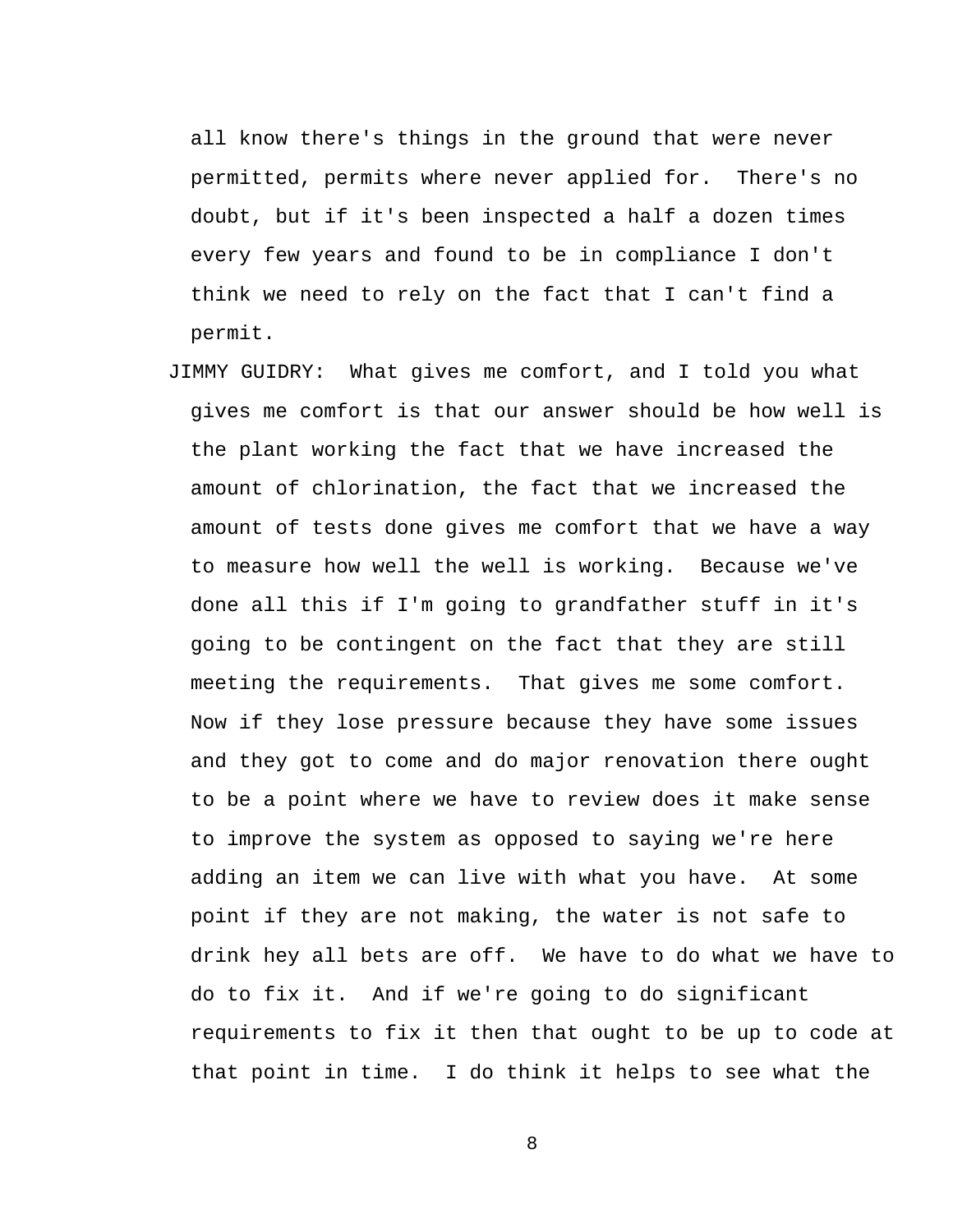heartburn is. I don't want to create more work for people. I would really like to know what are the things that absolutely have given people heartburn so we're still going to have to address those regardless in our surveys. J.T. LANE: It would help us make policy whenever we start over cause we kind of look at this as our re-launch. When we're going to start enforcement after this process we know what to be looking for. The staff, properly train them so they know what to be looking for so we don't have, so we can make the enforcement I think and the inspections more uniform. Which hopefully would lead to less, y'all or other stakeholders having to call us and say hey we thought this was this way or that. It certainly would help educate us I think.

JIMMY GUIDRY: I value the fact that there's this back and forth because there's uncomfortableness saying you keep what you have, it's 40 years old, it's working, but we don't really know other than the test results. That's really what we know. So again, when they submit plans to add something and we review it there's some things we could probably bring up to code. Be a defining line if you're going to spend a few dollars to come up to code, and we determine what that is, when it's a major cost that's where we should weigh in. If it's new that's pretty easy. You're going to meet code. If it's old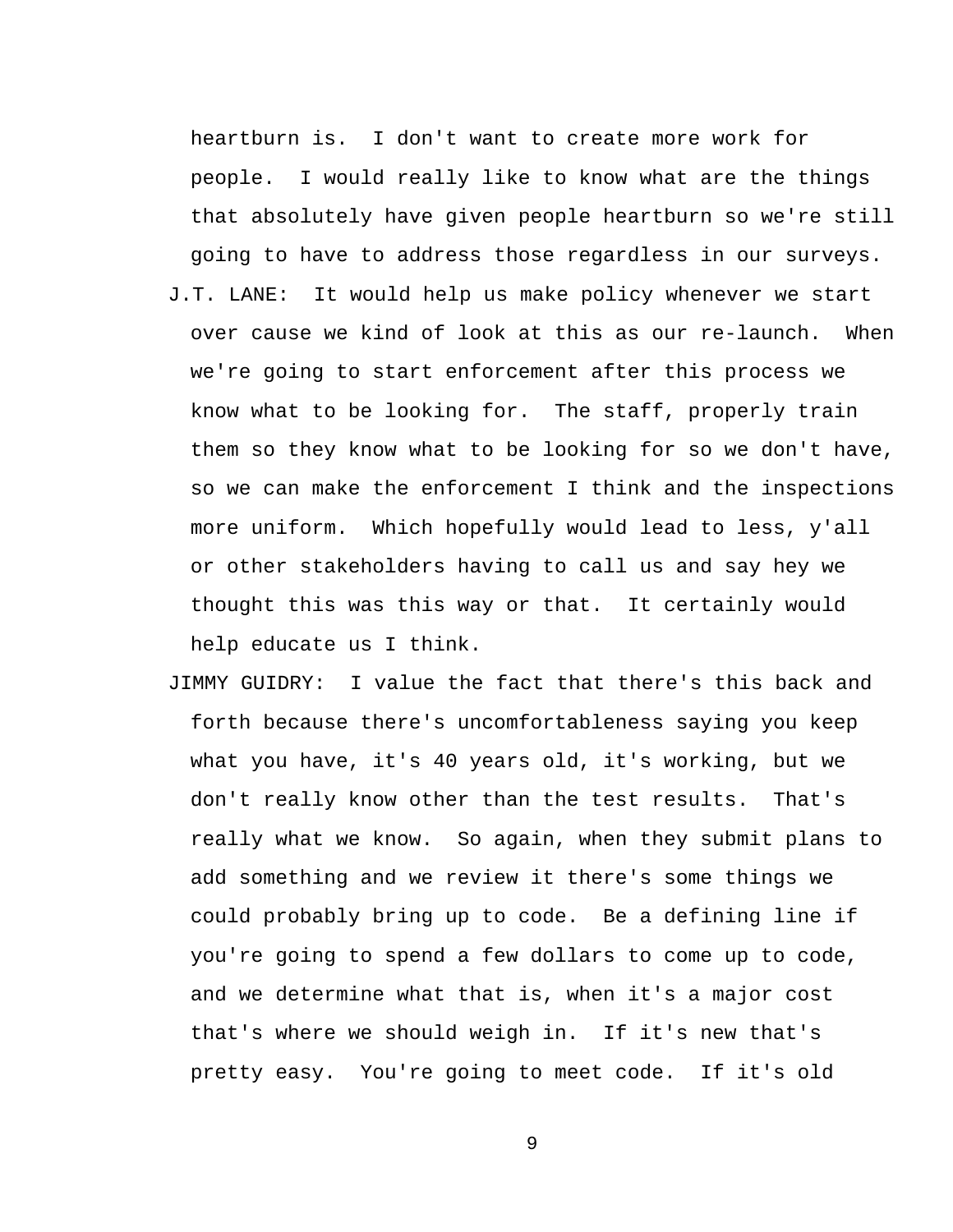there should be a dollar cost that says we're going to require that you put in covers over these tanks and it's going to cost millions of dollars we really need to weigh does it make sense to do that from a safety standpoint, from a health standpoint, from a cost standpoint for return on investment. But I do agree with you, there's probably so many items out there that give people heartburn that that list is quite lengthy because their plant doesn't meet it. And it doesn't meet, to me we're trying to meet federal requirements at a minimum and then there are state requirements. And right now we're working on what our code's going to look like. A blanket grandfather clause we need to define what is protected. I still want to retain if there's major renovation they have to come up to code as much as possible. If they're not doing a whole lot and the water is testing good I can live with it. But again, I don't know how we define that clearly for people. Most of what we review and what I gather from all these discussions is fixing things up, replacing stuff, repairing stuff. Unless I'm wrong, I don't see a whole lot of new plants coming up. Although that day may come where we're going to have to replace plants. But going forward no doubt we want people that are new, new plants up to code. Old plants really don't want to spend a fortune which is not going to get them any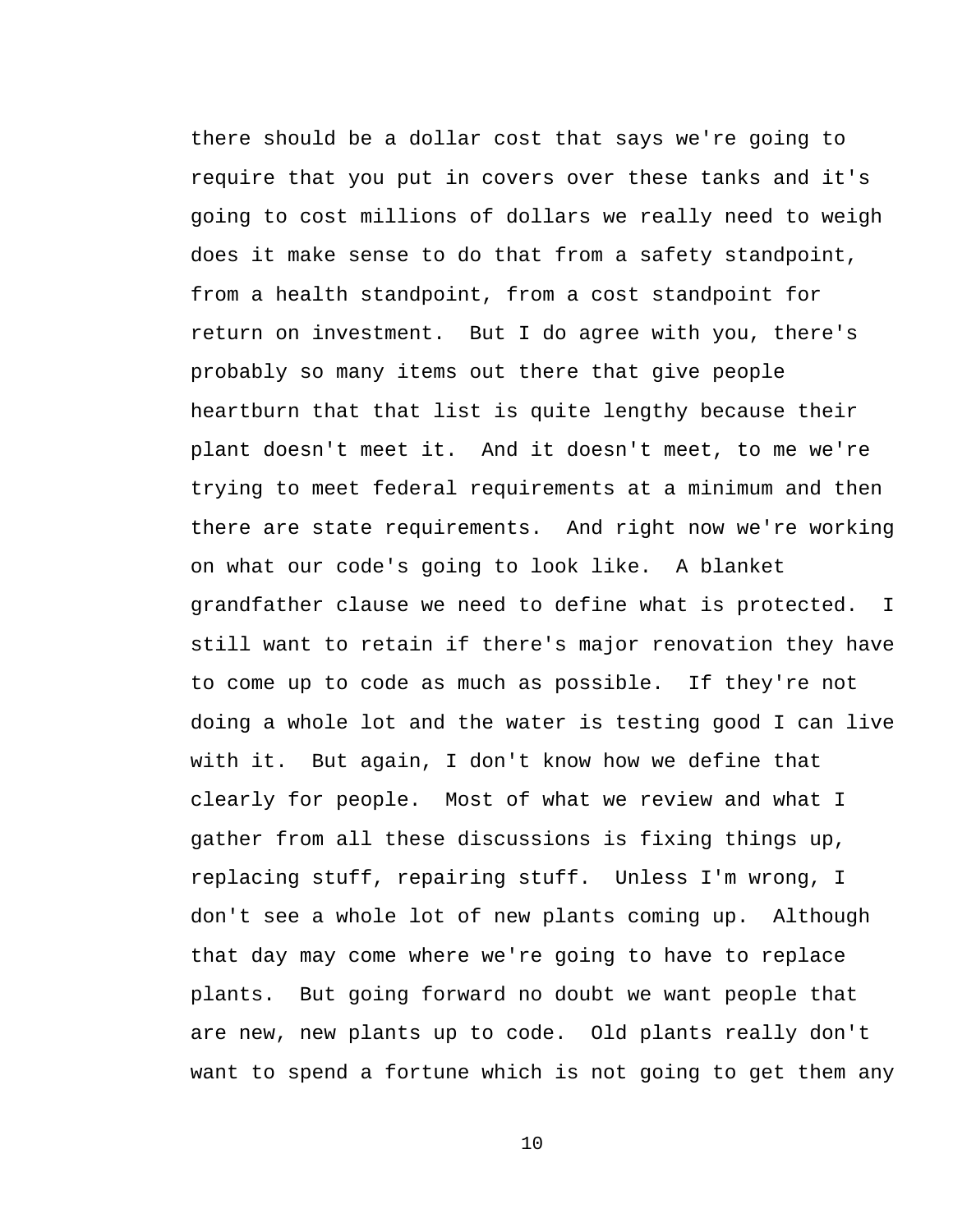better water than they have today. I don't disagree with the theory, just having a hard time drawing a line and saying we're not going to look at anything other than what's new. We have to look.

- J.T. LANE: Probably need to get a full understanding of what are the issues so we can say there may be a few exceptions.
- PATRICK KERR: I think when you walk in to do a sanitary survey and never having done one, but having walked into plants thinking about doing our own sanitary survey, figure out what we're going to have to do to satisfy these guys. General cleanliness, operating in accordance with the way it was designed it's very apparent, very apparent. Dive in there to figure out what kind of underdrain you got in a filter bed we need to look at that. That's the kind of thing I say no, it's operating the way it was designed when it was designed, it's producing good water that should be the test. Shipping paint, things like that if it's over a clear well probably not a good thing. If it's on tank somewhere, probably not DHH's concern. But that's the kind of thing that I think it's apparent what that plant looked like when it was built and how it should be operated to me. And that's what y'all should be enforcing that we continue to operate that way. JIMMY GUIDRY: Would it make sense because really what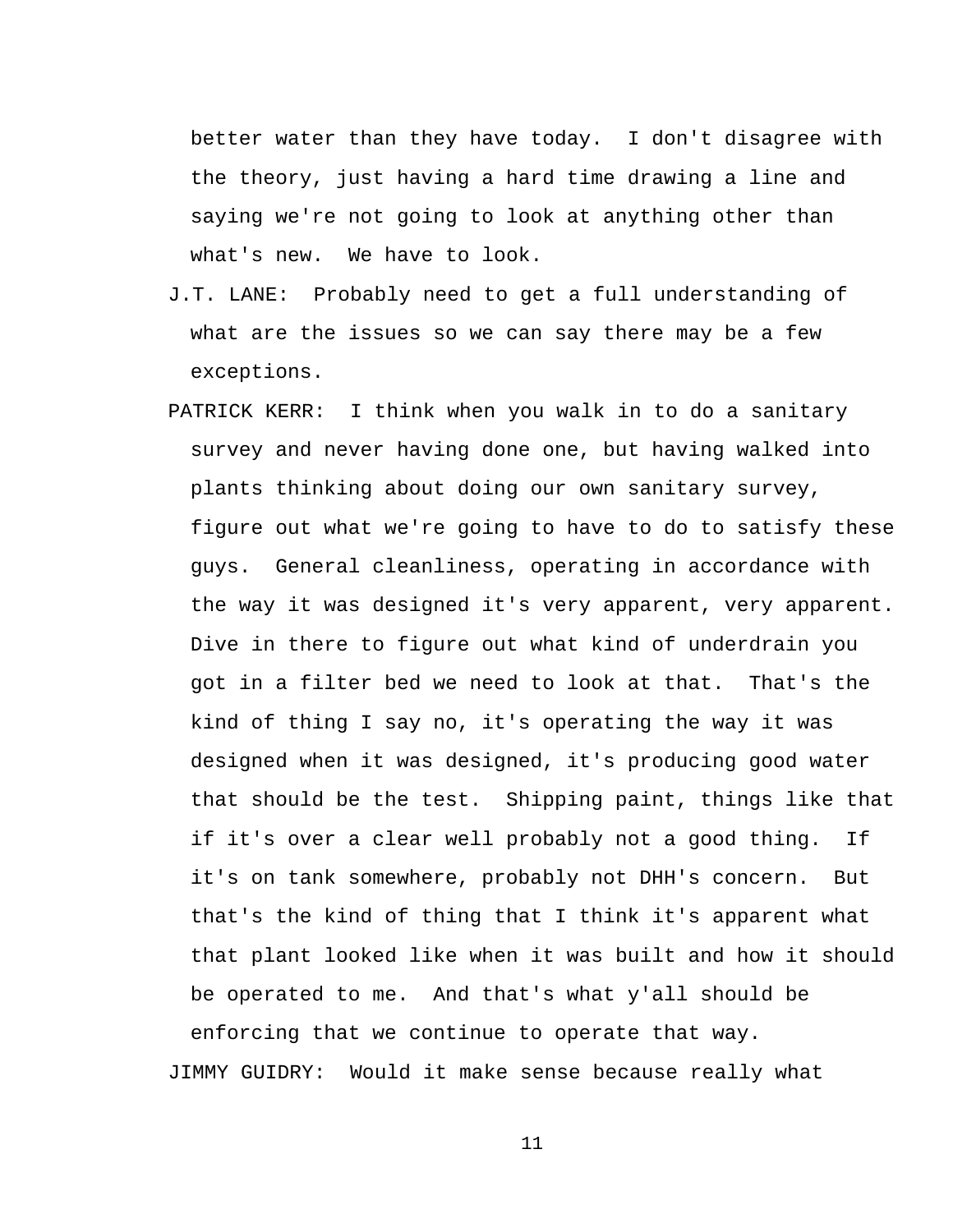people pay attention to, would it make sense to look at what needs to be grandfathered in on the survey itself, just the survey. Is that what the heartburn is that people they don't like what they're reported for, what they're cited for?

- PATRICK KERR: I think what we don't like is the fact that the survey is not a survey of an as-built facility. I think it should be as the facility was built. If there are some specific changes that need to be made to bring you into compliance with current primary drinking water standards that's part of the survey too. But otherwise your look at that plant should be what do I think this plant looked like when it was built 50 years ago.
- J.T. LANE: I think that's accurate. We have identified that as a clear issue and breakdown between the build and new policy. Their checklist was not, was developed based on what the standards were today as opposed to how it was permitted at the time. I think that's what led to a lot of the concern and frankly frustration and anger about it. I think that is accurate and part of that is I guess what we want to try to work through and I think it's a good place to start.
- PATRICK KERR: I think you guys are spot on with what you've done, I don't think the .5 residual, but I like the changes that were made and the strength of the sampling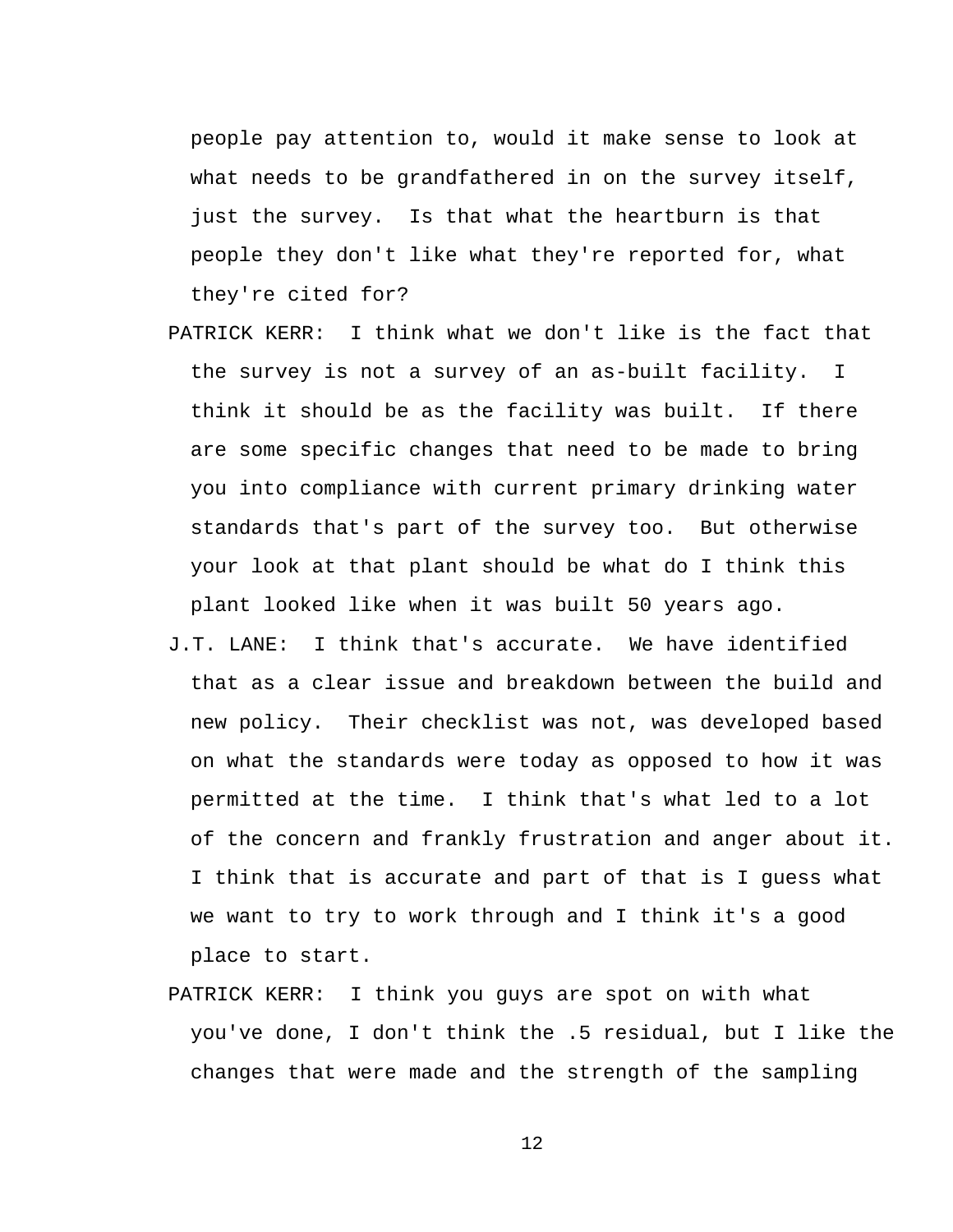program that's required now monthly. I think those are great changes. They're making us do what we should have been doing. And that's the kind of stuff I think that we should be spending our time and money on.

JIMMY GUIDRY: Again, I'm just trying to look at how do we address all the concerns and pushback. And I can't fix them all, but I can certainly fix the real big ones. To me the survey is a biggy. I don't know if review of plans is a biggy, y'all tell me. On a new one it shouldn't be. On an old one it might be, I don't really know. I get a sense it's really the citations and our rules that EPA, that meeting the requirements of no bacT or whatever chemicals. That's where I see people getting a lot of heartburn. They keep tightening up on the level, they keep tightening up on the number of things we look for. But again, we don't have a choice with federal regulation. We do have a choice with state regulation. I think we are getting closer, but to me you have to have something to work from. If I went down a list and I said it doesn't make sense to grandfather this in because it's crucial to health. But again, it's an older plant and it would cost you 10 million dollars to do it it doesn't make any sense. Nobody is getting sick from it and it's working as well as we can hope it to be. I guess I'm trying to get a sense of how big of a list it is that's giving the heartburn.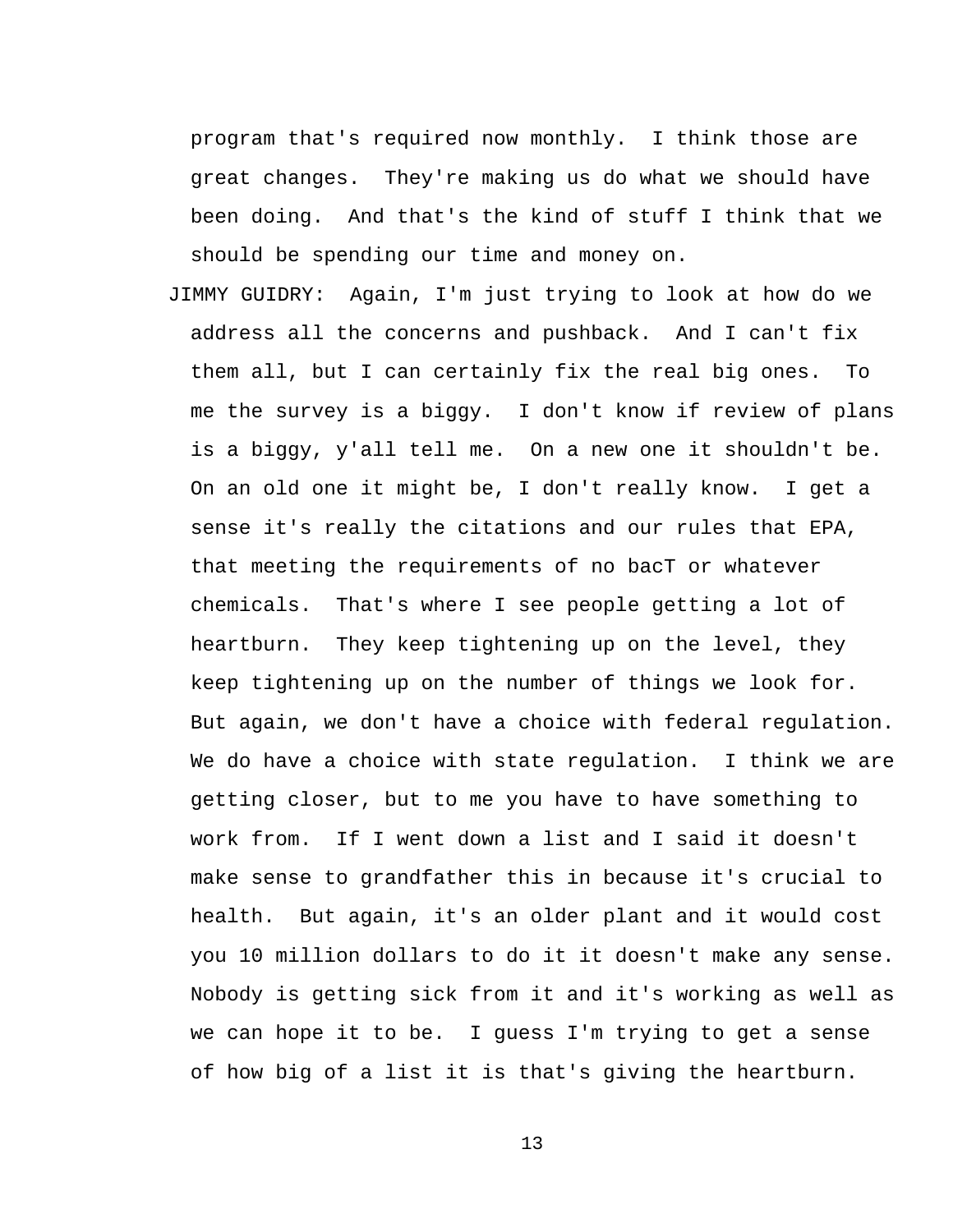And to me it's people getting cited for stuff they can't fix without a lot of investment. So we can approach it from trying to work on language that covers what we're talking about here, but it would still help to have a list of those things that are on a survey that we shouldn't be looking at in a 30 year old plant. That would help me. Wouldn't matter to look at it anyway.

- J.T. LANE: Would it help if we try to, send you the current survey instruments and also use the parts that we've approved thus far as well as a guide and then y'all just sort of list out on a template we can make those issues. And then we can talk about them in sequence and figure out how to, eventually I think once we start the discussion and handle a few of the issues it might, couple of trends might start to come up and might help solve the problems more quickly than we think.
- JIMMY GUIDRY: I'll share with you a personal experience, not on this, but the way we do things today from a regulatory standpoint. It's no longer acceptable to have Freon in your air conditioner. Therefore if you replace your air conditioner or try to fix it that's one thing. You try to replace it you can't replace just the one in the house you have to replace the one outside because they don't work together. If you have to replace something on an old plant it's new and doesn't quite work with the old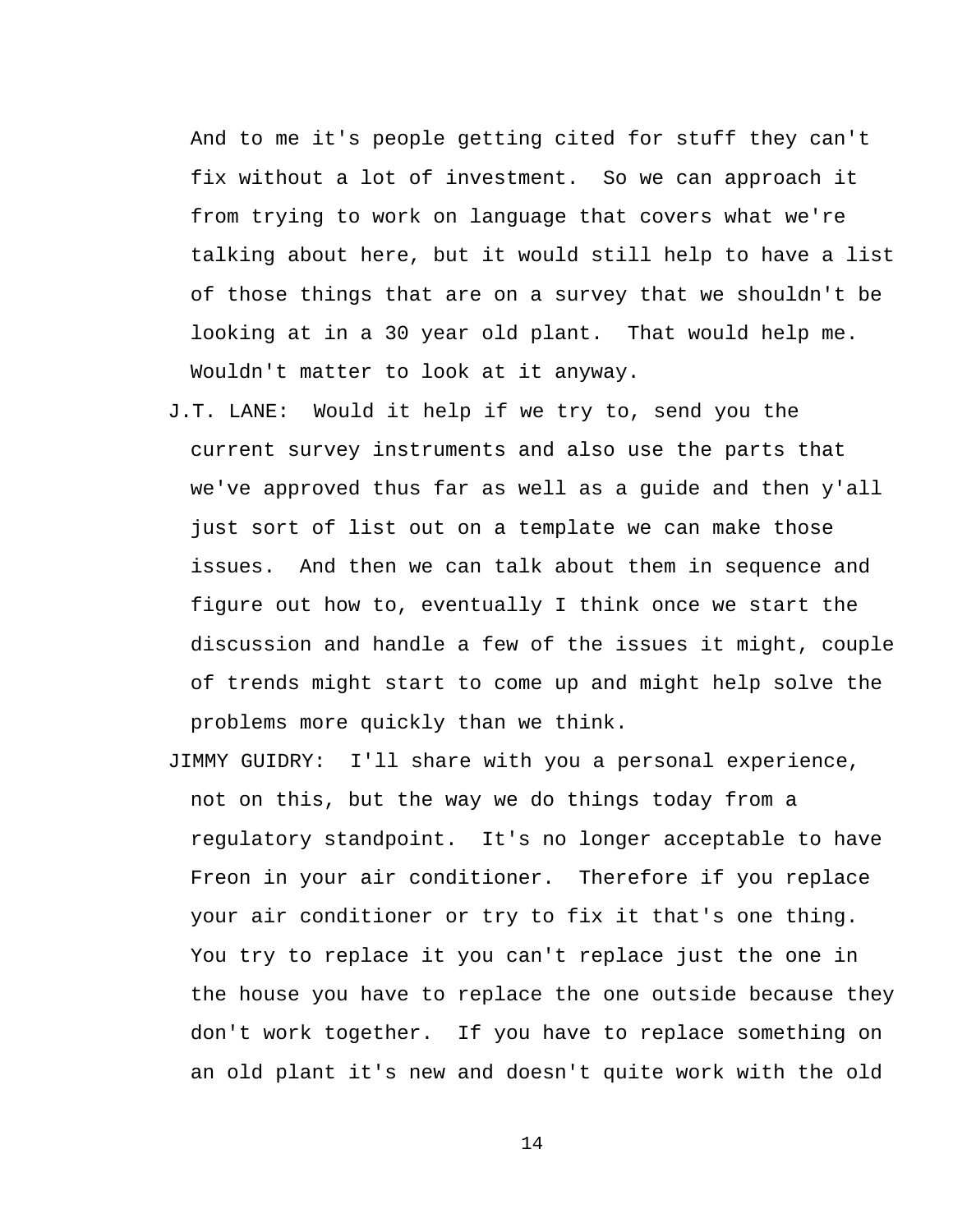permit that becomes a problem. And I don't know how often that happens, but I know what I just experienced is very expensive to replace the entire system because it's no longer acceptable to have that gas. Or it made a lot of sense when we had the discussion about the aqueous verses the gaseous. If there's a safer way and it's not more expensive why aren't we using the safer way. Common sense. But again, I think we're learning a lot about systems as a result of this amoeba simply because we live in a southern state seems to be chloramines have their issues and chlorine has its issues in Louisiana. I guess I'm looking for the experts to help me figure out when we go through a survey what are critical elements and what are the things that are really not necessary.

GREG GORDON: Dr. Guidry on one hand too I think all the discussion has been good. The one thing about surveys too this group will still be around. We're going to have to see the implementation of this and how it's done and how those surveys are conducted. We might have to get into the weeds a little bit for a while, but one of the big things I think for this group will also be the implementation of this standard that we've worked so hard to develop. In that later on down the line I think the way I look at it also I hear from you something on a day to day basis you need something finite, but there will be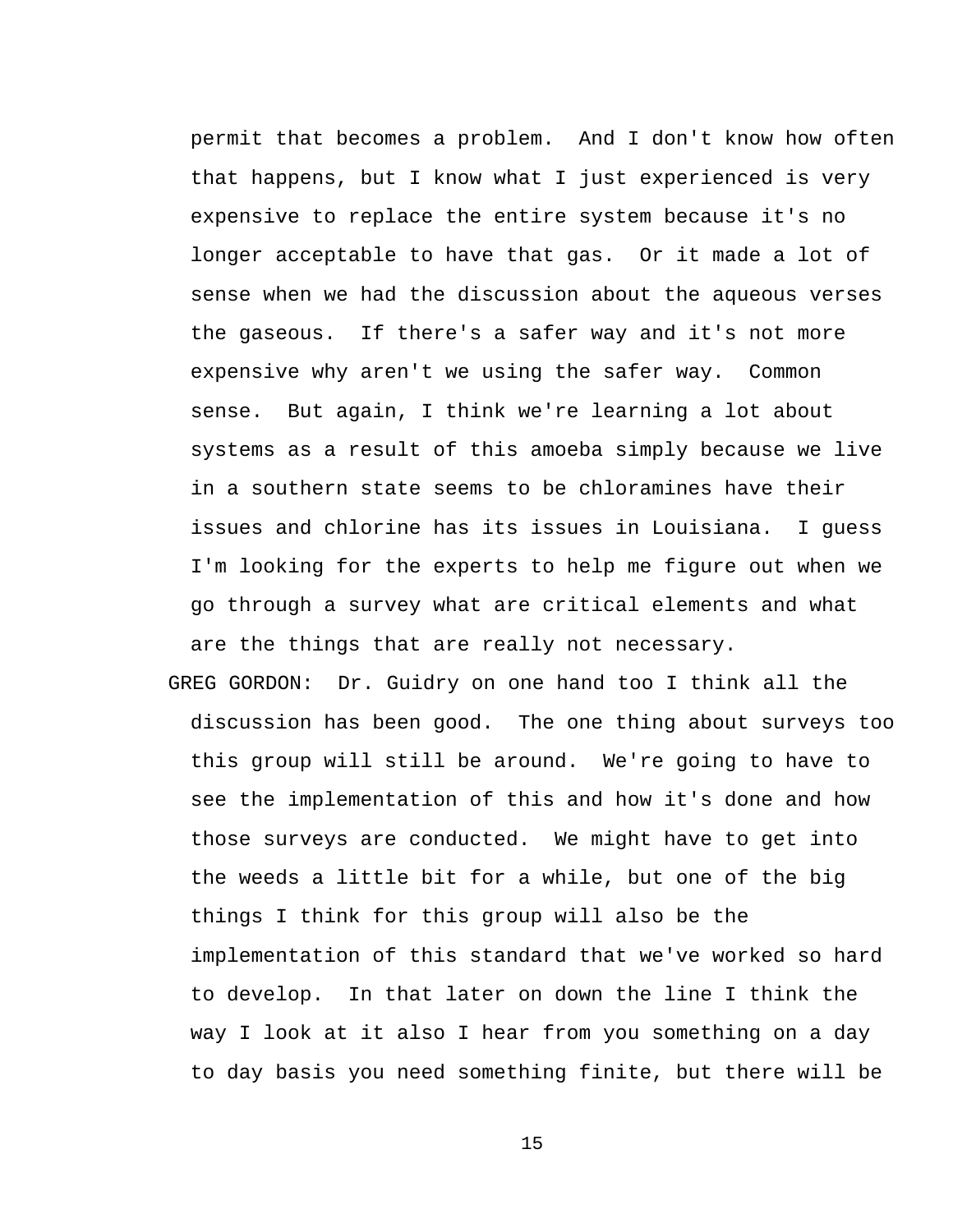all of us looking at things as time goes on and I say this to ease your concern because it will be a little bit of a fluid situation in having to look at how these surveys are done so we'll all come to an understanding in six months of implementation, a year down the line of implementation how these surveys and what are being looked at. And that will be a big thing to look back at the grandfather clause and say what can now maybe be dwindled down even more or how can it be changed based upon how all this has been implemented a year, two years worth of time.

- J.T. LANE: With that we'll send those documents and we'll work on that.
- JIMMY GUIDRY: When we come to your plants you know what we're looking for before we get there?

PATRICK KERR: Absolutely, usually.

JIMMY GUIDRY: Cited on.

- GREG GORDON: Yeah, we know what you're looking for and I think Pat brought up a good thing, looks nice, everything is operational, it's not completely all the things we've looked at in the past and we look at our past records, surveys, and what y'all are looking for.
- JIMMY GUIDRY: I'm afraid of the slide where water's good, we don't have to do that, we don't have to fix that we're grandfathered and we all do it. Letting things slide, not fixing things, letting things slide because water's still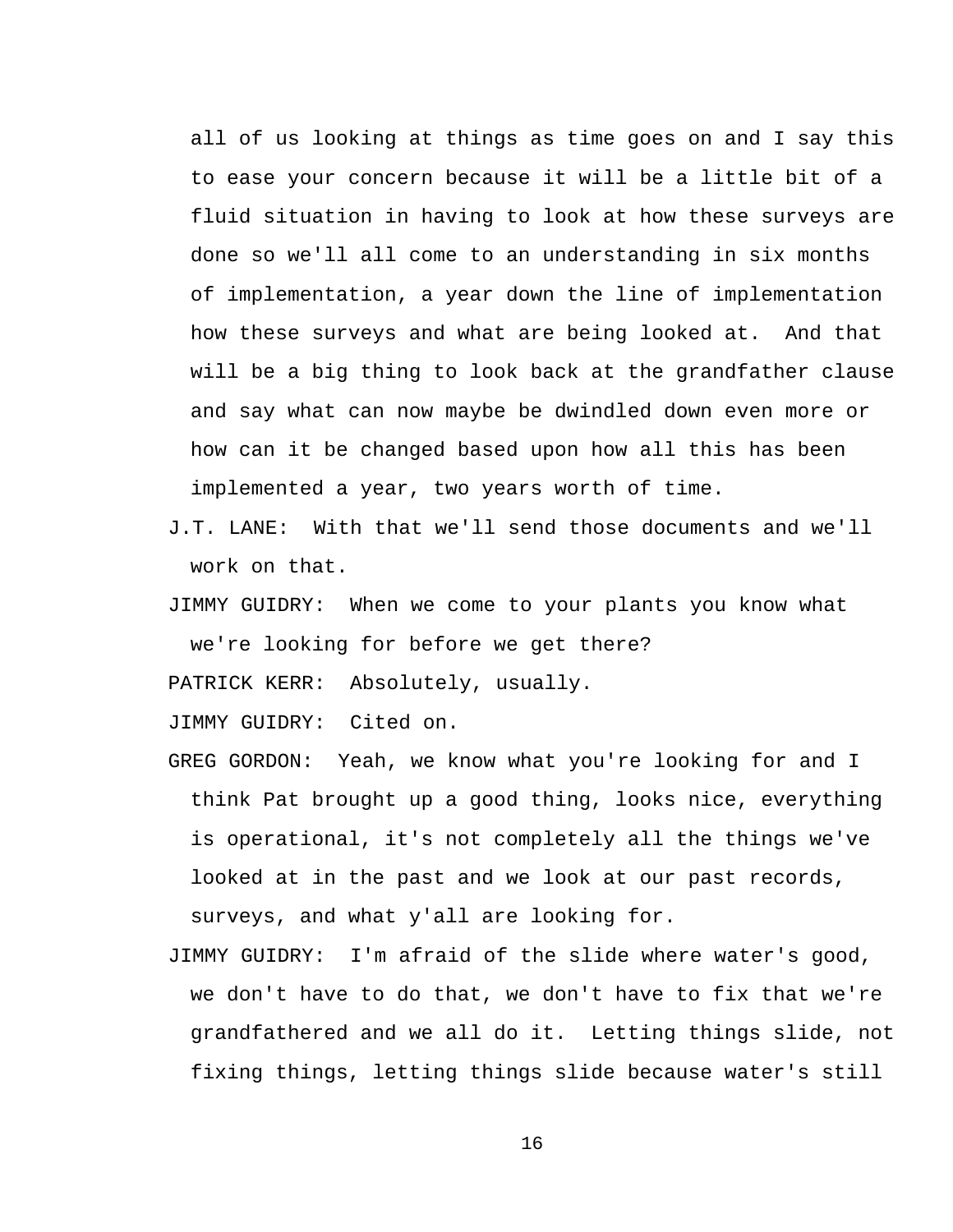good, don't want to spend the money. At some point you got to start pointing out this needs some work, this needs to be addressed.

- GREG GORDON: The one thing I would say I go out in the field with my staff you hear it from the operators and I hear it from my utility employees we got to take care of this, we need to fix this, I'm a professional, I have certifications, I have a connection with these customers, I go out and talk with them on a daily basis when they have a complaint. There's a certain amount of professional pride among all of our staff and employees that those systems be running properly. And they look at it themselves and think if you're not taking care of this what do you think about me and my profession and your connection with the customers. In terms of what you're worried about I think the people that work on them every day that's what I hear more than anybody is the staff to say we need to take care of these things, we want things operating properly cause it's a reflection of the personal and professional reflection upon them.
- JIMMY GUIDRY: And they get frustrated when somebody says we don't have the budget?
- GREG GORDON: They can be, yeah. But if they see you're doing things, cleaning out tanks, repainting them, take care of issues, not letting something slide after they've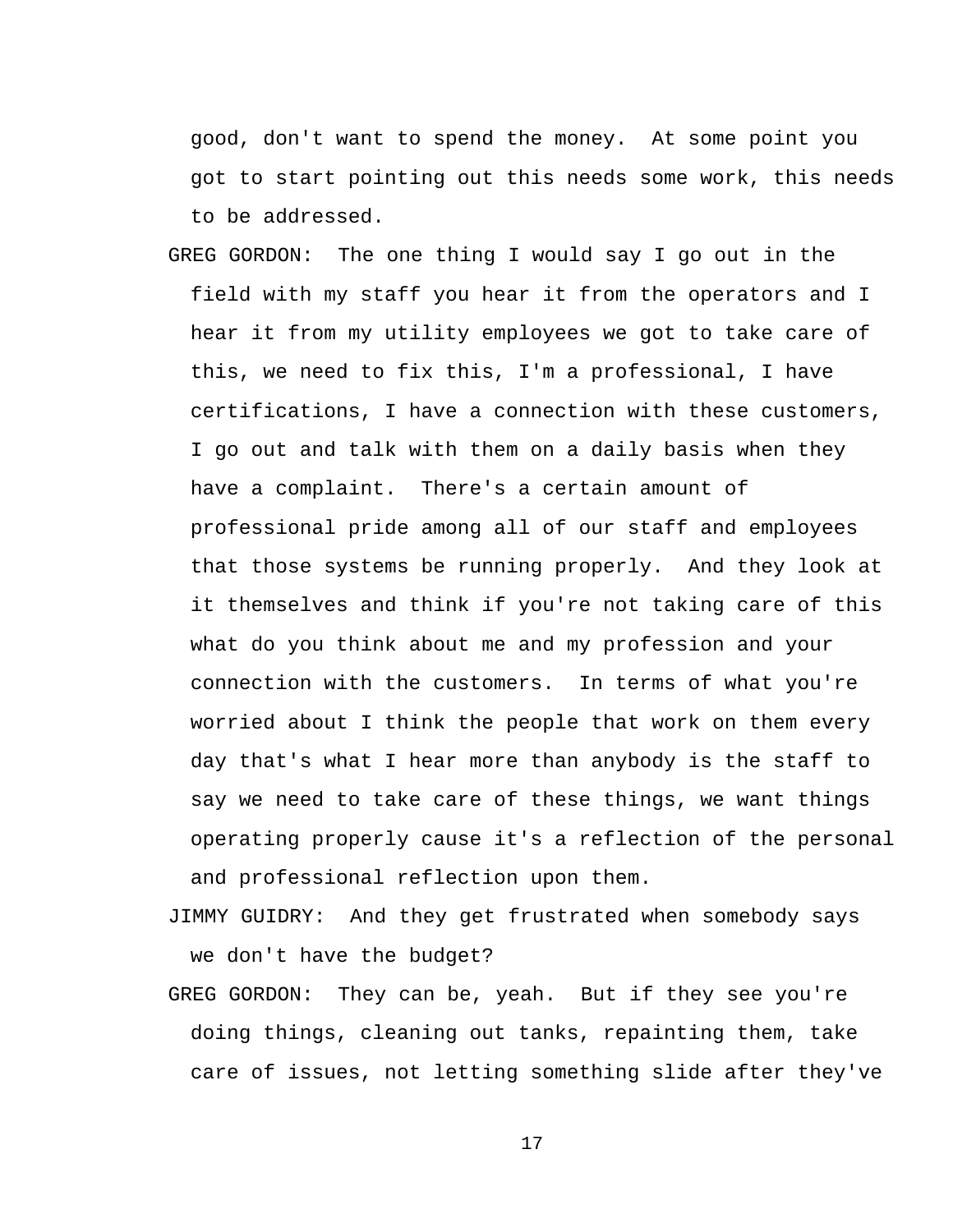told you for the tenth time.

- RANDY HOLLIS: Let me give you one hard example so we can think about this because it's not going to be easy. On the sanitary survey, and DHH does their job, because it's written in black and white all casings must be 12 inches above the ground for water wells. You have to have 12 inches. There are two incidents that I know of where the casing was 11 inches and 11 1/2 inches above the ground and the systems were written up because it wasn't 12 inches. The cost to repair that, to extend that casing up is astronomical. And yet is 11 1/2 inches or 11 inches acceptable if you're above the BFE if you've got good drainage in the area you'll never have an issue. But they're doing their job because it's not 12 inches. As we get into this and we talk about specifics it's not as easy as saying that's no problem because is 6 inches acceptable, is 4 inches. We're going to get into this. And you have to have a black and white line here because as your people come out they need a check list. It's not going to be easy as we get into some of these things and the casing height is the perfect example. You just don't extend the casing up that easily at all.
- J.T. LANE: We normally save public comments till the end, but if you would like to offer please.

ROBERT GILLBRIDE: I just have one request. I will get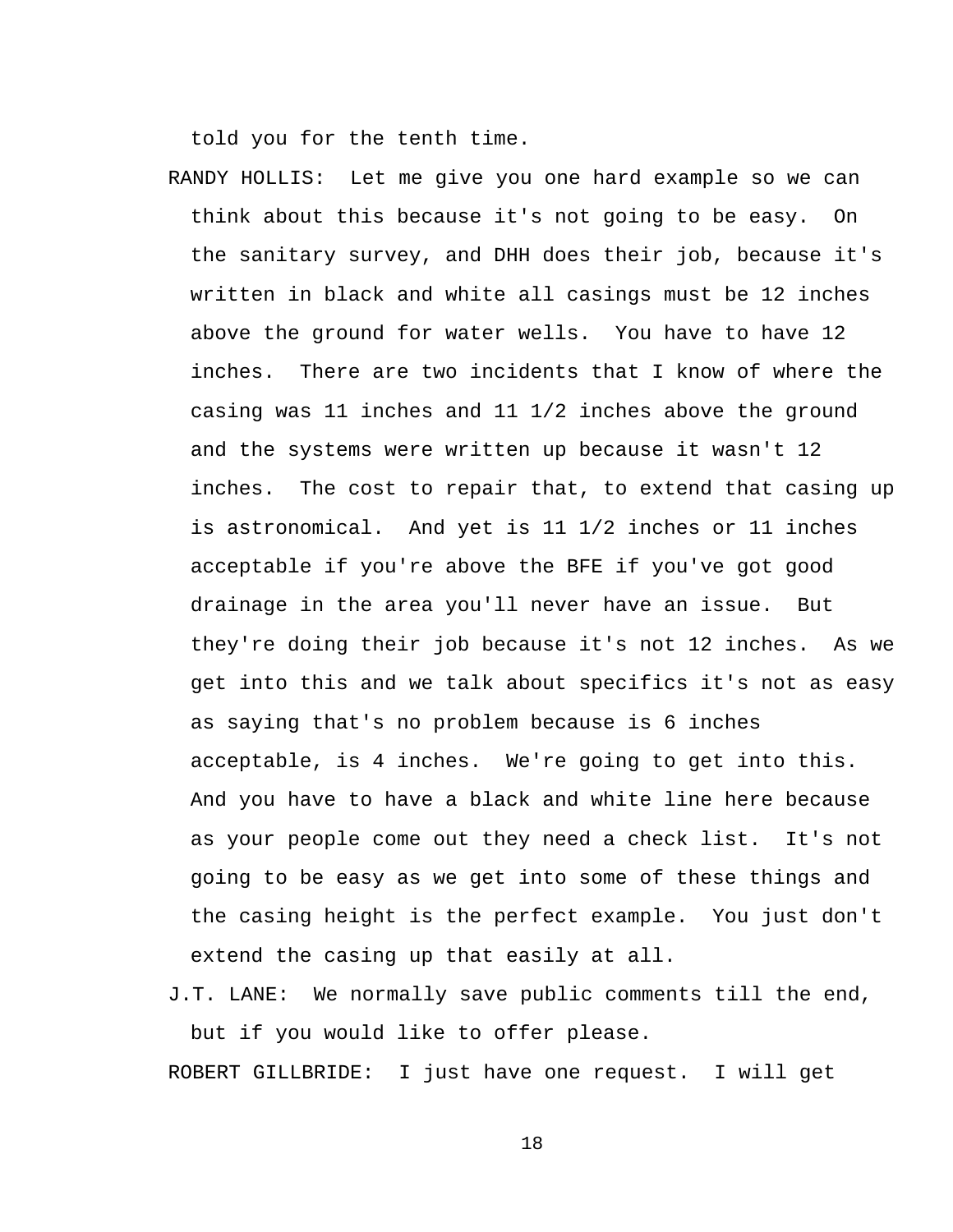into the rest at the end. I would ask that the committee look at the difference between community and non community systems as you're implementing these rules and regulations cause a lot of this stuff that you're implementing are going to hurt small businesses or now hurting small businesses and potentially stop small businesses from opening on some of the stuff. But as y'all are having this discussion here y'all keep that in mind. There is a huge difference between community and non community systems.

- J.T. LANE: Thank you. With that we have our check list. With that we'll move on to part 5, Randy.
- RANDY HOLLIS: I only have five comments. This is going to go pretty quick. The first comment I have is we have a lot of comment from industry about those that produce chlorine or other chemicals and they use those chemicals for their own water treatment. And so we've not really addressed that in any of this part 5 about should we waive specific requirements for industry when they produce it and they use it within their own plants. And I bring that up mostly as a benefit, Will's been here most every meeting and you brought it up at Dow Chemical because they make chlorine and they use that chlorine in their potable water treatment. And to try and make every provision of this applicable to Dow Chemical in my opinion is really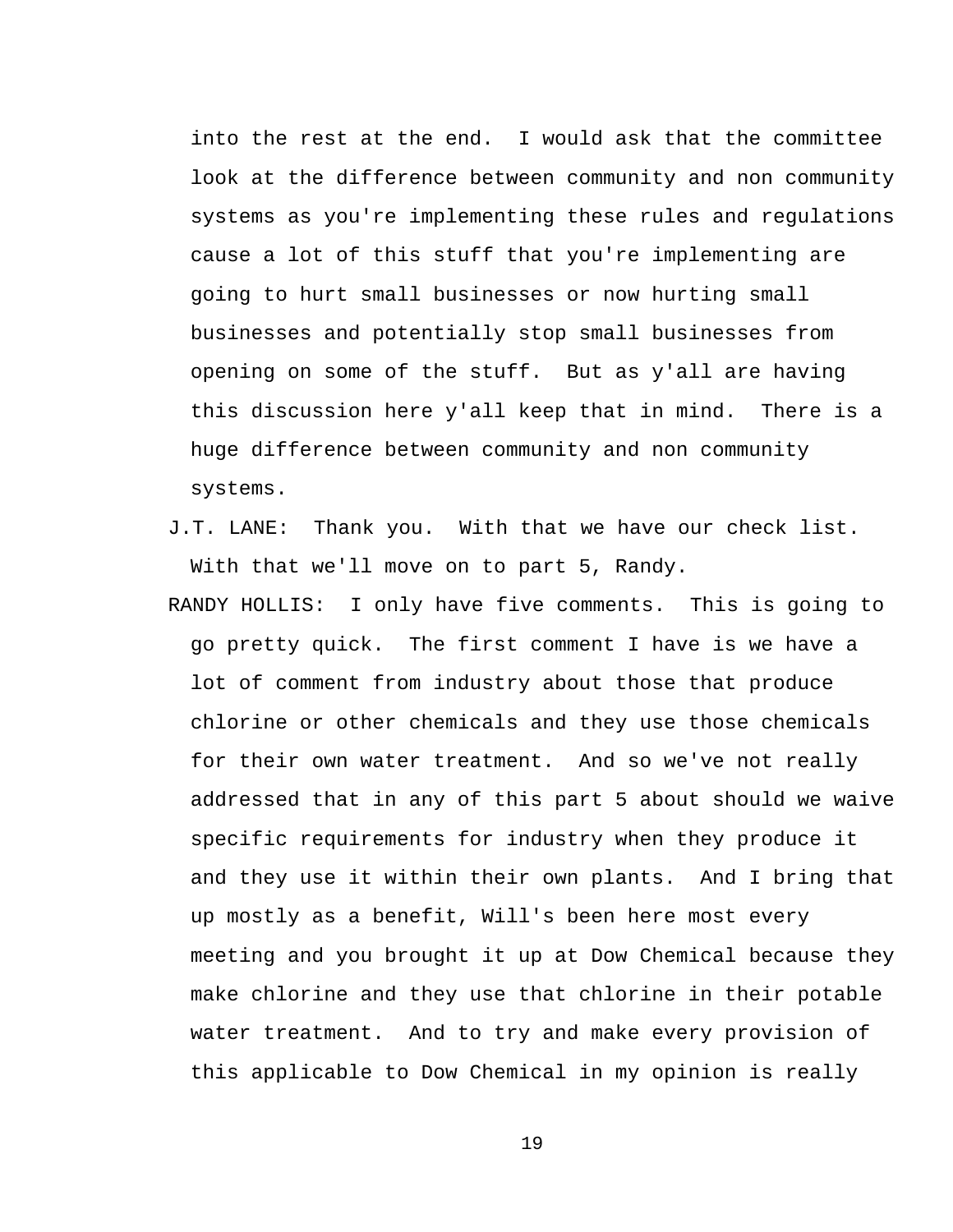not fair, but we haven't addressed that. I don't know if we want to address it now.

- JAKE CAUSEY: We've had some sort of ongoing discussions with Dow as well. My general appreciation is that there's really only one major issue and it was with storage of chlorine gas.
- PATRICK KERR: Transmission, they pipe it through the facility.
- JAKE CAUSEY: I don't think there's any conflicts with that, none that I'm aware of.
- PATRICK KERR: We were talking about a vacuum feed only would be allowed. And that's a problem for them. They use pressure liquid distribution.
- JAKE CAUSEY: Oh, with what's proposed. Still gets back to the storage. That's where the only vacuum is listed in that specific section.
- RANDY HOLLIS: Should they be required to store 150 ton cylinders and pulling it off of their major process. I don't know if we want to cover that in some general comment.
- JAKE CAUSEY: So I guess I just have a question more than anything. Initially my thought was that this exception that we've made would meet their needs and satisfy their issues. There may be one issue with respect to the pressure verses vacuum line in E of that section. So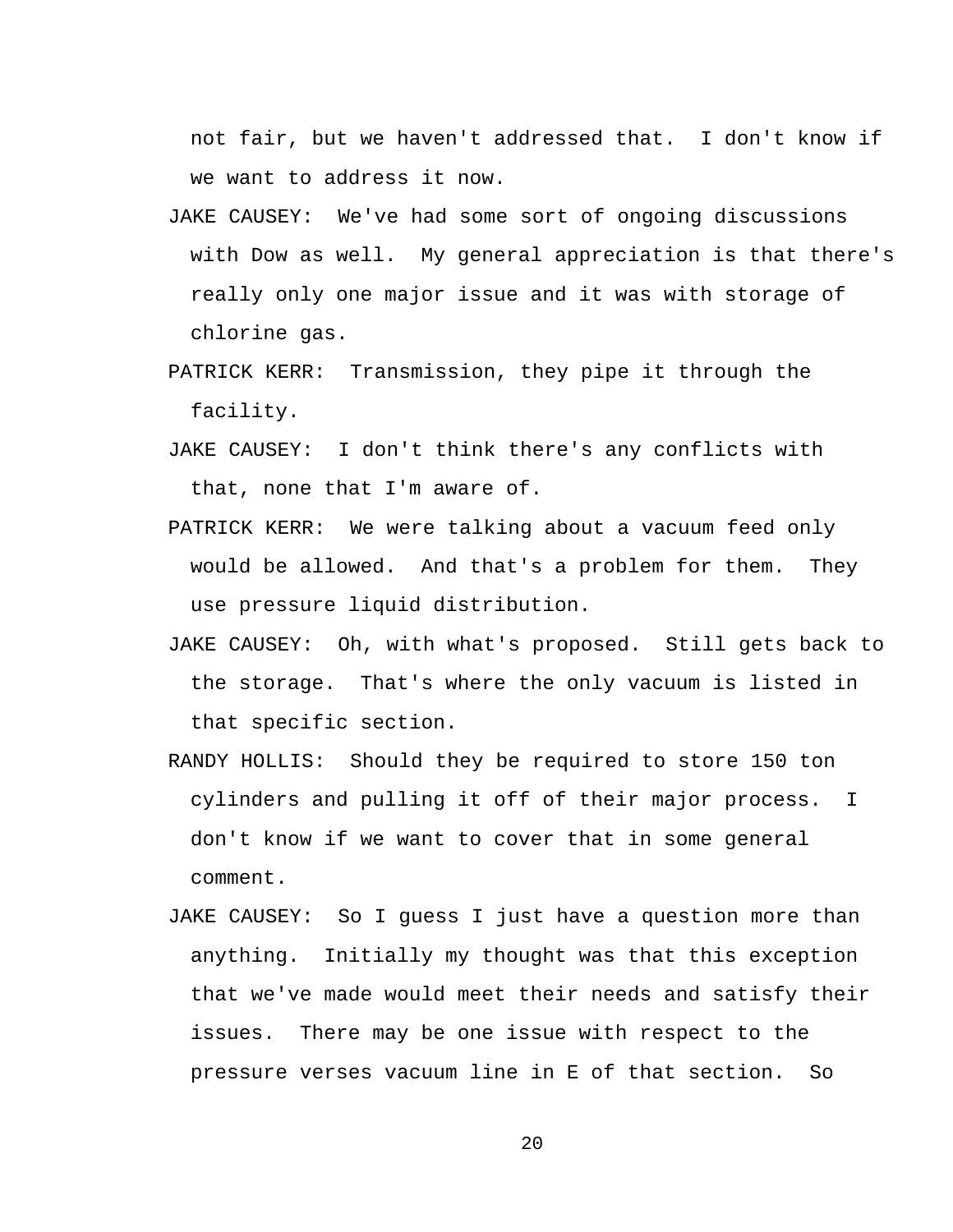maybe that's something we would need to address for them. But there is a provision that it could be stored outside. Still has to be protected from direct sunlight. I don't think there's ever been a desire not to store it in an area protected from direct sunlight.

- PATRICK KERR: Theirs are stored in open to the atmosphere vessels much larger than a one ton container. Couldn't we make exceptions. They told me they had several hundred thousand pounds of chlorine stored.
- WILL: We have bulk storage that feeds our potable treatment system, but then we have secondary cylinders. And our concern is the secondary cylinders because again it goes back to the risk question why are we worried about 150 pound cylinders, when we have a million pounds right next door. It's low impact, low risk. We've never had any issues. That's what our concern is.
- RANDY HOLLIS: I think we've addressed that Will and like Jake said the storage now can be outside as long as it's covered, protected and everything so we're not requiring enclosed buildings. So that would apply for your secondary storage as well. In fact we don't even require weighting scales on backup systems anymore. I guess we have you covered then pretty much.
- WILL: I'll have to double check it again. Last time I think we were getting close to being comfortable with it.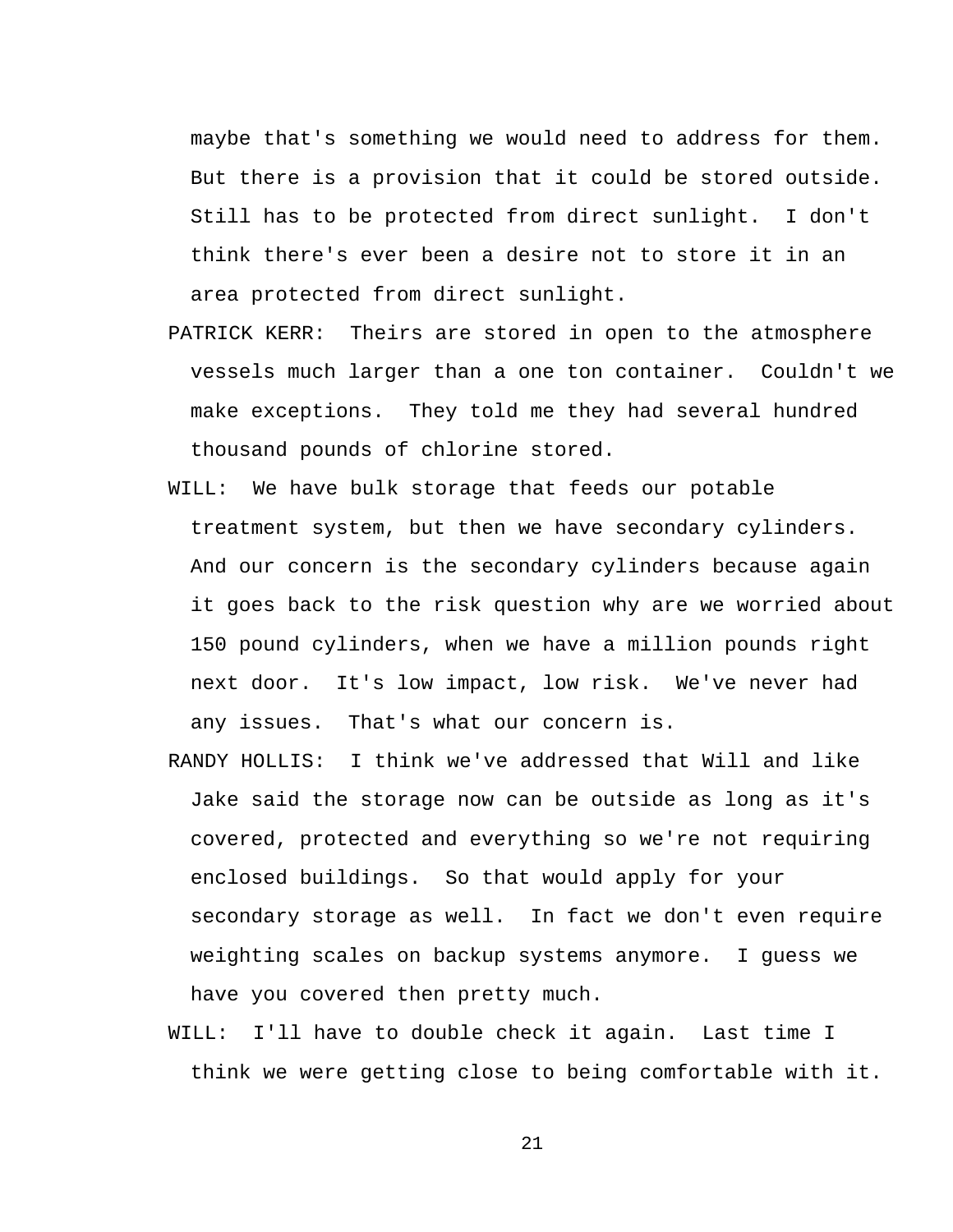RANDY HOLLIS: Skip on to number two. Page five of the proposed regulations, paragraph 5.1.10 H. We put in here that each liquid storage tank shall be provided with a valved drain. If you have secondary containment around those liquid storage tanks you're penetrating both tanks for that so do we want to make that mandatory that every liquid storage tank shall be provided with a valved drain or make that optional should be provided. Right now it's mandatory, shall be.

PATRICK KERR: What's the purpose of that?

JAKE CAUSEY: The purpose of the drain is to clean and maintain the tank. Makes it extraordinarily difficult. PATRICK KERR: Sometimes you just pump it out like you do a

55 gallon drum.

- RANDY HOLLIS: My fluoride tanks I do not have drains at the bottom. I don't want to drain at the bottom of the fluoride tank. They're saturated. I don't want any penetration on the bottom of those things. I don't want anybody to come in and say that's a liquid storage tank you have to have a drain at the bottom of it. You don't want to do that.
- PATRICK KERR: What public health purpose does it provide to put a drain in the bottom?
- JAKE CAUSEY: The purpose of the drain is to clean and maintain the tanks. That's the extent of it. If you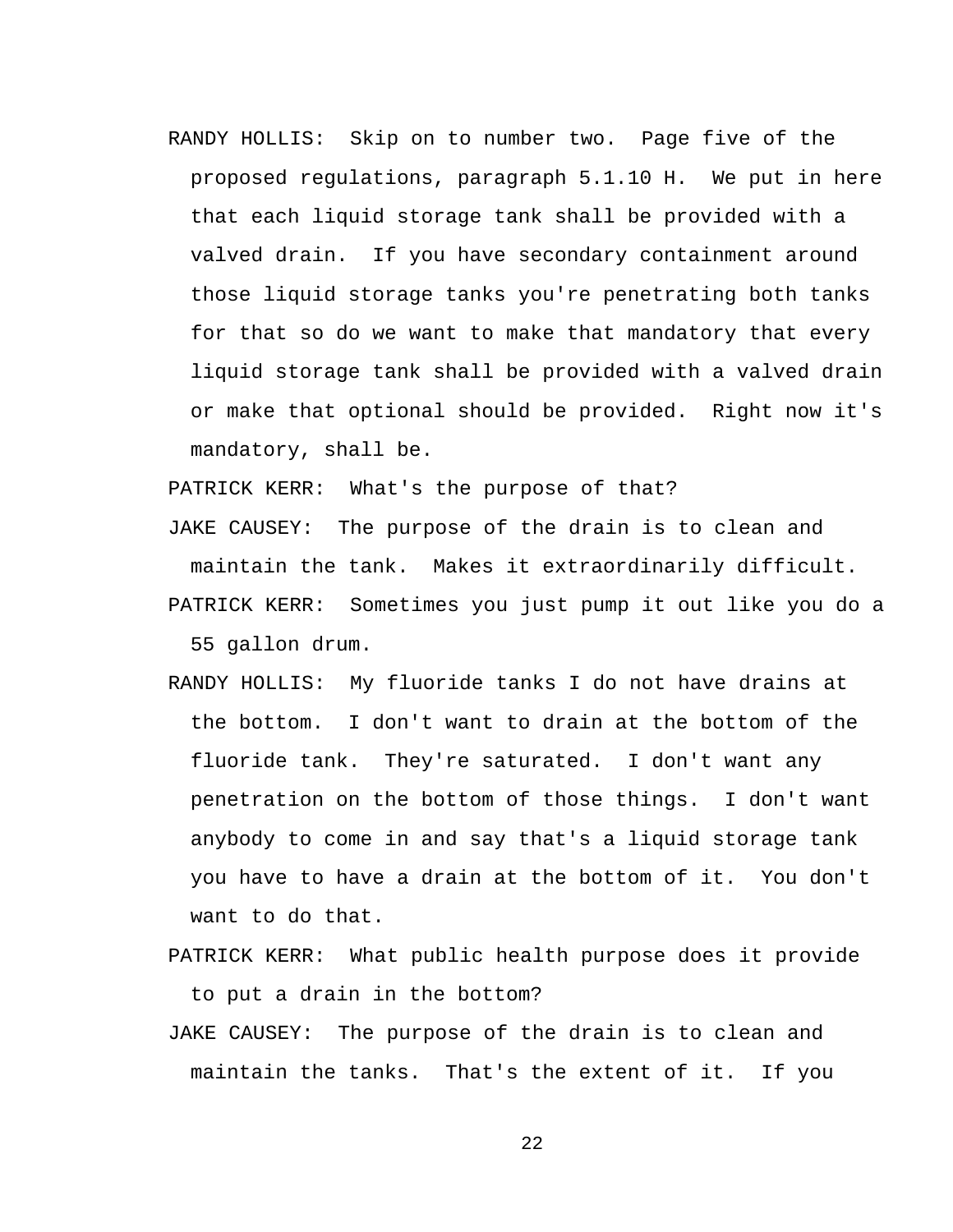can't deal with it you got to replace the tank I guess replace it. But then how long are you out of service. So you can quickly service the tank and if there's an issue and get it back in service. I don't think there's anything more profound than that. It's pretty simple. Most tanks I've seen do have drainage. I haven't seen one that did not.

- RANDY HOLLIS: Yeah, but most every polyethylene type tank the drain is not on the bottom. The drain is about 2 inches off the bottom because you can't put it on the bottom on some tanks they have a curved bottom. So you're still left with a couple of inches.
- JAKE CAUSEY: I don't think it means on the bottom, just near the bottom.
- RANDY HOLLIS: I understand, but even on those tanks you can't drain it bone dry. You can get a specially fabricated tank the bottom is sloped toward it and you can drain everything out. Those are expensive, but you can get those. I just bring it up because we left it in there as shall and didn't know if the committee wanted to consider making it should or shall.
- PATRICK KERR: Could we just change it to each liquid storage tank will have to be provided with a method of draining it. If we need to take it out of service we're going to pump it out, we're going to neutralize it. Is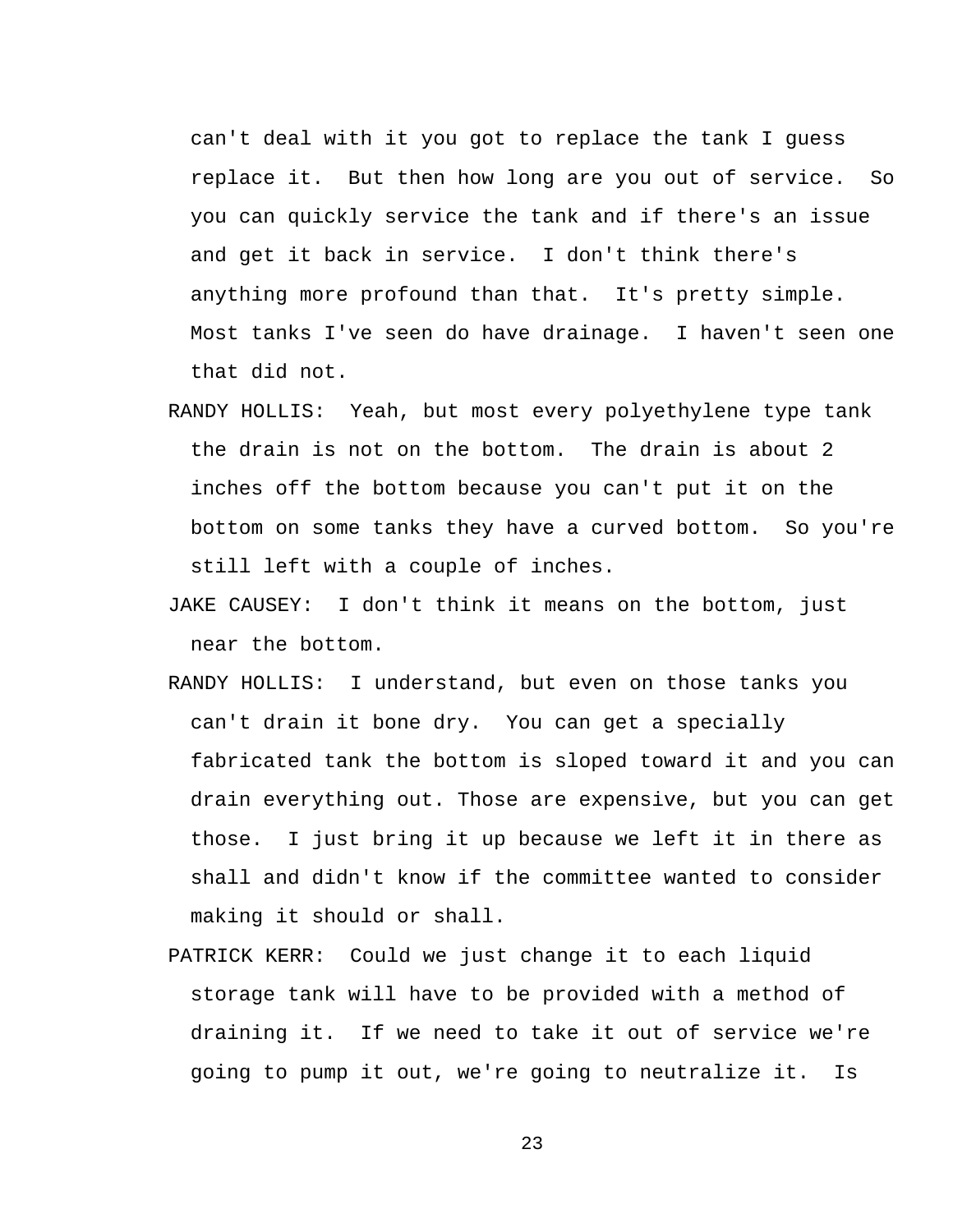that okay with you?

- JAKE CAUSEY: I don't have heartburn either way. That's all that it is. I think it's pretty straight forward. And I don't know what operators are going to do when they approach a tank that doesn't have a drain in it. They're all going to respond differently.
- RANDY HOLLIS: None of our diesel storage tanks underground have a drain. We got to go in and pump them out.

JAKE CAUSEY: So sometimes for systems it causes an outage can they still treat water while they're doing it.

RANDY HOLLIS: We cover that on water quality. They must maintain water quality while they're taking a tank out of service. We covered that in one of the other provisions. JAKE CAUSEY: They're going to try.

RANDY HOLLIS: We covered that pretty carefully.

JAKE CAUSEY: What I'm saying is because you say they have to do it doesn't mean they'll actually achieve it. Sometimes you got to require they have the tools and the things in place to achieve it. Which is the purpose. It's like say measure how much chemical you feed, but you don't have to put in scales or anything else. Okay, well they're eyeballing it. In their mind they're measuring it, but probably not doing it very well. That's why you have some of these specific requirements. It's just a drain. It doesn't matter to me.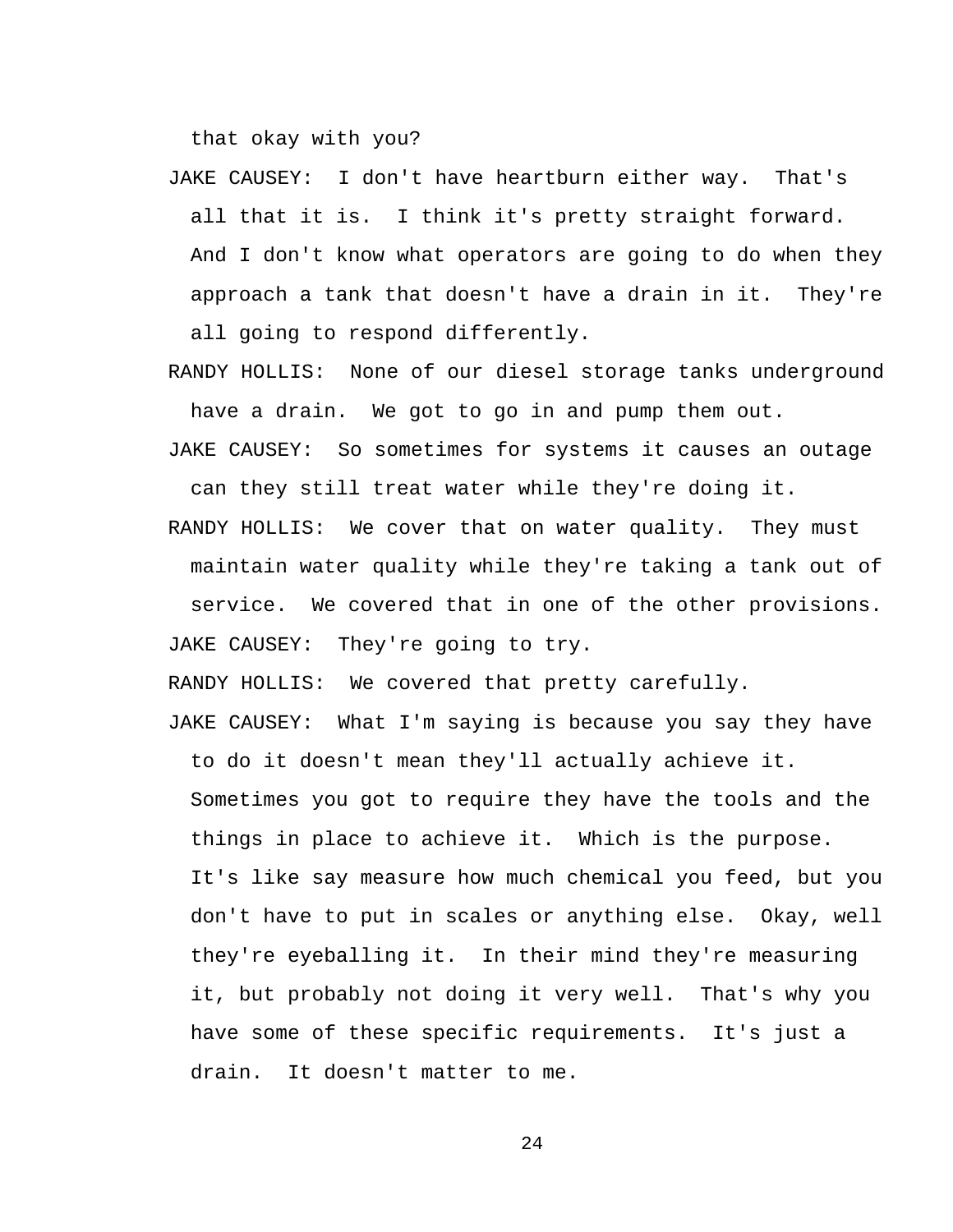PATRICK KERR: Can we just say a method?

RANDY HOLLIS: I like that. Shall be provided with a method to be drained which could be a siphon.

ROBERT GILLBRIDE: For clarification this is on bulk storage, right?

PATRICK KERR: Uh-huh.

RANDY HOLLIS: With a method to be drained. Next one, number three. Day tanks, still back on my soapbox on day tanks. They have given you a copy of this. It's a calculation, what I did I went through and looked at we've got theoretical a 1,000 gallons a minute, 4 parts per million dosage and your product concentration is 10,000 parts per million. Gallons to the product to be fed a day is 576 gallons a day, 24 gallons an hour. Day tanks if you've got 30 hours of storage would have to be 720 gallons. We've since changed that to 10 hours so that it would only be 240 gallons and 30 days, no that is 30 hours. Ten days of storage would drop that back to 5700 and 60 gallons. If we looked at a positive displacement pump and this is a diaphragm type pump, an LMI pump. A lot of us are familiar with LMI pumps, also disposable pumps. But they operate with a stroke and a frequency. I would have selected an LMIC78 pump for this which has a maximum output of 25 gallons per hour. That gives you a dosage of 4.16. You physically can't get that pump to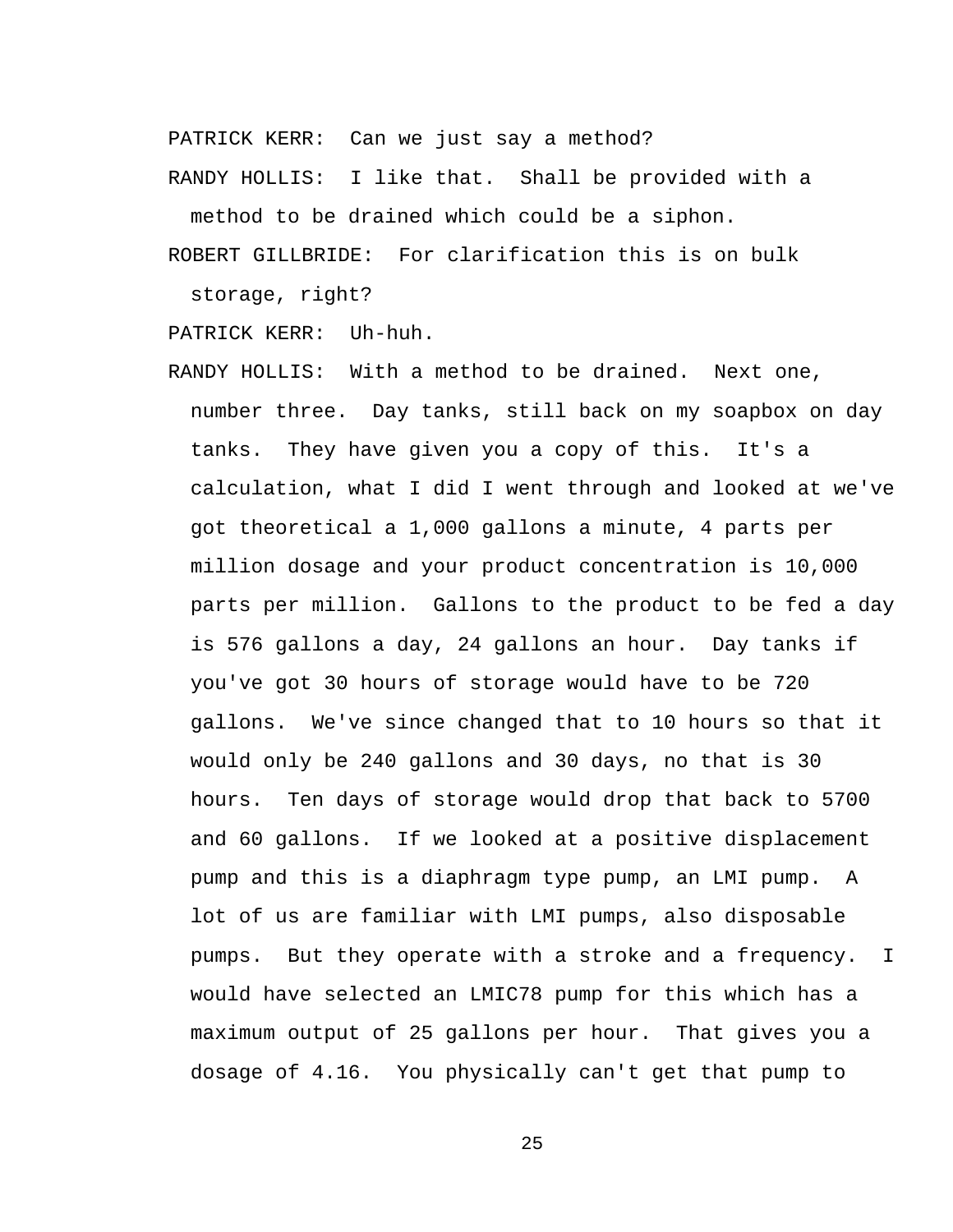pump anymore. It is physically restrained because of the stroke and the frequency. You're not going anymore than that. The minimum output is only .025 gallons per hour. And that is a true linear relationship with that particular pump from minimum to maximum. It's the maximum output of that pump that's going to prevent an overfeed. It's not the size of the day tank. I would suggest we do this on fluoride systems that you can use a flow signal in addition to the control signal. We got both of those, it takes both of those in series to start and stop a pump. That's going to help insure that the product will only be fed when the controls require a pump to be running and verification the flow is in the main line. The fluoride part I looked at interestingly doesn't really require a flow signal as much as a flow rate. You can use a flow censor or a pressure censor, either one, and that can be your second permissive signal. You don't have to have a flow meter. You can use either a vein, or something, or pressure switch. If either one of those signals is not received the pump would not run. In my professional opinion, in professional opinion that is much better protection for the public than a day tank overfeed. It is. A day tank I put in here can lead to problems with degradation of the product being fed. Why is that. You have to leave 20 percent of the product in the tank every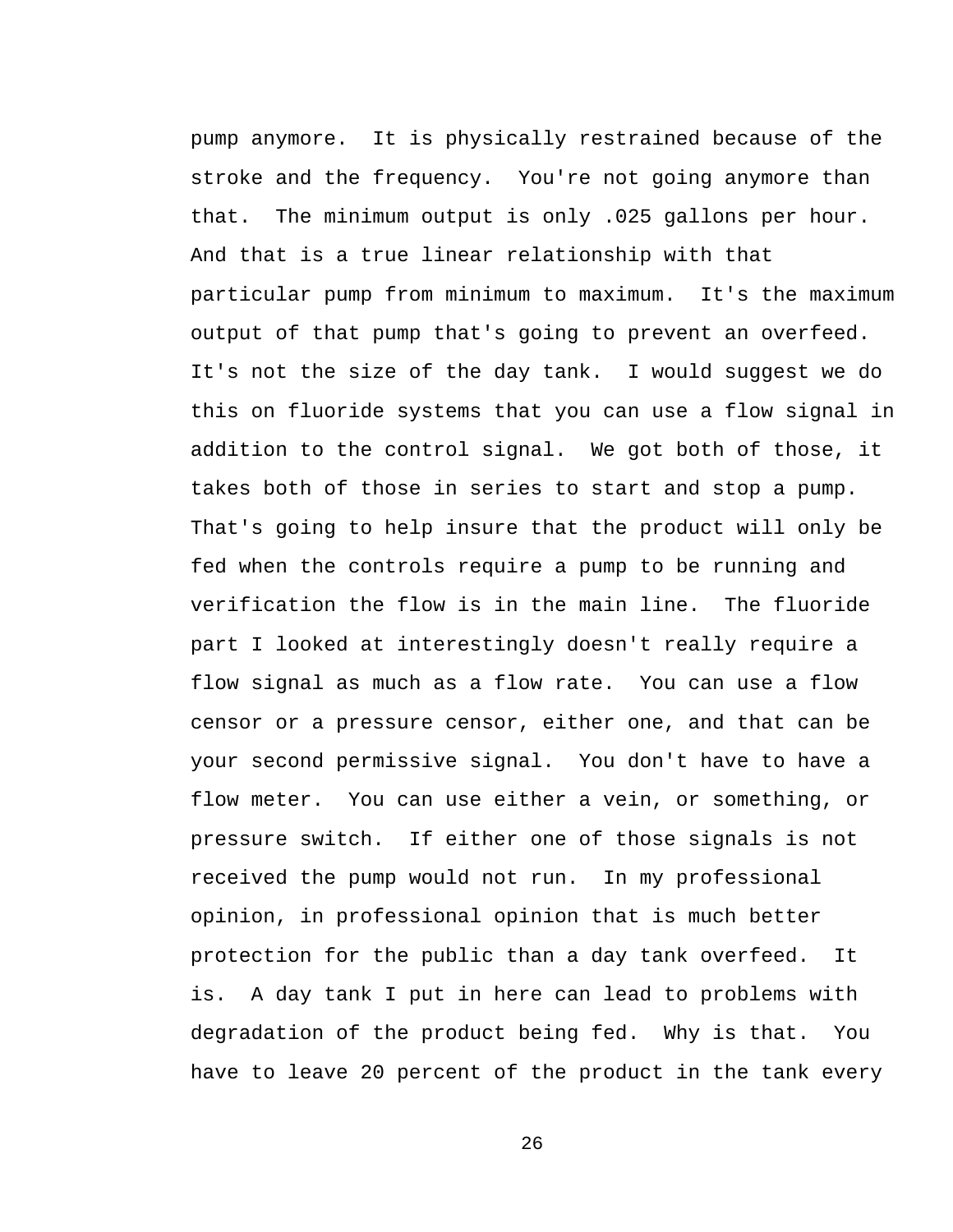day. You got 30 hours of storage, you're only going to use 24. Twenty percent of that product stays in the day tank every day. You're putting new product in, but you have 20 percent of the old. It stays in it, it stays in it. So sodium hypochlorite they don't recommend that. You need to use a 100 percent of it every time. So I go back to and I gave you the information on LMI pump attached. I think this is better than a day tank and I gave the suggested language I recommended on day tanks. JAKE CAUSEY: I think we were trying to get there and we had some general language. If you have something that provides the same level or greater protection we wouldn't have to use the day tank. And so this is helpful. And so one thing I mentioned to Randy right before the meeting is an issue. New Orleans had with the fluoride, and this is what I kept going back to because they use positive displacement diaphragm pump with interval checks and suction discharge and they had a failure of the motor speed controller on the pump that caused an overfeed. Randy indicated these LMI pumps don't have that, that's not an issue. So my question was we're saying positive displacement pumps, we're not saying positive displacement pumps that are just like the one you just mentioned. I'm definitely good with the concept, I just want to make sure that we're doing exactly that and that it's not leaving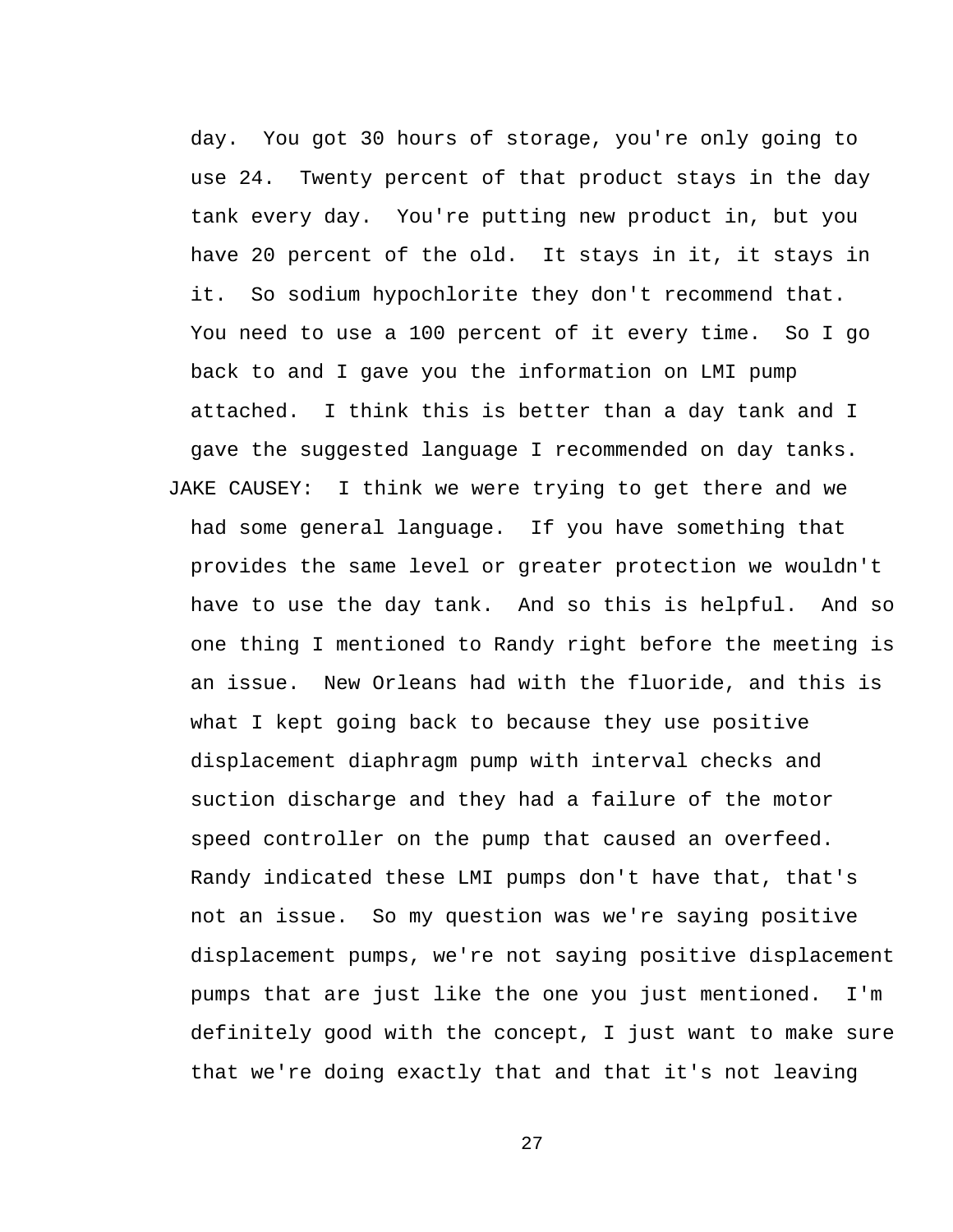these other vulnerabilities out there.

RANDY HOLLIS: Here's the difference, the LMI pumps can come with a variable speed control on it and they do so you can pace with the LMI pumps based on the flow. The trick to this is when I went to this calculation I didn't pick a pump that pumps a 100 gallons per hour and say okay I'm going to limit it to 25 with my variable speed control. That's what New Orleans obviously did. They've got a pump that can pump a lot more product into the line than what you need. And so if you screw, if your electronic controls screw up, yeah you can pump more. By picking the pump that I did, and this is engineering design, by picking this pump even if things go haywire that pump physically cannot pump anymore than 25 gallons per hour. It really involves the pump selection.

KEITH SHACKELFORD: Going to that and we don't need to get into engineering design into the details, but historically many engineers you don't want to pick a pump that has to operate at a 100 percent capacity to satisfy your chemical feed demand. They wear out much faster. You pick one that's common, you pick one that's going to operate at it's designed feed rate, but it's only at 50 or 75 percent capacity. They last much longer. That goes to the benefit of your client so they don't have to replace them and that doesn't solve this problem.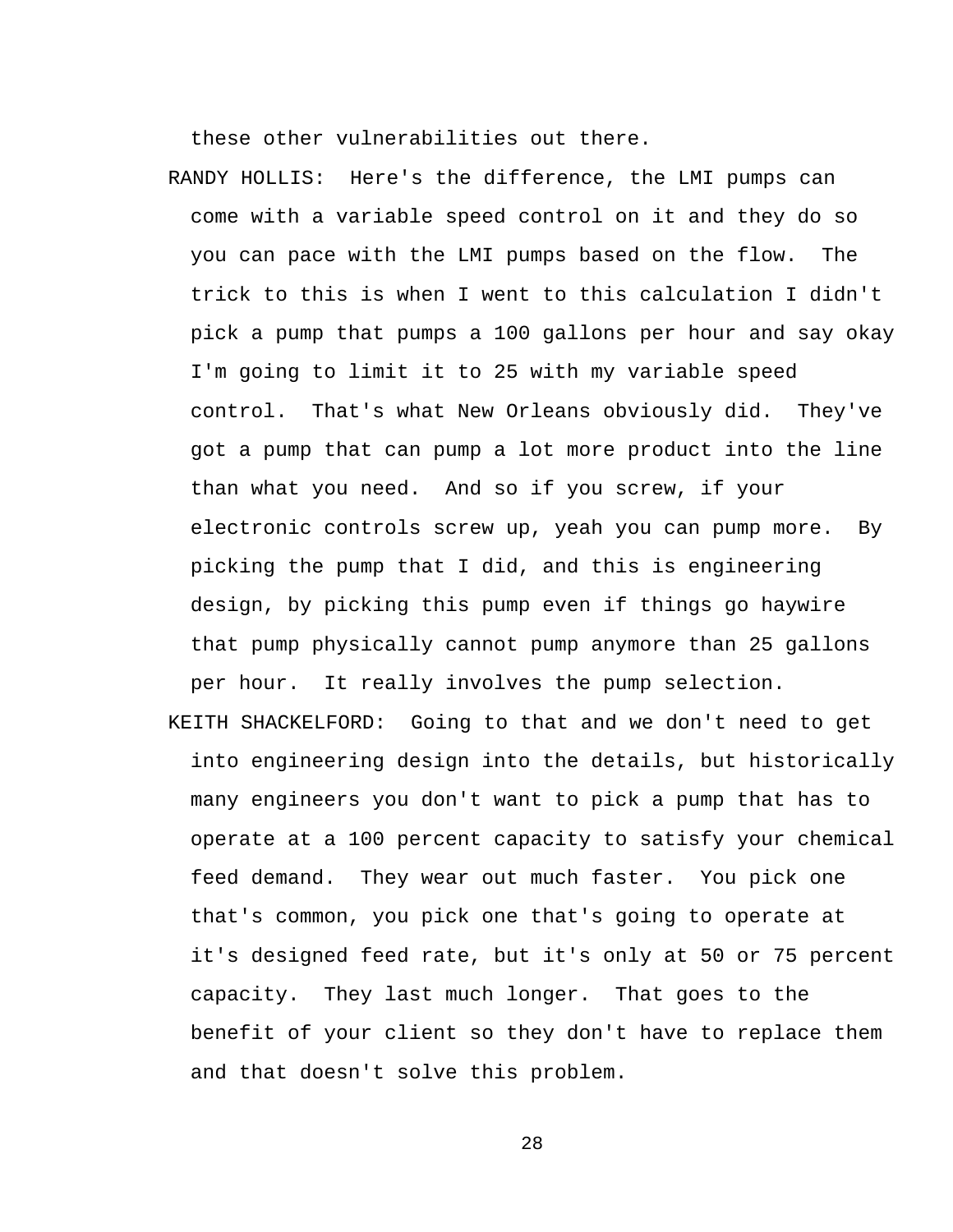- RANDY HOLLIS: Yes, it does. I intentionally picked 4 PPM which is the MCL for chlorine. If this pump screws up you're not going to go anymore than 4 PPM. You're going to operate at about 2 or 2 1/2. This particular pump would be operating at 50 percent of its capacity most of the time. What I picked was intentional of I'm not going to exceed the MCL for chlorine by doing this. I understand what you're saying, but that's part of looking at the pump to make sure the engineer if it screws up does not exceed something.
- PATRICK KERR: And if you have an application where for your stated reasons you want to use a pump at 50 percent that could exceed the MCL maybe we need a day tank. If that's not an application that you can use this provision for. I will say that you're going to exceed the MCL for 30 hours or 15 hours if you're twice overfeeding cause Murphy says it's going to happen when the operator turns the light switch off and walks out the door. We're still going to overfeed whatever the chemical is until the day tank is empty in 15 hours if we're double feeding. It doesn't prevent that. This actually prevents the overfeed from happening at all. It's a better mouse trap.

JIMMY HAGAN: I agree with Randy, but in my world, the little water systems, when their pumps fail, the ones that I might have designed or their engineer, well a lot of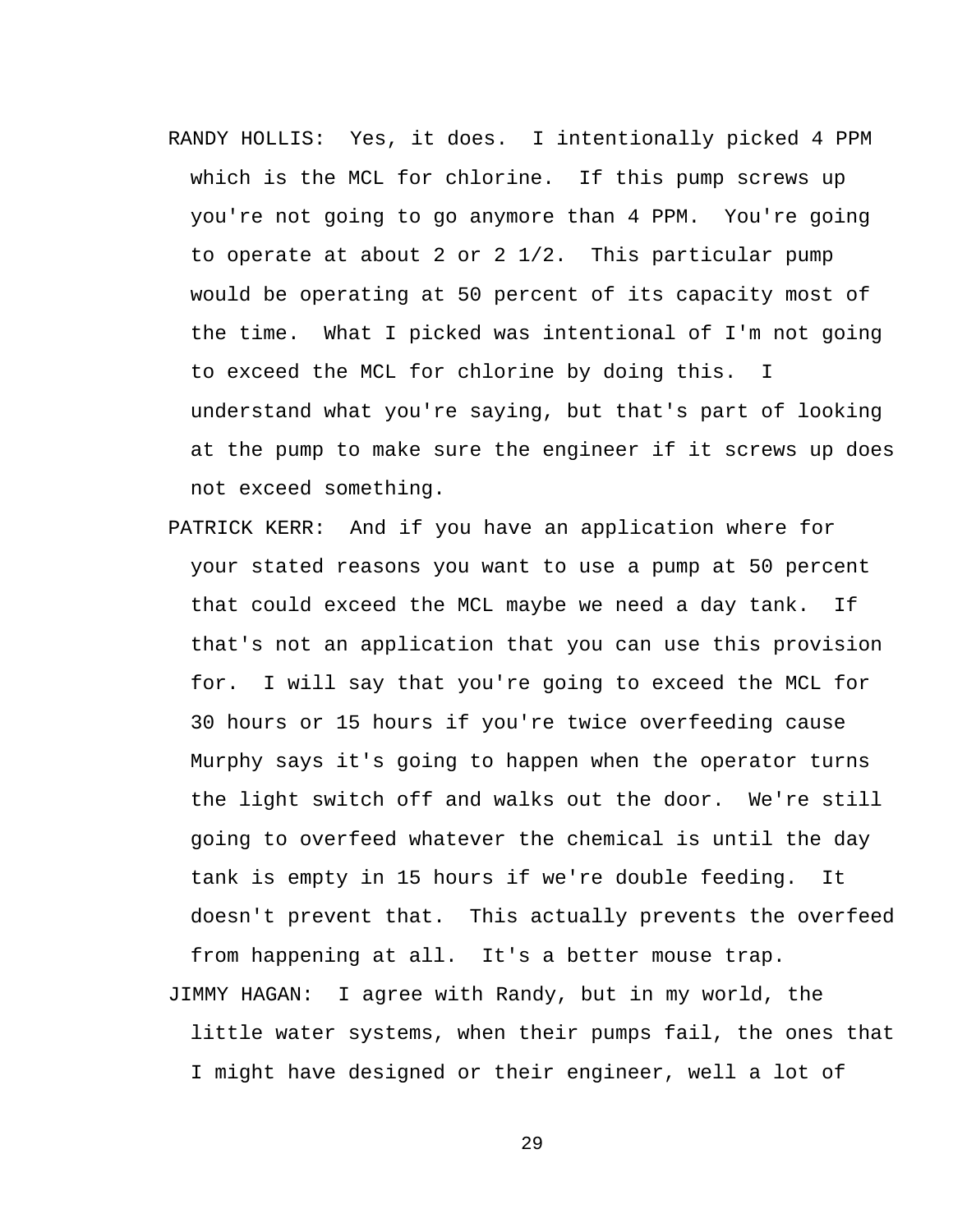times they go to get another pump and they don't necessarily get the pump that was originally put in. It could be smaller, it could be larger, it could be anything.

- RANDY HOLLIS: And they just violated the state standard because they can't do that without going back to DHH. JIMMY HAGAN: It goes in as this and they order one, the pump expert comes out, and they get something that's much larger. And this things working better, it's pumping more. And then some cases they get one that doesn't work at all and we look at the tank it's been in there for 6 months and hasn't pumped anything in there. Where did you get the pump.
- PATRICK KERR: How does a day tank fix that? How do we fix stupid?
- JIMMY HAGAN: You can only pump out what's in there, just at a higher rate for a very short time period. They should know in looking at it that hey what's in here is disappearing in 6 hours instead of 24 hours or something like that. How do you keep that from happening, I wish I could tell you it doesn't happen, but in fact it does because we get calls at places all the time the same situation. We're not saying the day tank is the ultimate solution, it's that people do get pumps that are not engineered for that particular application or incorrectly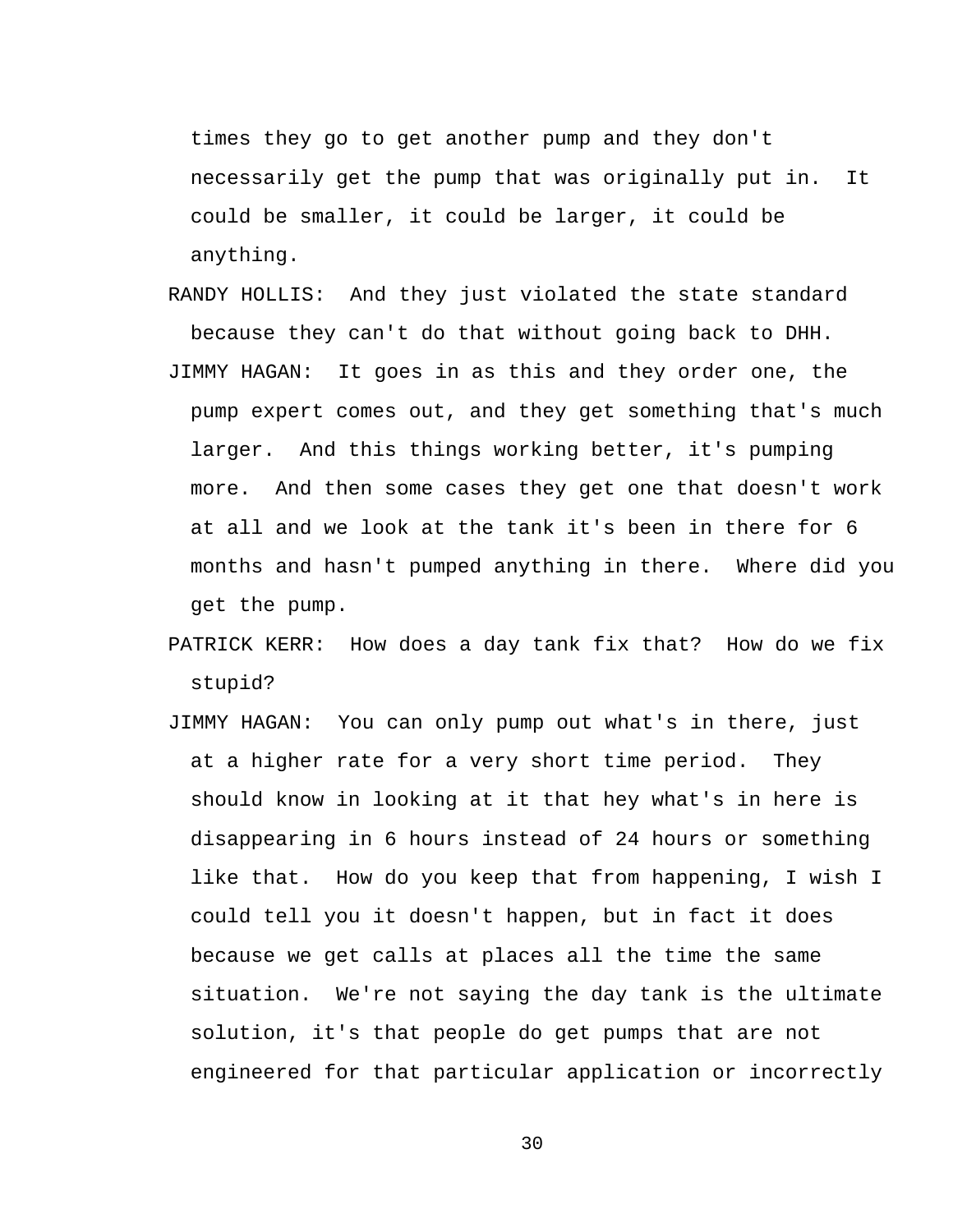sized.

DIRK BARRIOS: On a different note about day tanks some of the products if we would have to put every product that we used in a day tank talking about safety for the employees and all, very hazardous. And one of them that we use to make chlorine dioxide is sulfuric acid 78 percent. You get one drop of sulfuric acid on your skin you're not

wiping it off, it's eating away.

JAKE CAUSEY: You're not feeding that directly?

- DIRK BARRIOS: Mixing it in a generator. You're telling us no matter what we have to have a day tank, I'm just saying.
- JAKE CAUSEY: No, we're talking about chemicals that are fed directly into the water system.

ROBERT BROU: It doesn't actually define that.

DIRK BARRIOS: It goes through a generator and the generator use to purate and 78 percent sulfuric acid to make chlorine dioxide.

ROBERT BROU: Using the exact same system.

JAKE CAUSEY: Frankly that goes back to the exception we had put in there. Eva Thorton had emailed me several configurations with chlorine dioxide and making sure there's not an overfeed. Analyzers or some censors and switches and what have you that frankly cost more than a day tank, but they provided a greater level of protection.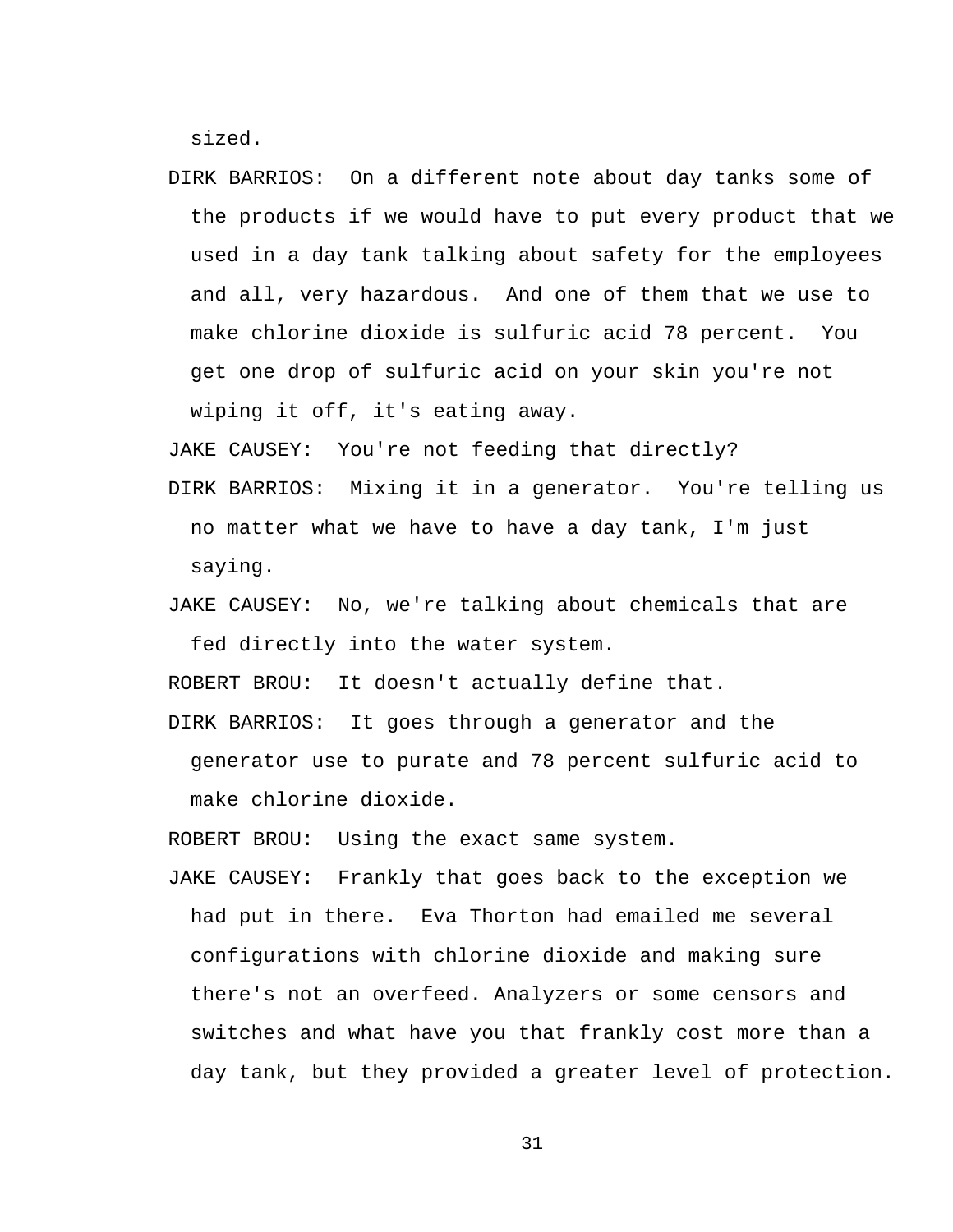Which I said yeah that makes sense. Goes back to the exact exception that we had posed to the code as it is. I don't know, something like Randy is talking about I think requires a special permit or approval of sorts. You're talking about on surveys having to go check every LMI pump, is this the right make and model.

- DIRK BARRIOS: So if I change the day tank and I don't use the right size day tank, but the guy doesn't know you might be better off. Let me play devil's advocate. Supposed to be 100 gallon day tank, day tank after so many years you have to replace it. So they go to buy a 100 gallon day tank, but they couldn't get a 100 gallon day tank so they get a 120 gallon or 150 gallon. They put it in the same place you're not going to tell the difference when you come back. Like Pat you can't regulate stupid. People are going to make those types of changes. People are going to do it. They are going to do it and it will look good. You're not going to be able to distinguish between a 100 gallon 150 unless you have it when you go out there and look at it that that close.
- PATRICK KERR: We have a universal exception to what you're trying to do with day tanks Jake at this table. There's you on one side and I think there's everybody else on the other. We got to get it fixed. We have to stop fighting about day tanks and figure out how to engineer a solution,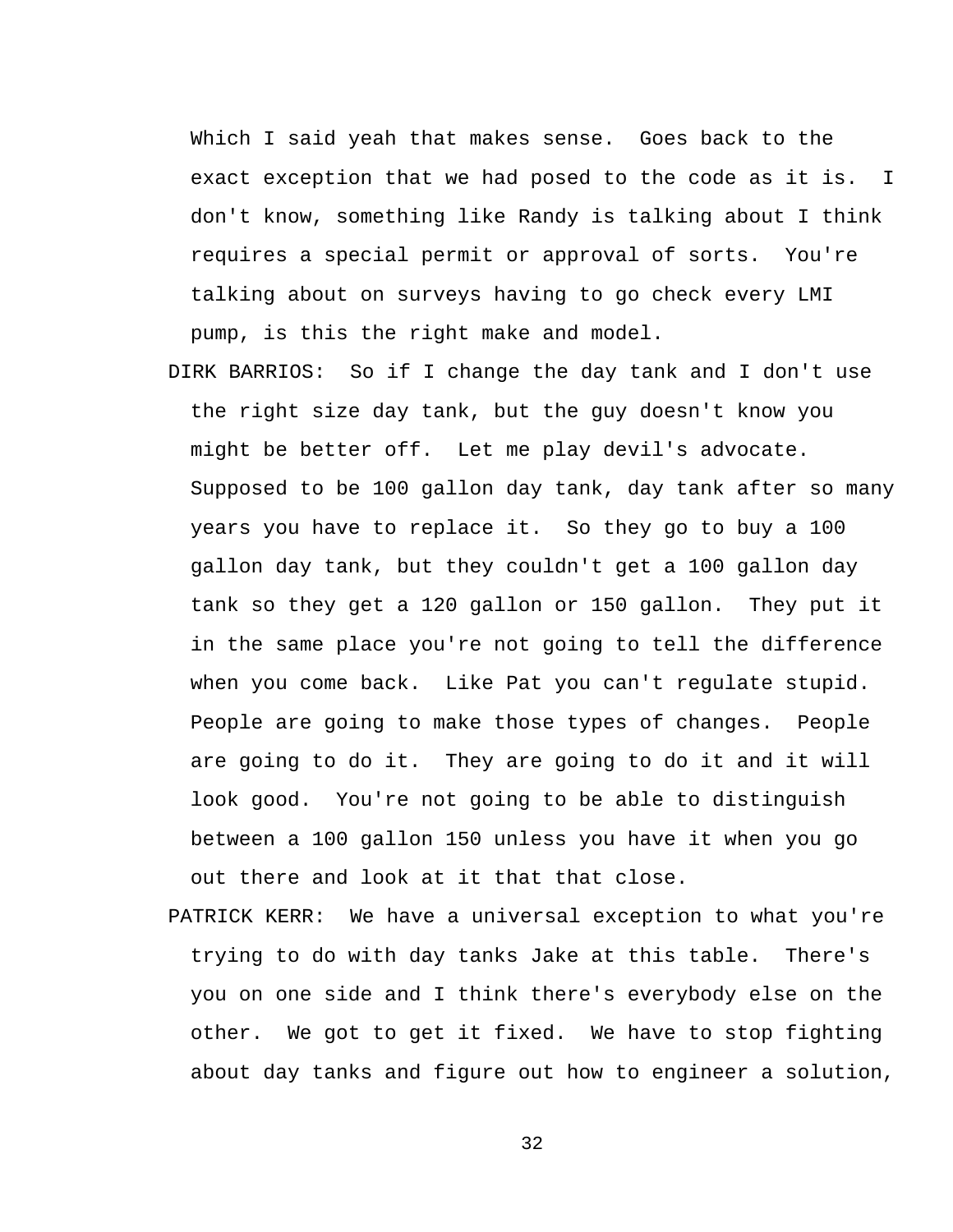please. Am I misspeaking?

- JIMMY GUIDRY: I'm going to ask this question. We talk about grandfathering stuff in. Day tanks, have they been around forever?
- PATRICK KERR: Some people use day tanks and others do not. JIMMY GUIDRY: What it sounds like to me is that some have used day tanks fine, the water's been fine. Some have used pumps and pumps have been fine. It would really take somebody that knows their stuff to go around and say we changed the day tanks it's the wrong one, we changed the pump it's the wrong one. I know that doesn't happen. But you know who's libel at the end of the day, people that run the system. Like you said, we may not regulate stupid, but if we catch stupid we'll point it out. But if you don't catch stupid you may pay the price. I guess what we're trying to get is that we feel we don't agree on what is a shall. And to me shall is shall not feed too much chemical into the water system. Whatever accomplishes that, that we can show accomplishes that we get where we need to go. It might be the pump, but it sounds to me it has to be the right pump. That makes me nervous. I know for a fact with sewer systems people are constantly trying to find the cheaper pump, not the right pump, the cheaper pump. How do we make sure that we don't feed too much. That's all I care about. Don't feed too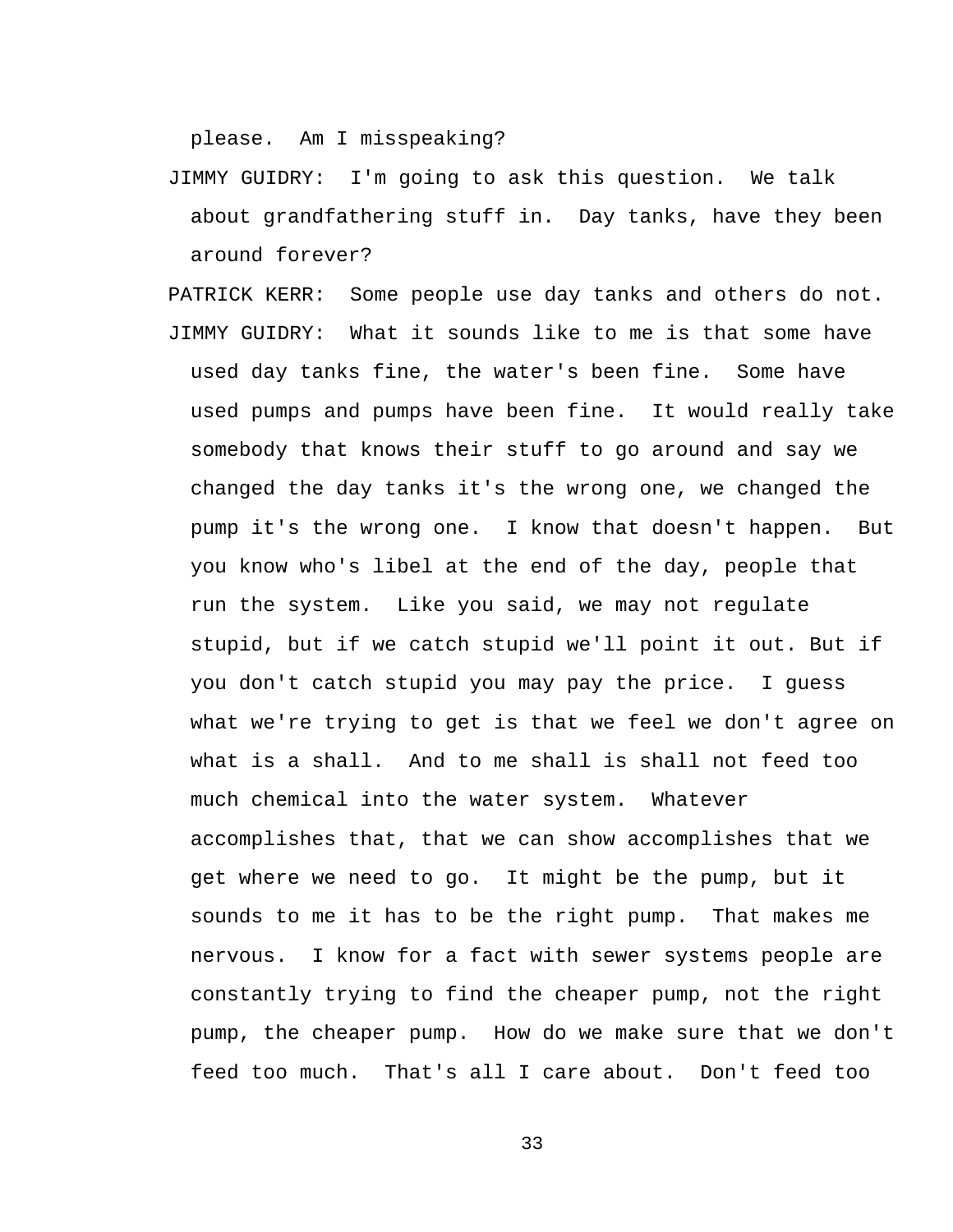much chemical to people. Not enough, it will show up. Too much, it will show up, but in something I can't fix. JAKE CAUSEY: If I'm not mistaken the email proposed just using an analyzer at the point of entry. If you measure how much you're putting out there then that's how you know stuff.

- PATRICK KERR: That's not a solution either. There's some chemicals we're using, TKPP we don't measure that inline. We measure that based on dose and then we control for it. There's just not in line analyzers for everything at the doses we're using.
- RANDY HOLLIS: Real-time alarms going from every remote site back to the location in every rural system and they don't have them.
- PATRICK KERR: The problem with day tanks we don't visit our plants daily anymore.
- DIRK BARRIOS: And that's my problem, we visit our plants every day 24 hours a day 7 days a week. And you're trying to pass rules that's going to regulate them, but affects us and we're there all the time and y'all not making that distinction. And that's my heartburn. That's Robbie's heartburn.
- JIMMY GUIDRY: What's the solution? I'm hearing Randy's solution which is if you have the right pump that protects you. I'm hearing Jake's solution if you have day tanks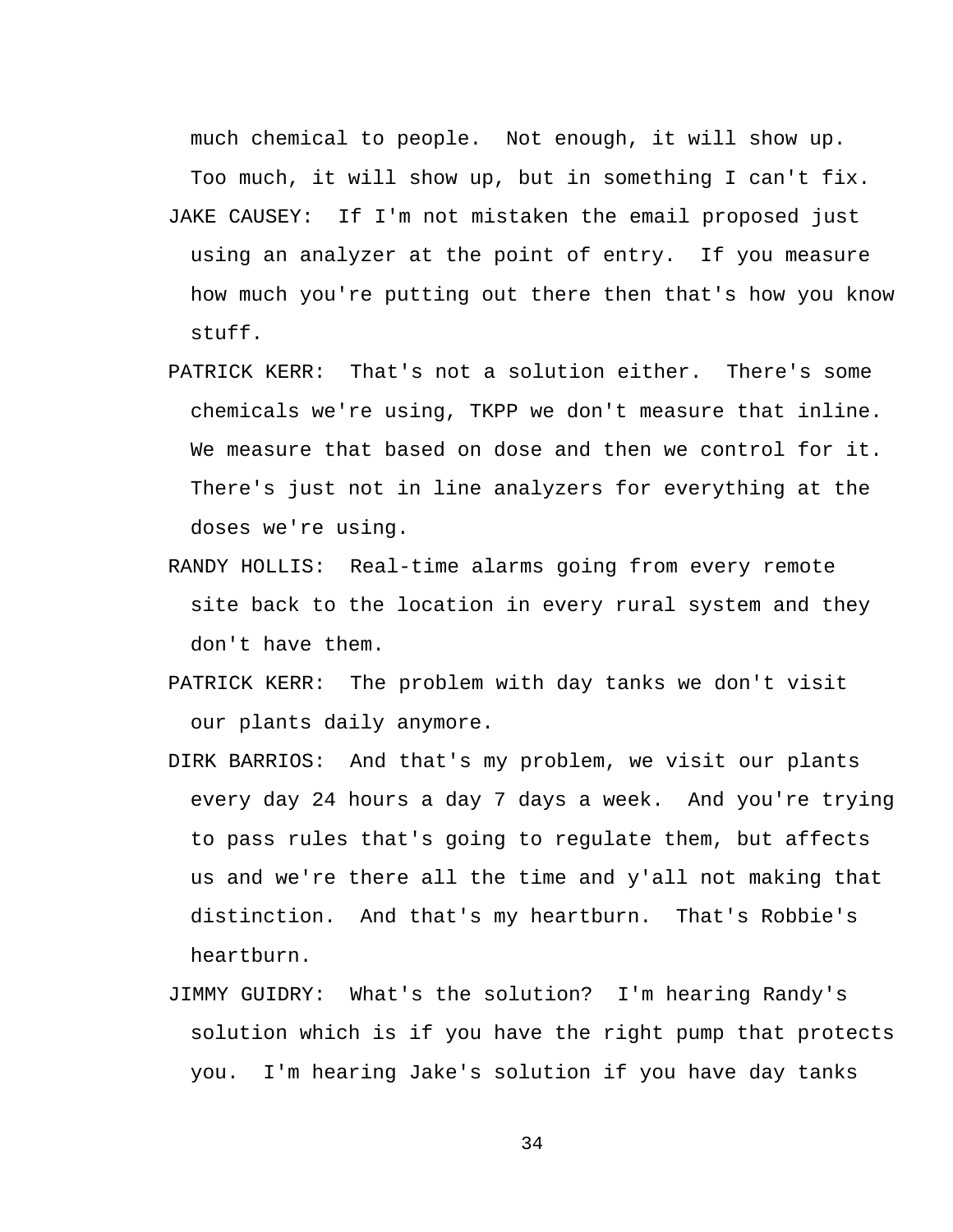that protects you. I don't think any of it protects you unless you're routinely monitoring stuff to make sure you're not poisoning people which is a high risk. This is a high risk game if you overfeed. I haven't seen it be an issue. Are we trying to fix something that's not an issue?

- PATRICK KERR: We've had acute overfeed with some chemicals. We have had some issues with overfeed of chlorine, overfeed of fluoride.
- JIMMY GUIDRY: How did you address them? Change your pump, change the day tanks.
- PATRICK KERR: Find the problem. Find the problem and fix it.

J.T. LANE: What was the problem? What's typical? PATRICK KERR: What's a typical problem for overfeed. JAKE CAUSEY: This was a pump failure in New Orleans with

fluoride. If they had a day tank they would not have reached the levels they did because the pump it was more than two times that it was feeding. It doesn't take a whole day, it only takes a couple hours.

PATRICK KERR: Can I make a suggestion? This 5.1.1 shouldn't be day tanks, it should be control of chemical overfeed and just take it from a different tact and allow some engineering solutions and day tanks is one. JIMMY GUIDRY: I like that.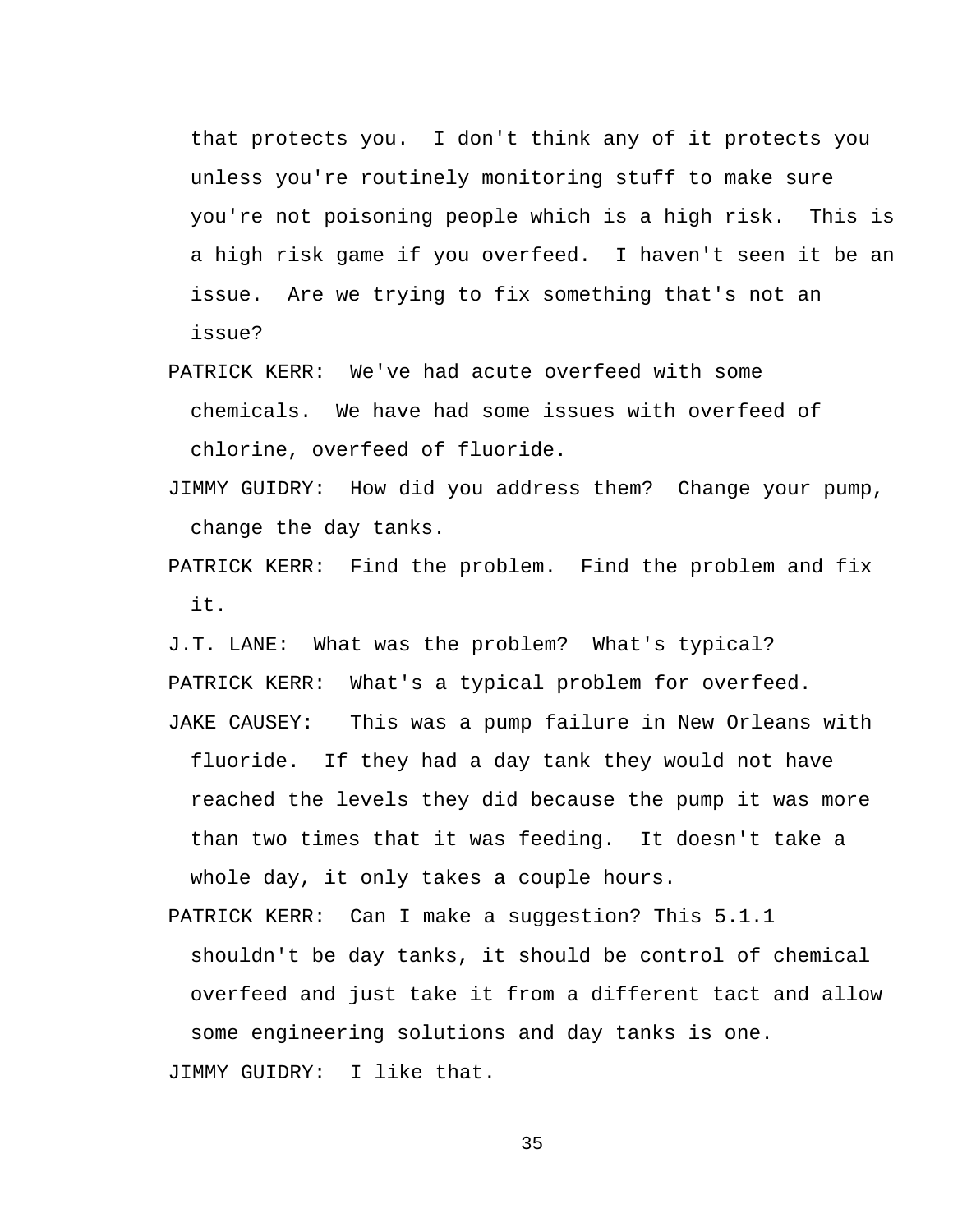DIRK BARRIOS: We use it for a lot of chemicals, we just don't use it for certain chemicals because they're hazardous to handle. We use it for fluoride, alum. JIMMY GUIDRY: Well, it's an argument people make against fluorination. They argue the fact you really don't need it, that it really is a risk, and that it's an extra cost, and you're putting something in your body that doesn't routinely have to be there. If it's done correctly it saves you a ton of disease because it protects your teeth, it protects you against bacteria. If it's done incorrectly it poisons you. The people that are against it say it's a poison, we shouldn't have it in water. The people are for it saying it's great stuff if you control it. So controlling it really is the answer. The more we can assure they're controlled there ought to be in engineering. I think the future is censors that actually tell you something is wrong. Probably that day is not too far from now. They probably have some now, probably super expensive. If there was a way to monitor it to where you knew what the level was cause it's not something we routinely check. It's not something we routinely know. I do like the idea there may be more than one way to skin a cat. And let the engineers figure out how do you do it. We should protect the public cause that's exactly the argument. Too much of a good thing is a bad thing for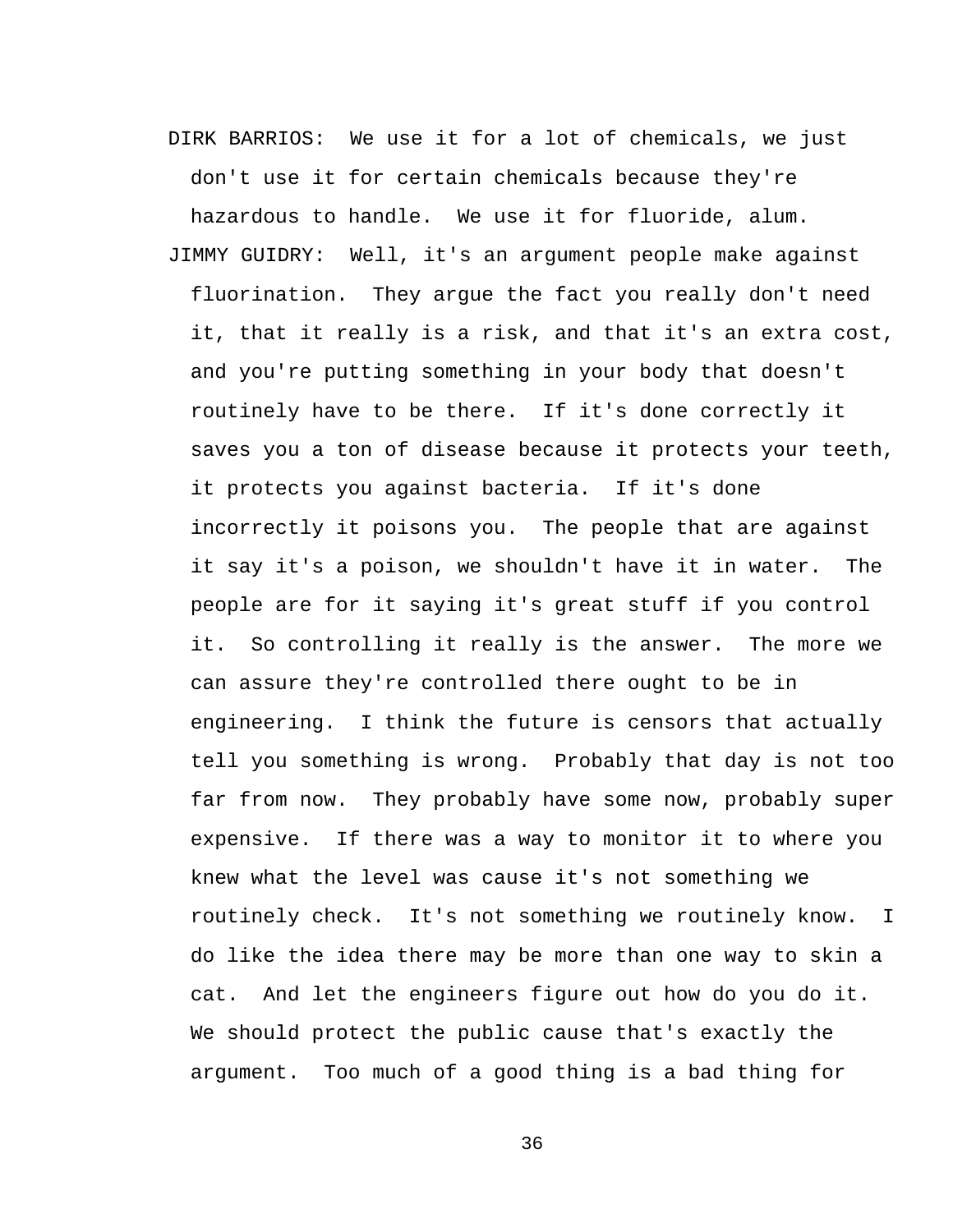you. I like that.

- J.T. LANE: We will work on language that will allow for that flexibility.
- JIMMY GUIDRY: Is there a way to explain exactly what pumps protects you. Is there a way to say it without saying a brand name. Is there a way to say protects from overfeed? RANDY HOLLIS: We always go back to fluoride because it is recognized fluoride can be extremely toxic if you overfeed it. It is a very hazardous chemical and so what was put into 10 state standards and the requirements years ago was two permissives, flow and control. And if you don't get either one of those you cannot feed fluoride. And they recognized that was an acceptable way of feeding chloride is you have two permissives if either one of them doesn't work, and we just had this in Crowley. We got hit by lightning with our flow meter. Because we did not have a flow signal, and we notified DHH, we shut off our fluoride system because we did not have a flow signal. We're back to flow meters now, we're back to feeding fluoride. That's been recognized for years, two permissives is acceptable to feed fluoride. That's what I was suggesting in here for the feed of chemicals. If you have two permissives then you've got your control there that says okay now you can feed your chemical. And that's what I was trying to accomplish with this. I think a properly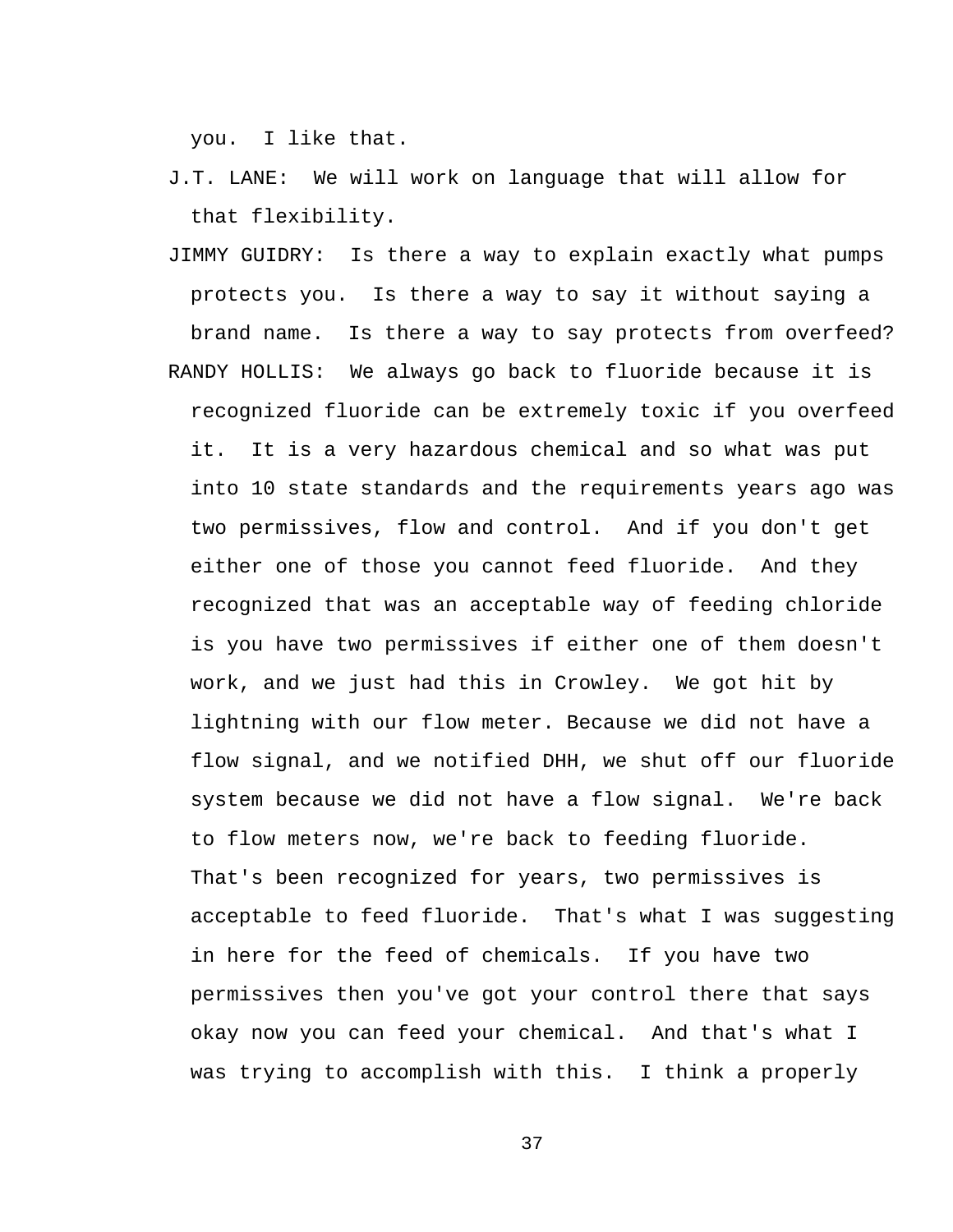designed pump can limit the overfeed better than a day tank. Could an operator come in and change out a pump and put a bigger pump in, absolutely. But that would happen with a day tank also. You can have a day tank and you can put in a bigger pump. So saying that's not going to happen with a day tank is not true. That can happen with a day tank as well.

- JIMMY GUIDRY: I would rather find a way to assure that there's a way of either checking or making sure that we have the right thing in place. And I don't know how you do that because everybody would have to learn more about pumps and everybody would have to know what they're looking at or day tanks. I can accept both, whatever protects you I can accept. But assurance that that's the right one and hadn't been replaced or hadn't been put improper to me sounds like something that may be an educational thing. You go to systems and say don't just replace with any pump, don't just replace with any tank. How do you accomplish that?
- RANDY HOLLIS: And that's going to be very difficult as Jimmy knows because they're going to look in the blue book and they're going to say okay here's a pump, here's a cheaper pump, let me order this one. They are going to find something cheaper and it may work.

DIRK BARRIOS: Work to a certain degree.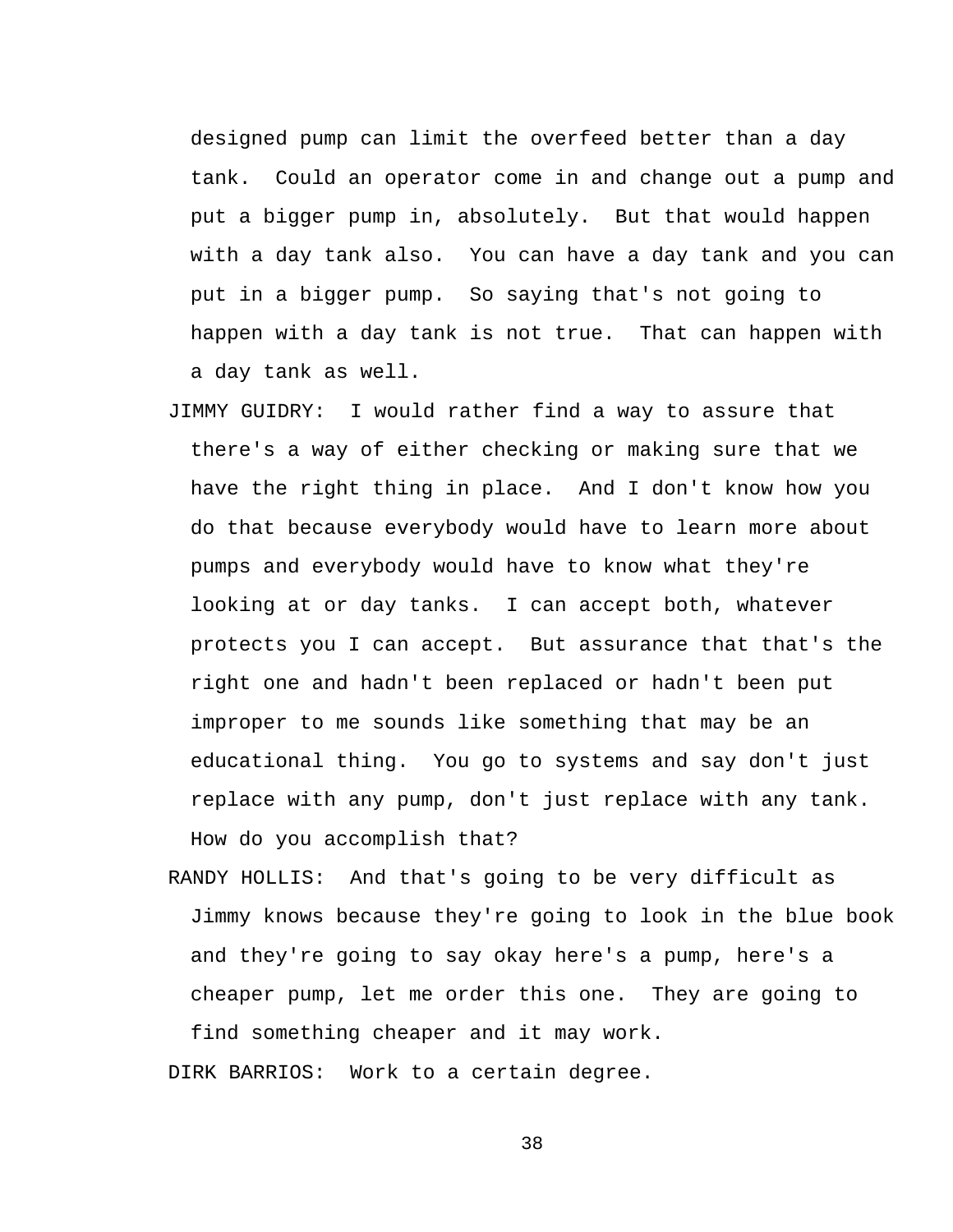- RANDY HOLLIS: We can't fix every problem like that, but we can write the best regulations so your people have that tool when they go out there.
- JIMMY GUIDRY: You think you've come as close as you can get?
- RANDY HOLLIS: I think I have. I just don't think a day tank is a solution.
- PATRICK KERR: Also consider the chemical and the MCL and what's driving it. A violation of the MCL free chlorine of 4 in the short term is not going to cause a problem for public health. Chronically it will cause a problem. It's a violation and it needs to be reported. However, is it something that's going to hurt the public, no. So in that case do you need to take as strong of a control, probably not. Fluoride, maybe something that you want to take a better look at cause it causes (inaudible) pretty quickly in infant teeth. And so yes you may very well want to look at that. But that's why I think just have a section on control of overfeeds and then have the design engineer satisfy the reviewing engineer that these controls are adequate. Whether it's a day tank or inline monitoring. Moving down that path inline monitoring there's lots of inline chlorine analyzers out there where guys that run a half inch or 3 quarter inch pipe from the sampling point back to the analyzer and it's moving a quarter of a gallon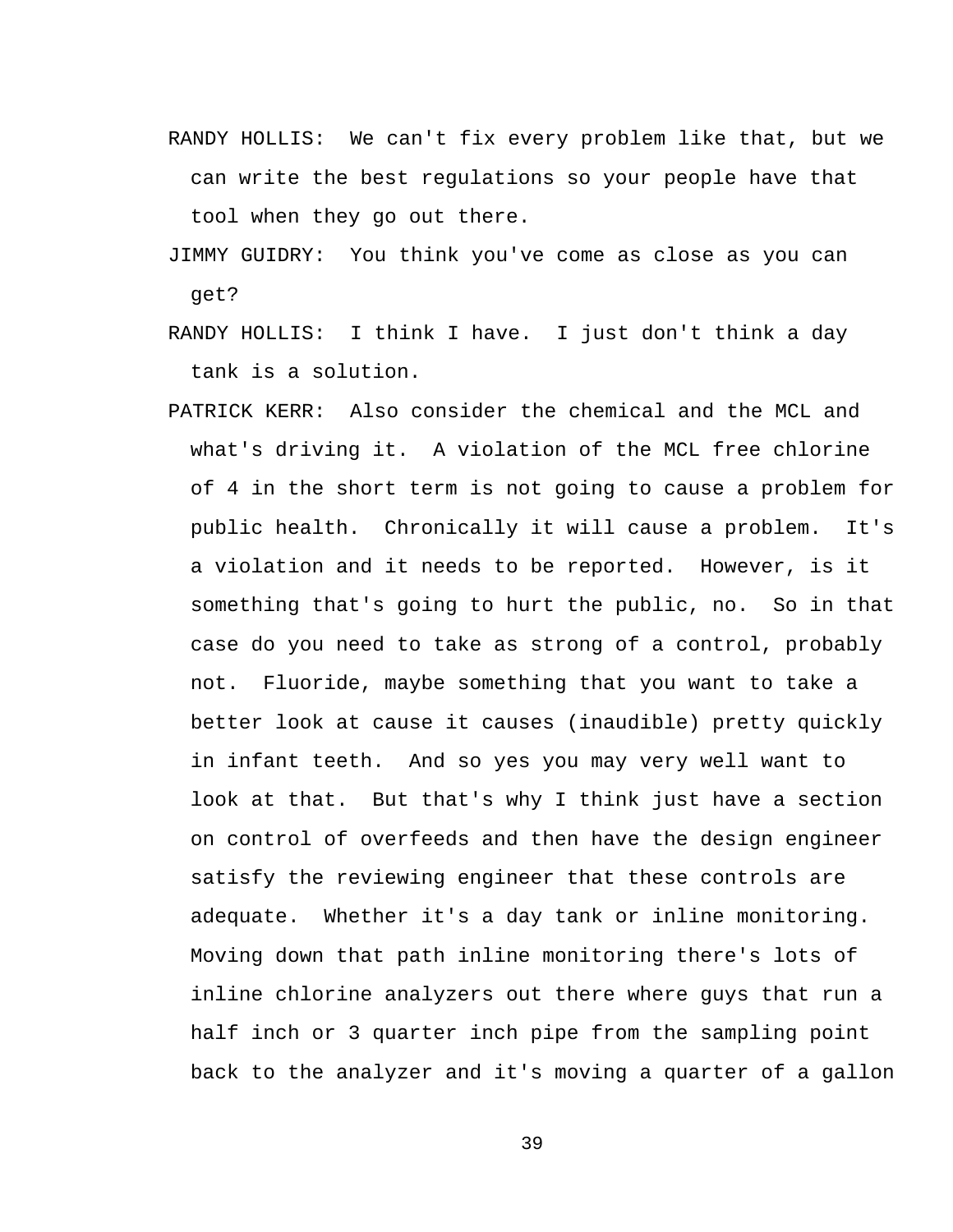a minute and we're talking hours if not days until you actually are seeing what you put through it. I would rather spend the time fixing that and making sure we're getting near real-time information than this.

- J.T. LANE: Sounds like we can work on some language and get back to all of you for next meeting. Continue with review of part 5 and work with Randy.
- RANDY HOLLIS: I suggested language so I would like for Jake to look at that language and talk about it at the next meeting again.
- J.T. LANE: Plan at the next meeting to finalize it. We may offer some tweaks or alternatives and then finalize it. Is that okay with everyone?
- RANDY HOLLIS: I had two more things. One was a minor thing on page 7 and it was under the protective equipment. 5.3.2 actually respiratory protective equipment. The unit shall use compressed air and have at least a 30 minute capacity. I put the word and in there, just works better.

PATRICK KERR: Should.

RANDY HOLLIS: You don't like that?

PATRICK KERR: Units don't always used compressed air. They use just over pressurized with blowers now for a lot of these applications. Not wearing a SCBA and handling a lot of these chemicals because you don't have to do fit tests and respiratory surveillance and all that good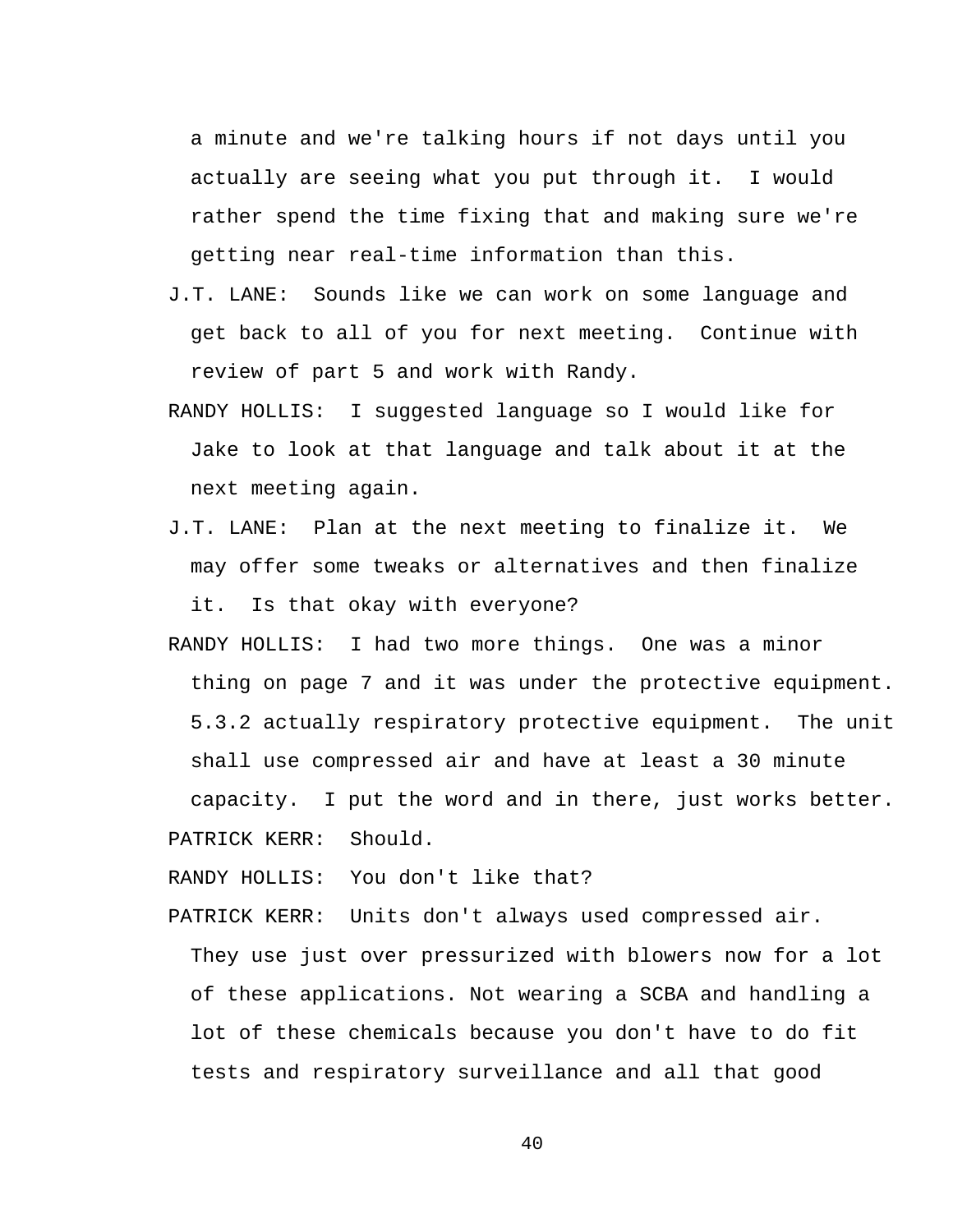stuff. You wear a hood with air blown in from a blower, I guess it's compressed by the blower. But I think you're talking about bottled gas when you say compressed air, right.

RANDY HOLLIS: I think that was the intent here was the SCBAs.

PATRICK KERR: I hadn't even thought about this.

- RANDY HOLLIS: The hoods would have compressed air because the blower in the back and those cartridges would have about a 30 minute capacity.
- PATRICK KERR: It's not a cartridge, it's an electric blower.
- RANDY HOLLIS: But it has cartridges in the pack filtering out the chlorine into the hood.

PATRICK KERR: That would be enough?

- RANDY HOLLIS: Yeah, you've met this. That's the hoods we have everywhere.
- PATRICK KERR: Compressed airs, that little blower is compressing it up?
- RANDY HOLLIS: It is. Differential pressure across it. That's a blower. Number 5 goes back to page 12. Page 12, and this was just to avoid confusion down the road since we've been through the arduous task of everything was under 5.4.5.3 A which is the top one on page 12. Says anhydrous ammonia and storage feed systems shall be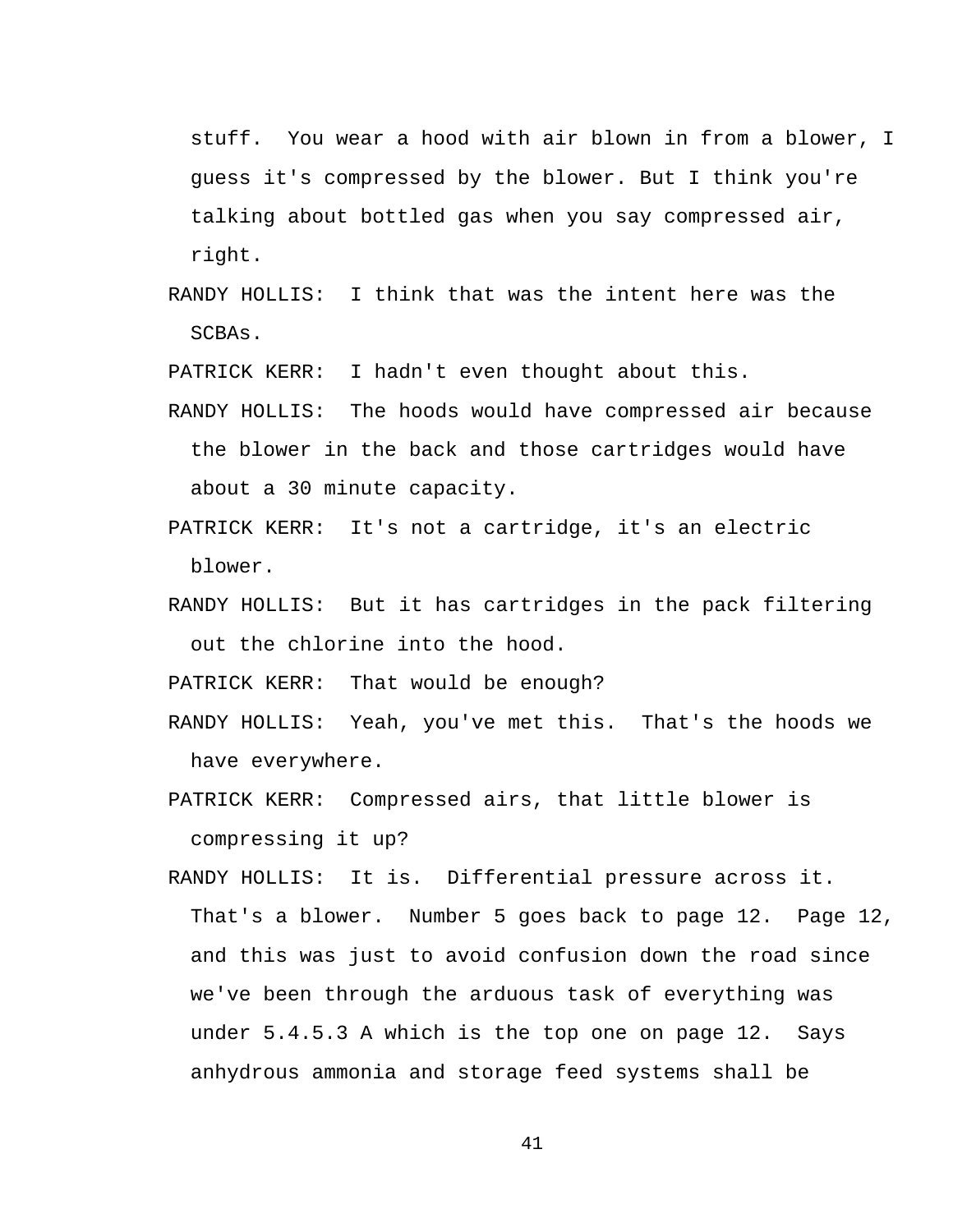enclosed and separated from other work areas and constructed of corrosion resistant materials. I wanted to put in here just add a sentence that bulk anhydrous storage tanks holding more than 500 gallons shall not be located in an enclosed area. Was that the criteria they set, the Louisiana Gas Commission?

JAKE CAUSEY: Yes.

- RANDY HOLLIS: If we put this in here then somebody down the road will understand we've already addressed that. We've complied with LA Gas Commission. Anything over 500 goes outside just so we don't have to go through this again. That was a suggestion to add in there. That's all I got.
- DIRK BARRIOS: On page 3 of 14 on 5.1.4 C where it says devices utilized. In a lot of cases we do grab samples. Again, we're manned 24 hours a day 7 days a week. We test our feed rates for some of our chemicals by doing grab samples. How you interpret the word device. I say device or ability. Or method. When you say device to me it's like a mechanical instrument that's actually recording and in some cases we don't always use a device. We actually physically measure constantly throughout the shifts. JAKE CAUSEY: I just read this to say whatever you use has

to be compatible with what they're measuring. SHEREE TAILLON: Instead of device methods utilized to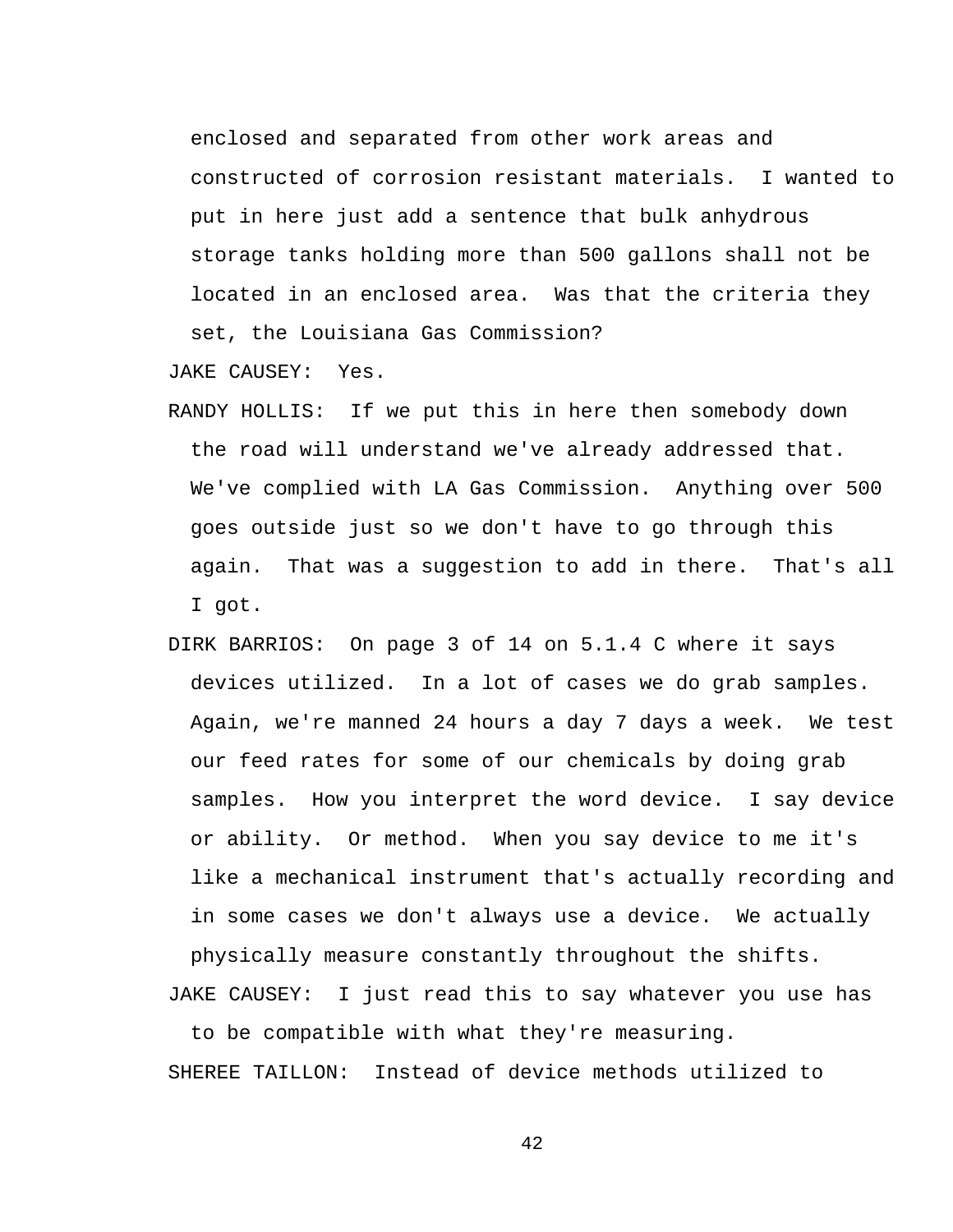readily measure.

- PATRICK KERR: What you're using to grab that sample should be able to store chemical.
- DIRK BARRIOS: I'm just trying to envision your sanitary coming out there and saying where is your device to measure whatever chemical you're talking about. I'm being literal. To me you're saying device it means something that's actually getting a reading.
- J.T. LANE: Why don't we say methods, materials, or equipment and make it or.
- DIRK BARRIOS: Something that will allow you to get grab samples.
- JAKE CAUSEY: I'm looking at the end of it I think we added previously, if I am not mistaken, and shall be provided. Devices to measure shall be provided.

J.T. LANE: I think that accommodates.

- JEFFREY DUPLANTIS: They're not talking about the method here. Right here they're talking about a plastic cup or graduated cylinder.
- DIRK BARRIOS: I'm just being literal and I'm saying a guy comes to do a sanitary survey and he's going to say okay you have a device to measure chlorine, you have a device to measure alum. This chemical where is your device. Well, that's not a device. That's all I'm saying. It's a method, I go out there and I grab a sample.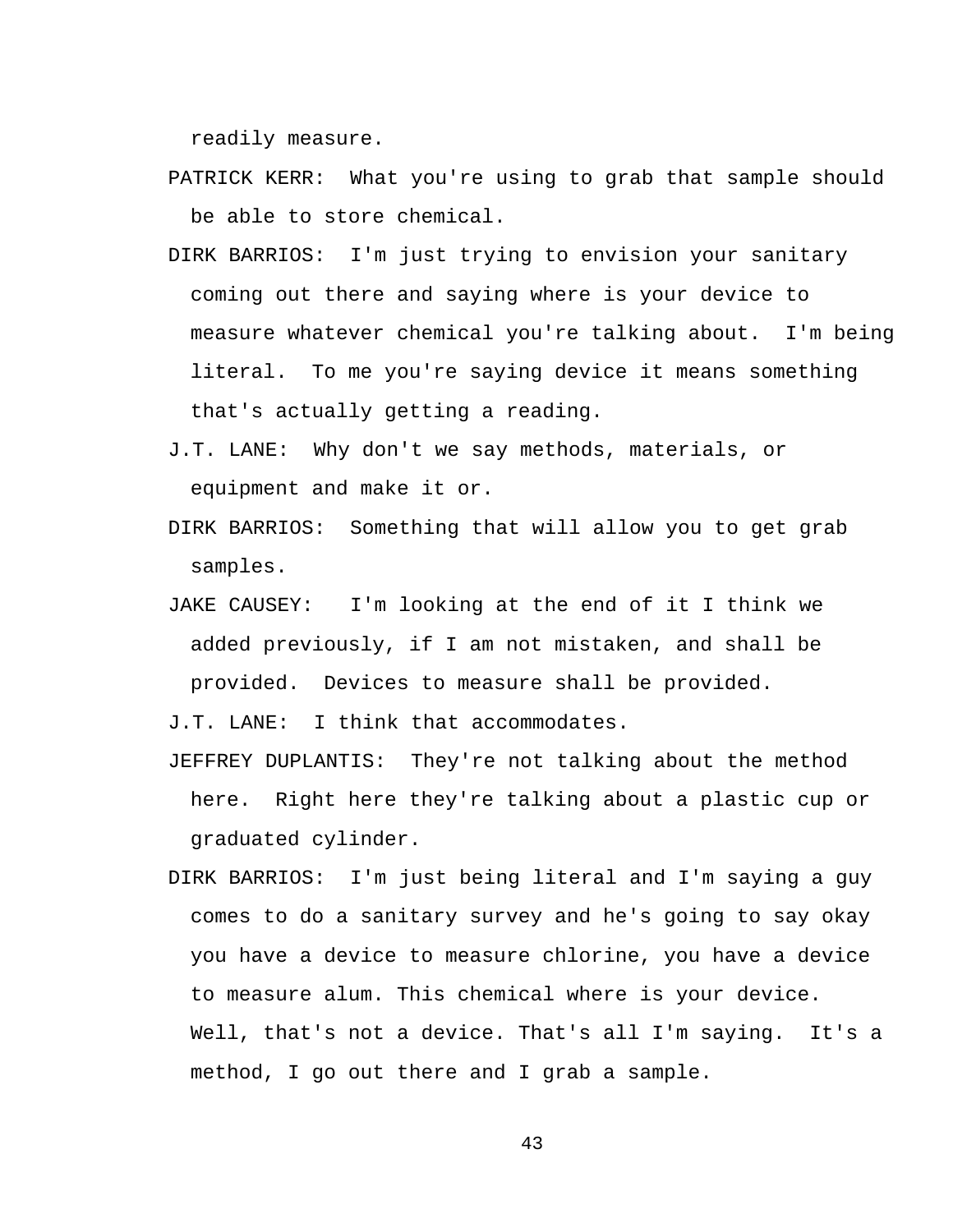JEFFREY DUPLANTIS: This is not a method. That's a piece

of equipment or something.

DIRK BARRIOS: How do you do define the word.

JAKE CAUSEY: You're not literally grabbing it with your hand. You're using something, right.

RANDY HOLLIS: You're saying methods and materials utilized.

- JEFFREY DUPLANTIS: This C is not about the method. C is about the equipment. So maybe it's just equipment utilized to readily measure.
- J.T. LANE: Devices, equipment, or supplies, or material, something like that.

JIMMY GUIDRY: How about just anything.

JAKE CAUSEY: Equipment is fine.

- J.T. LANE: Thank you Randy for all that extra homework you did.
- JIMMY GUIDRY: I thought you were just supposed to talk about day tanks.
- RANDY HOLLIS: Wait till next meeting. I'll come up with more.
- DIRK BARRIOS: I got one more thing on page 8 item 12 D it says secured. I thought about the chlorine cylinder and we use rollers to hold it in place. Which you use the rollers cause if you have a leak so you can rotate it instead of liquid draining out you have gas coming out.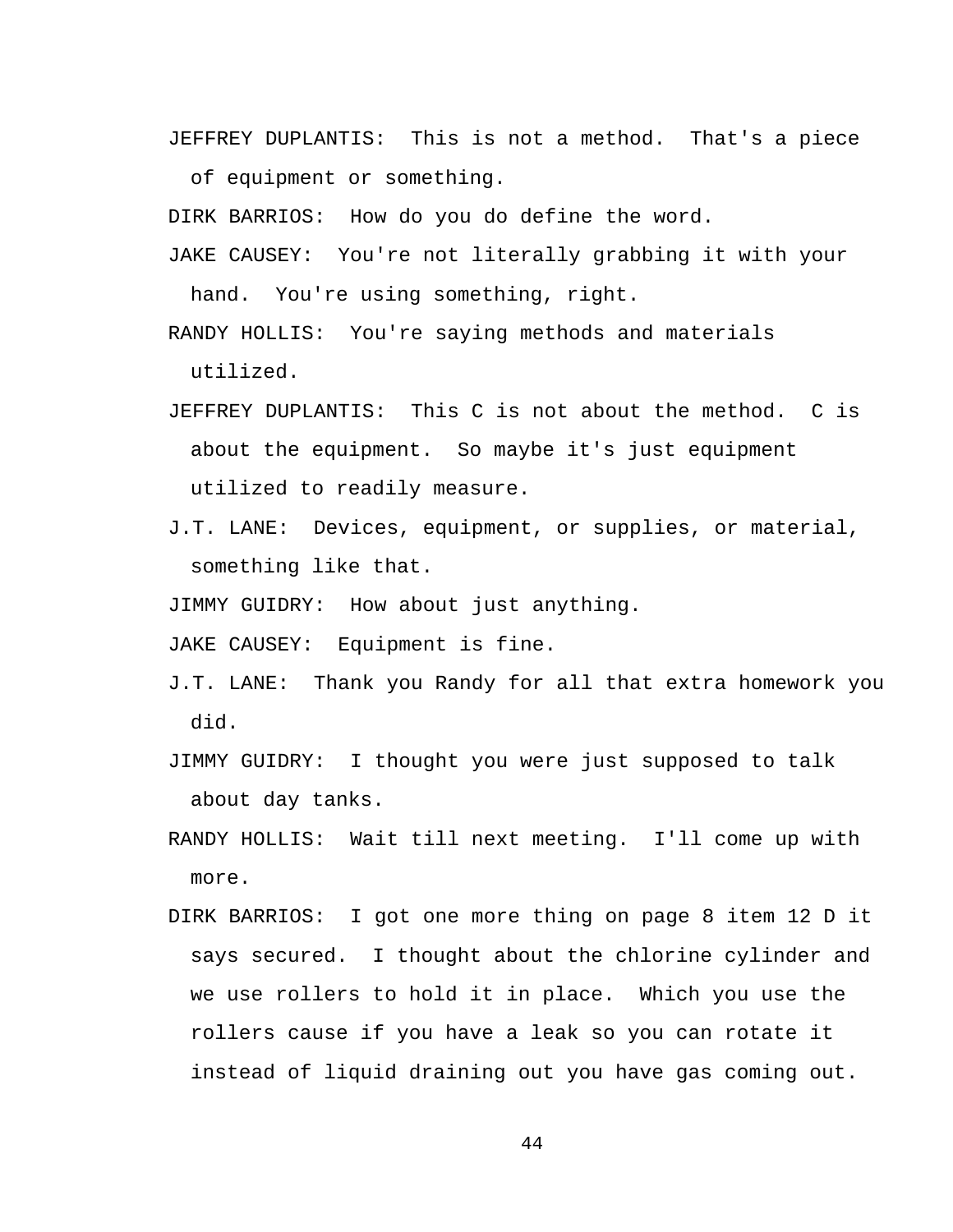If we have rollers and we have to strap down every one of them it kind of defeats the purpose of being able to get in there and find the manner to take care of the potential leak. Whereas a liquid leak instead of gaseous. Whereas a gaseous leak is going to leak slowly where we have chlorine scrubbers that can pretty much take care of it. But if it's a liquid leak it can get out of hand real quick by the time a guy can get in there and remove a strap that has a strap down. Says secured in a fixed position.

PATRICK KERR: Yeah, but this is for an exception to chlorine rooms. This is if I want to put it in other than a chlorine room I have to do all these things. If I want to store it outside I have to do all these things.

JAKE CAUSEY: It's on the next page. You're more concerned about 9 of page 14. G 3 says restrained in position.

DIRK BARRIOS: I might have marked the wrong sheet.

- JAKE CAUSEY: If the cylinders are chlorine gas housed only in chlorine storage rooms or designated areas that conform with the exceptions, isolated from operating areas, restrained in position.
- RANDY HOLLIS: You have a chlorine leak somebody's not going in there without full protection and if you have something easy--

DIRK BARRIOS: But if it's a liquid leak it's a whole lot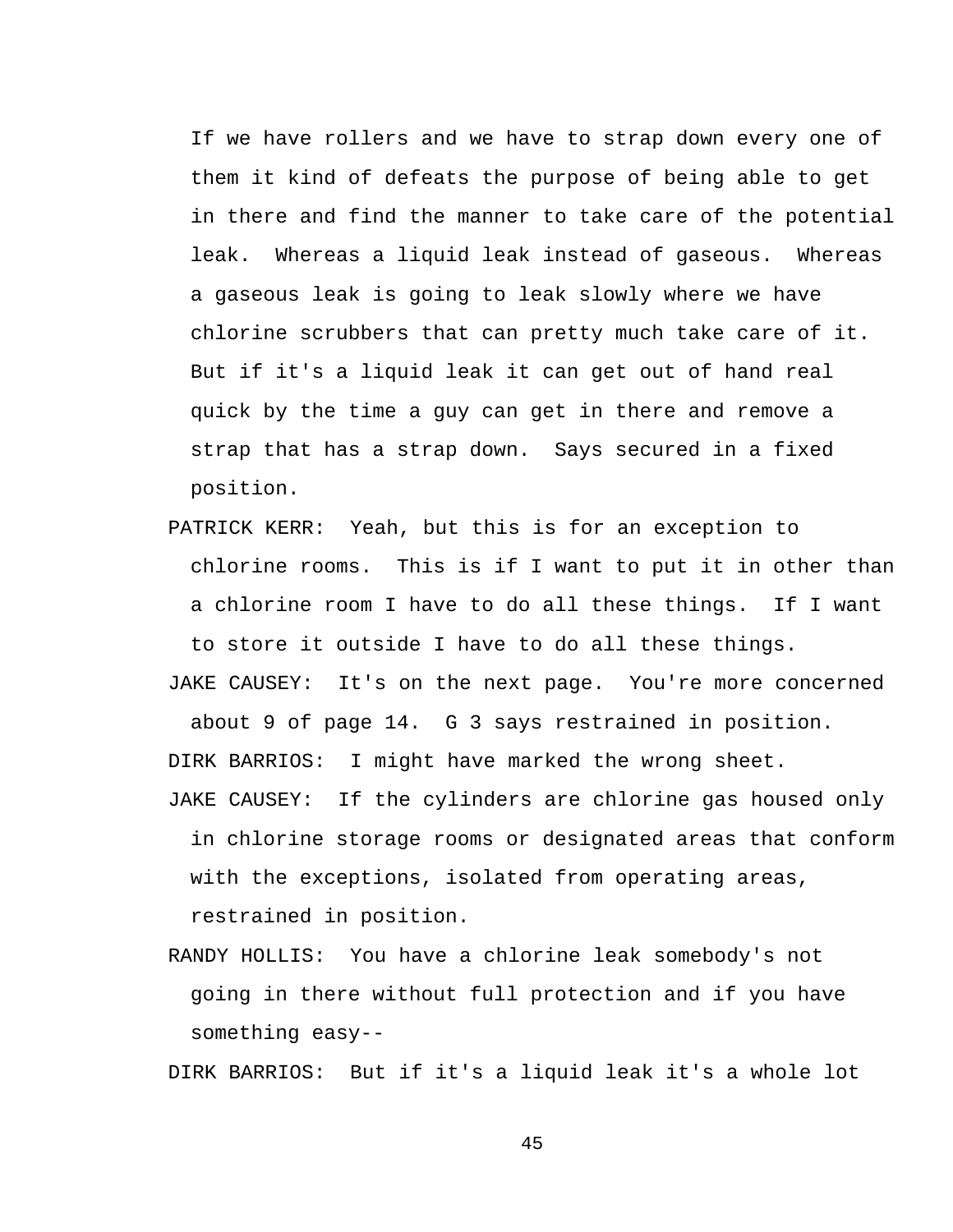more volatile than it is a gaseous leak. And if you have it strapped down some kind of way you're going to have to take that strap off. If it's a severe enough leak there's going to be a lot of liquid on the ground.

- PATRICK KERR: This is talking about strapping it down so it doesn't move. This is on like a vertical cylinder putting chains around it so it doesn't fall over. It doesn't say, it says restrain in position. It's not going to change positions but.
- DIRK BARRIOS: I guess our question is are being on those rollers acceptable?
- JAKE CAUSEY: Talking about one tons slightly off the ground?
- ROBERT BROU: I also have one tons on a rail. There's five of them in a line, three being off to the side. They have chops, but that's not secured.
- RANDY HOLLIS: Let me stress this. If we make something so complicated to restrain it, bolts and taking air guns and this stuff the operators will not use it and we know that. But if you do something just put a couple of cleats on both sides of it with a rope and run the rope across the top and you do a cleat that's restrained. And so when you go to change the cylinder undo the cleat, throw the rope off, move the cylinder. It's something that simple that was trying to comply with the concern if you get a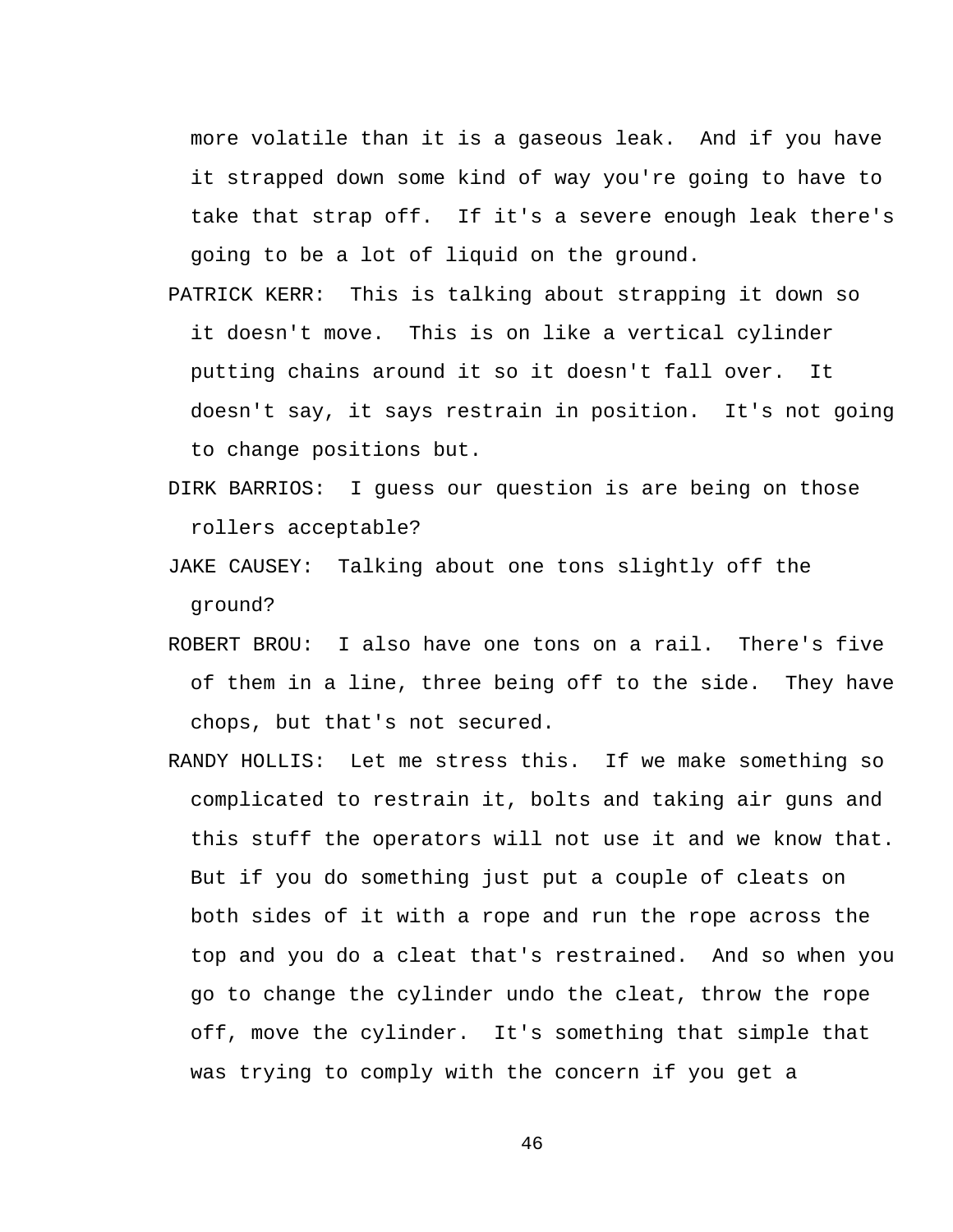hurricane are they going to float off somewhere. The intent was something simple that would restrain it, but not something that's going to take you 30 minutes to unbolt it. A rope and a couple of cleats you take it off, you rotate it, and you're done.

- ROBERT BROU: I do have one more on 8 of 14 under number 12 B shielded from public view. I have a plant and I guess they were probably put there in 1972. They are behind a fence, secured area, manned 24 hours, chlorine alarms. But if you pull up to the gate you're looking right at my chlorine cylinders, probably 40, 50 yards away directly at them. To change that I don't know how I would begin to change that. Build a 20 foot tall wall in front of it. Which would block my generator. I don't know how you fix that.
- PATRICK KERR: We went to Home Depot and put a little privacy fence just so somebody with a 30 odd 6 sitting outside your gate isn't going to shoot your chlorine cylinders. It's like stupidity, but it's what Bubba's going to do with a 6 pack, right.
- ROBERT BROU: What kind of privacy fence, what are we talking about. I've got slab all the way from my gate all the way to those cylinders.

JAKE CAUSEY: Just so they aren't visible.

ROBERT BROU: There's no place to put fence is what I'm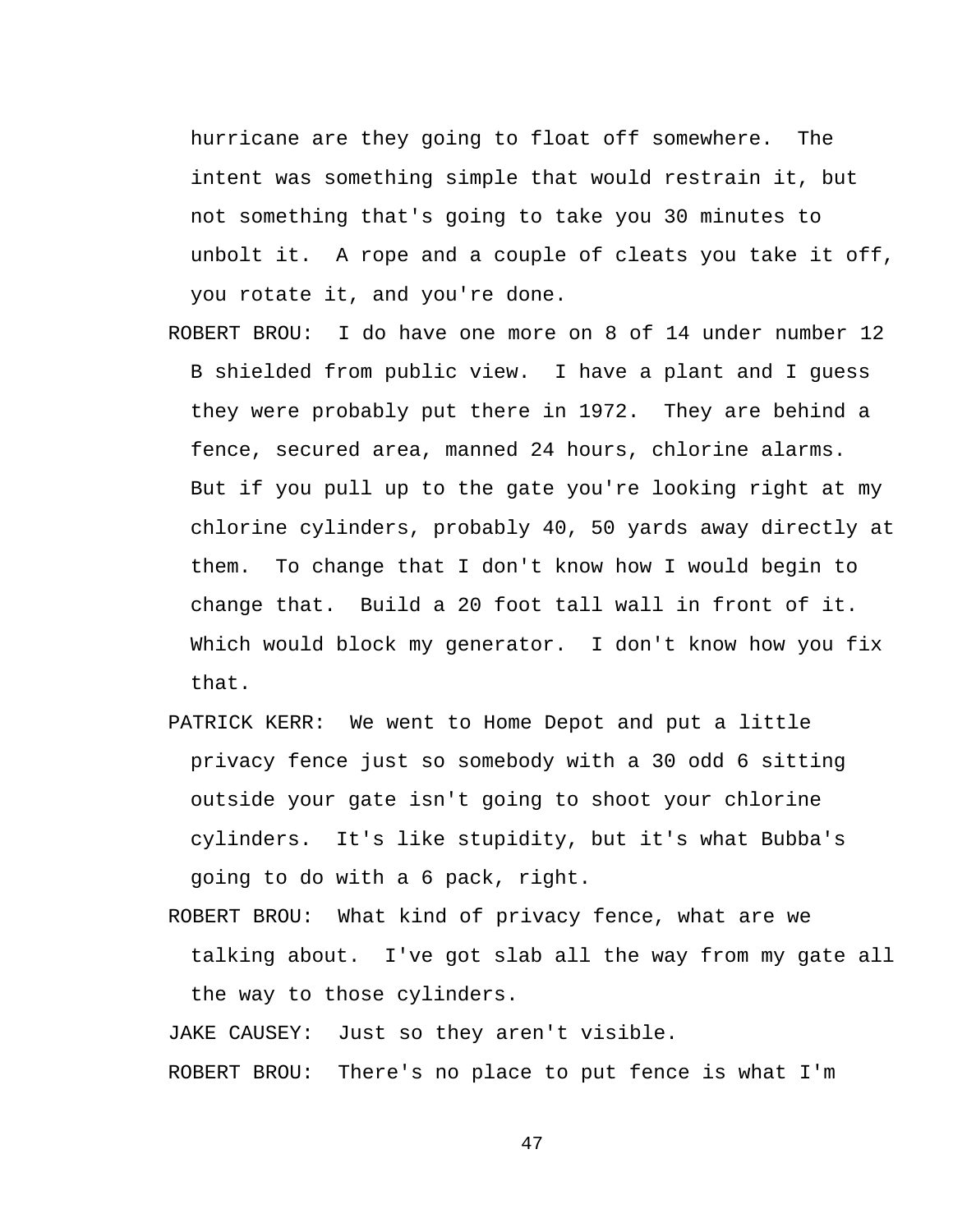saying.

PATRICK KERR: I promise you can put something out there. ROBERT BROU: I will come pick you up and bring you.

- PATRICK KERR: You might not like it, but you won't be able to see it. We put up PVC privacy fence well off the area and just so somebody driving down Airline Highway doesn't look over and see there is chlorine sitting there.
- ROBERT BROU: This ain't exactly a highway. It's a dead end street that goes almost nowhere, but I'm one of the only occupants on the end of the street. My wastewater department is across the street. There's all of two people who live near it, but absolutely if they pull to the gate you're looking right at it.
- RANDY HOLLIS: Relocate your outside ammonia bulk storage tank in front of your chlorine cylinders.
- ROBERT BROU: It's not far. It's blocked, it's obscured at least. I'm open to suggestions.
- JIMMY GUIDRY: This is a good example, would this be grandfathered?
- ROBERT BROU: It certainly isn't affecting water quality. It's been there for 40 something years.
- JIMMY GUIDRY: It's a long time, we're not changing anything. All we're addressing is that people out there are crazy nowadays and try to take out a tank.
- J.T. LANE: Is anyone else looking at it from a public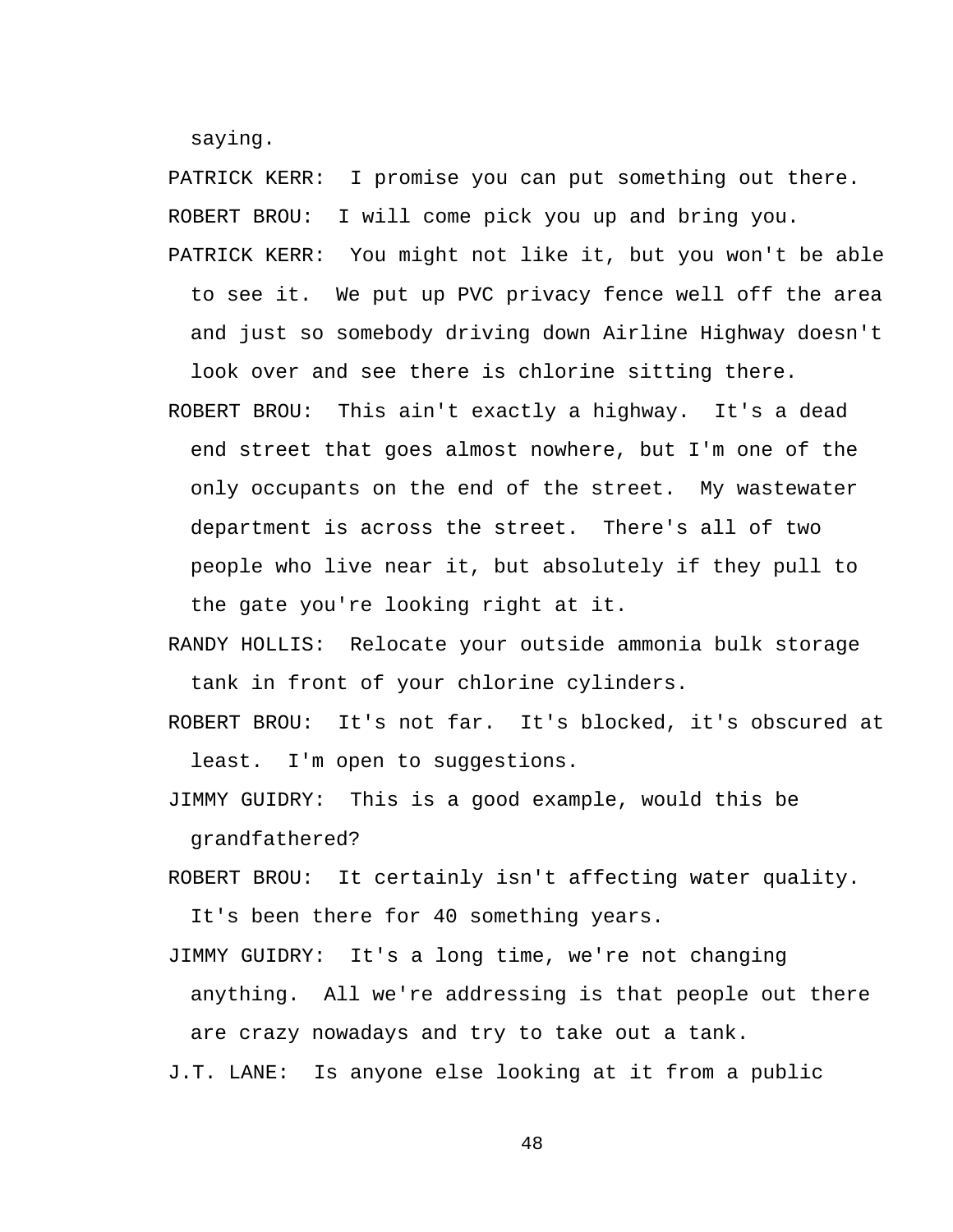safety standpoint too?

- ROBERT BROU: It's part of my risk management plan. I have to comply with RMP for EPA. We have a lot of different things that we have to address with that. For hurricanes one of our procedures is we fill up a dump truck full of sand and back it up within a few feet of it so it can't come out of that. It's a three sided building with one opening, but the opening is straight to the street.
- J.T. LANE: If there's anything in part 5 you want to run through. Is there anything else in part 5?

JAKE CAUSEY: No, please no.

J.T. LANE: We're going to jump on to part 10. Just say that I know there's a couple issues from the last meeting about the pressure testing and cross connection control that we're still working through a couple of issues on the plumbing code is being finalized with the transition committee. I know Caryn's been sitting on that, on the transition and we made them aware of the pressure testing frequency concern and they went ahead and voted to make it annually instead of every other year. And so what we have done is also besides cross correction asked the AG for an opinion on where there's disagreement or want to do things differently. Where that begins and ends for us because it's still sort of gray for us. I hear you and we did raise that as a concern and as a recommendation.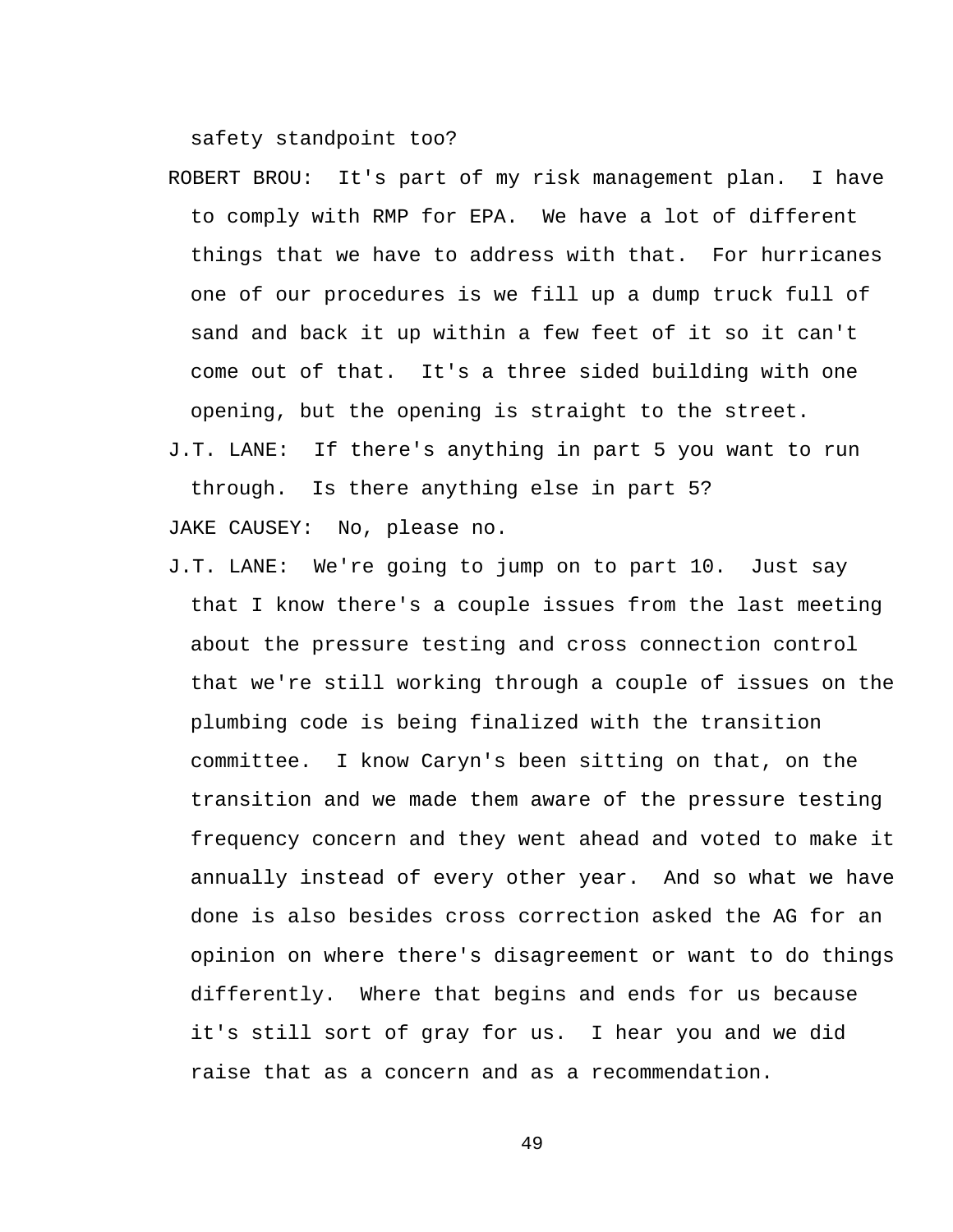PATRICK KERR: So the plumbers want to test it every year, that's what they're telling you. I wonder why.

- J.T. LANE: We've asked for the AG's opinion on that. Those two things may be that we discuss we sort of have to wait till they weigh in on that. I wanted you to be aware of that.
- PATRICK KERR: I'm curious now that you say that to know how the plumbers are going to interface with public water suppliers cause there is no link. I'm not beholden to any plumbing code requirements other than the fact that OPH had at some point in the past said this is a drinking water requirement.
- J.T. LANE: Those were on our list of questions too that the AG opinion was not just related to this. I don't know if David wants to give a quick overview what exactly is in it. We had a letter of the requests was about four or five pages of questions that we had that are going to be effective in January. Related to enforcement and of what we see as some overlap and we just want to be clear of where our authority begins and ends because I certainly don't want to misstep. The legislature made it pretty clear. There's some implementation issues we still need to work through.
- JAKE CAUSEY: House bill 1048 last year made it pretty clear we were not in the plumbing business. Like at least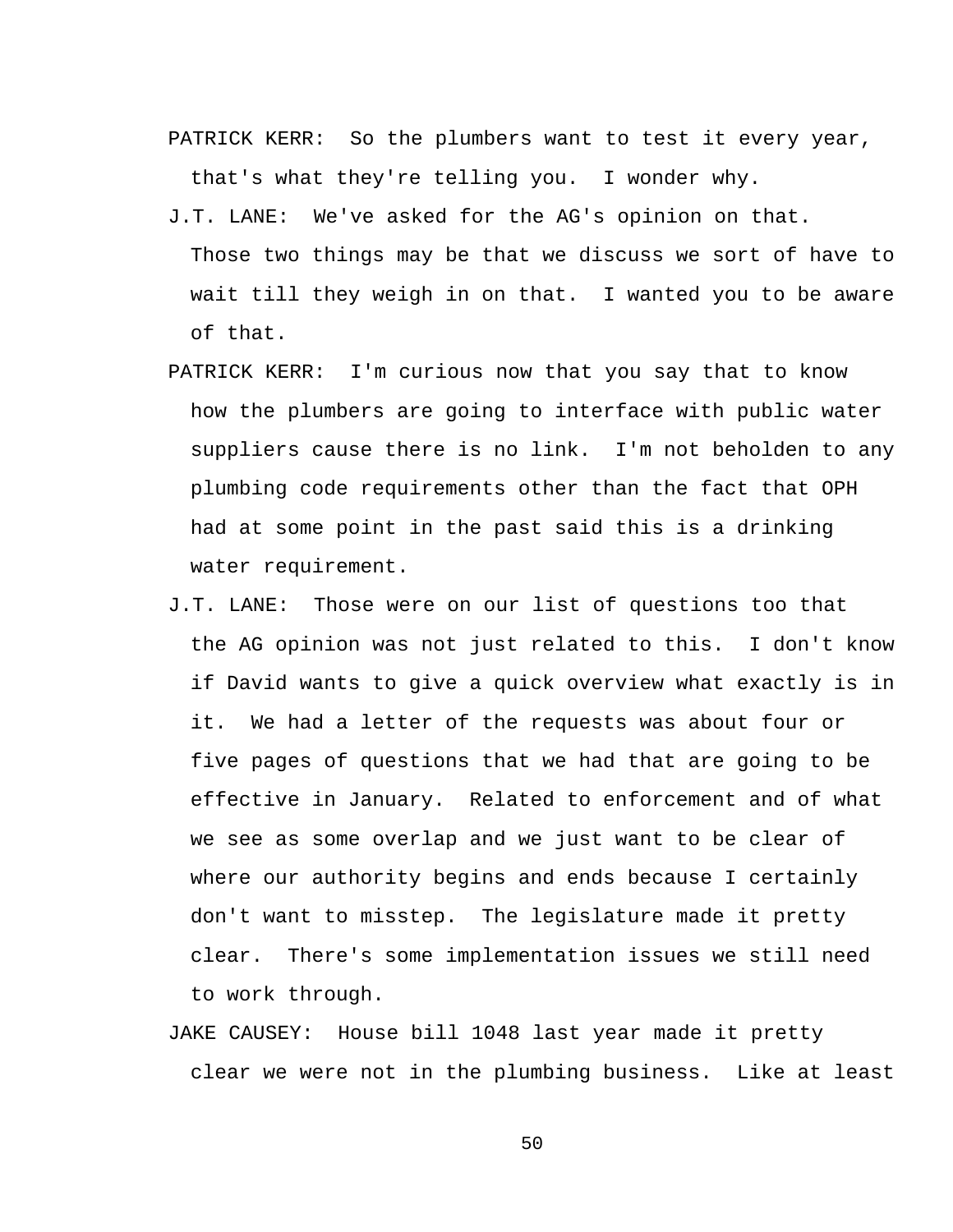eight different times. Cross connection control is something that definitely kind of is right there in between. Typically containment protection is typically located within the plumbing system. Some water systems, very few, one percent maybe have assemblies where they own it for the customer, but that's the other 99 percent it's always in the customer's plumbing system. Some of that falls with the plumbing so then the question becomes how much of this do we have the authority to do based on the legislation that passed last year. Legislation passed last year specifically says the plumbing code is going to include requirements of cross connection control.

PATRICK KERR: How is the plumbing board going to enforce

since they have no authority over drinking water.

- JAKE CAUSEY: The code council and the local building official, not the plumbing board.
- PATRICK KERR: So other than communities that have code councils to have enforcement authority there will be no cross correction control enforcement?
- JAKE CAUSEY: We don't know the answers to any of those questions. Those are the same questions we have. If that's the answer then there is a big problem that we have to fix, frankly. That's just where we're at. We need to know what the answer is so we know if there is a big problem we have to fix. Another one that's come up is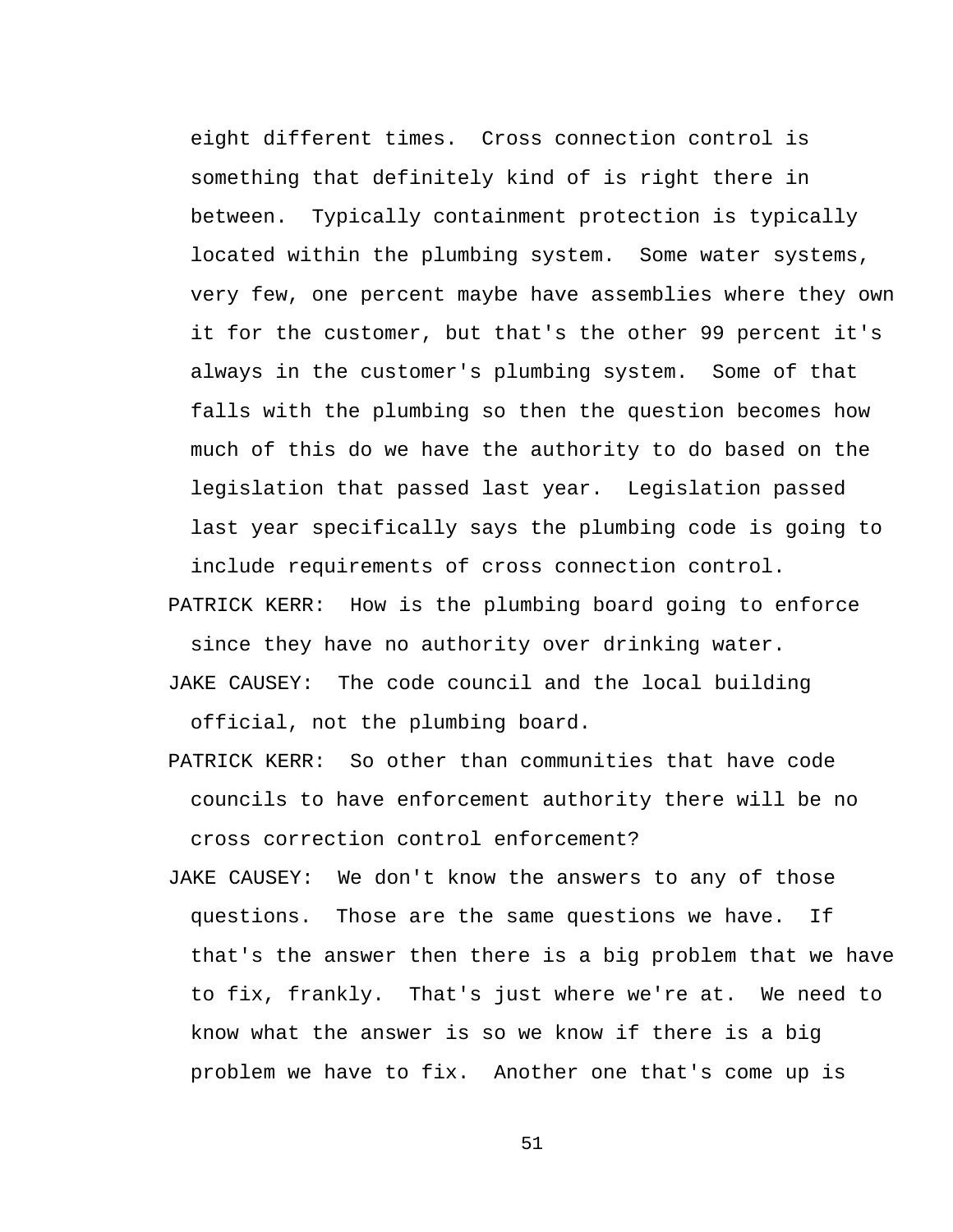with general testers and the cross connection surveys. I think that's something else. I think there is some folks probably here from the public, been hearing from more and more water systems who had their staff certified as general testers so they could do tests and with the law that changed, and the codes changing we're not going to have general testers anymore. I think those are things water systems are probably, I know a lot of them want so it's probably something we're going to try to I guess work with them to achieve. Likely something that may also require legislation.

DIRK BARRIOS: Where do we proceed from here. If you ask us if you're a customer of ours and we deem that you're an at risk customer and you need a backflow prevention device sounds like to me we can't even make you put it in. How do you make them test it?

PATRICK KERR: You tell them you're not going to have water if you provide water service.

JIMMY GUIDRY: If you want water you have to have this. JAKE CAUSEY: This is what DHH's authority is, not what

your authority is. Those are two very different things. DIRK BARRIOS: Our mandate is to protect our system. I was thinking if I think you're an at risk customer I'm going to make you put a backflow prevention device and on an annual basis I need test results.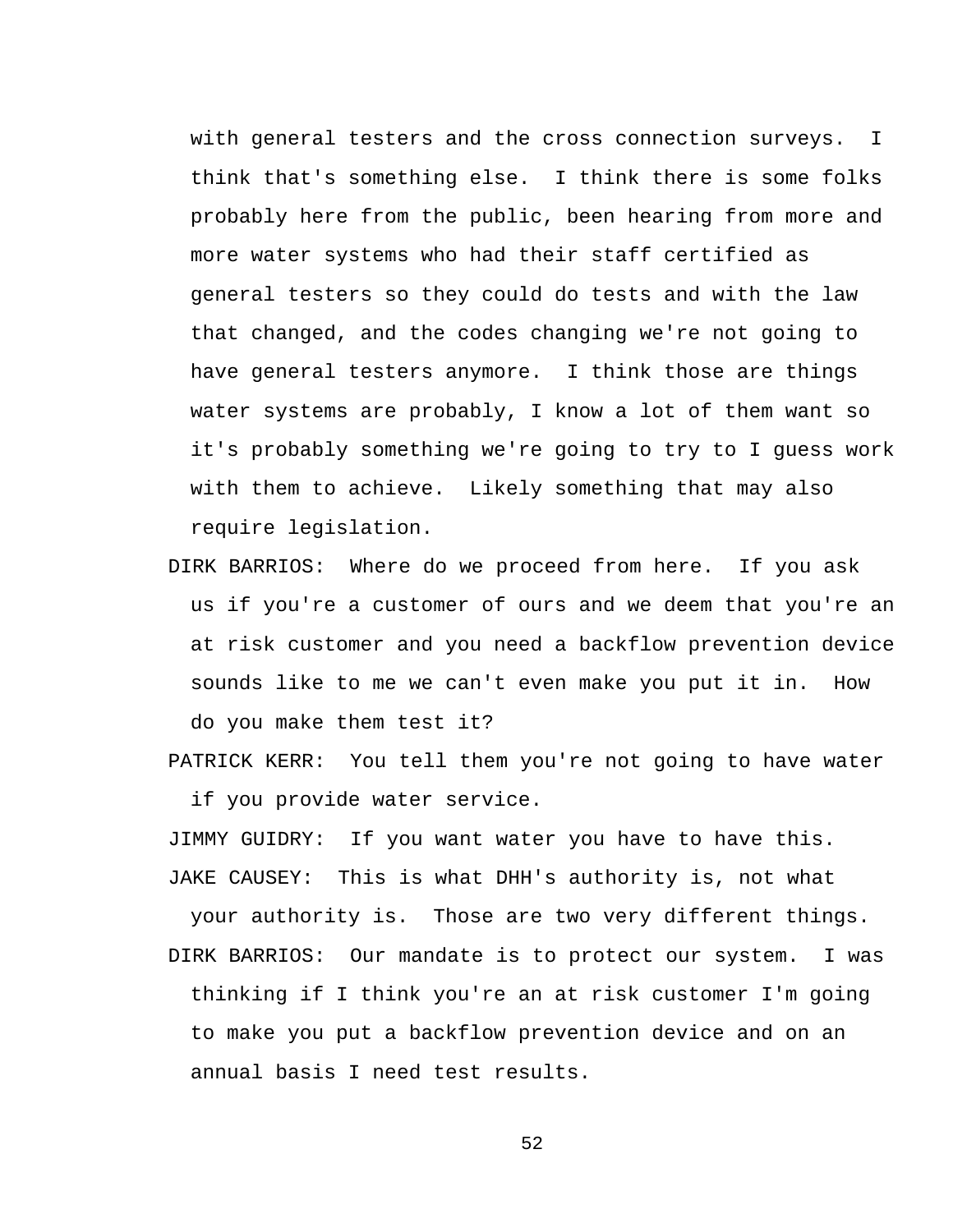- ROBERT BROU: So we can still certify someone as a general tester, we just can't own y'all certification. Cause in the past we just referred them to y'all, to the pluming code website.
- PATRICK KERR: It's your rules, you can certify anybody you want.
- MITCH LABAS: Right now I think what Jake is saying is pretty accurate. The general testing won't exist in essence. And there's a lot of water systems that have sent people and gotten them blessed to go in and take care

of and it and according to the new reg.

DIRK BARRIOS: Only if we own the system.

J.T. LANE: Please identify yourself.

- MITCH LABAS: Mitch LaBas with Backflow Prevention Services.
- JAKE CAUSEY: To answer Robbie's question there are laws and rules that do remain in place that regulate who can install and test and repair backflow preventers and that's plumbers with a WSPS endorsement. I don't know that you can certify your own people to test assemblies that are in a plumbing system. Certainly ones that you own that are part of your community water system, yes. If it's in a plumbing system I think there are other laws and rules that still control that.

DIRK BARRIOS: If we own the backflow prevention device we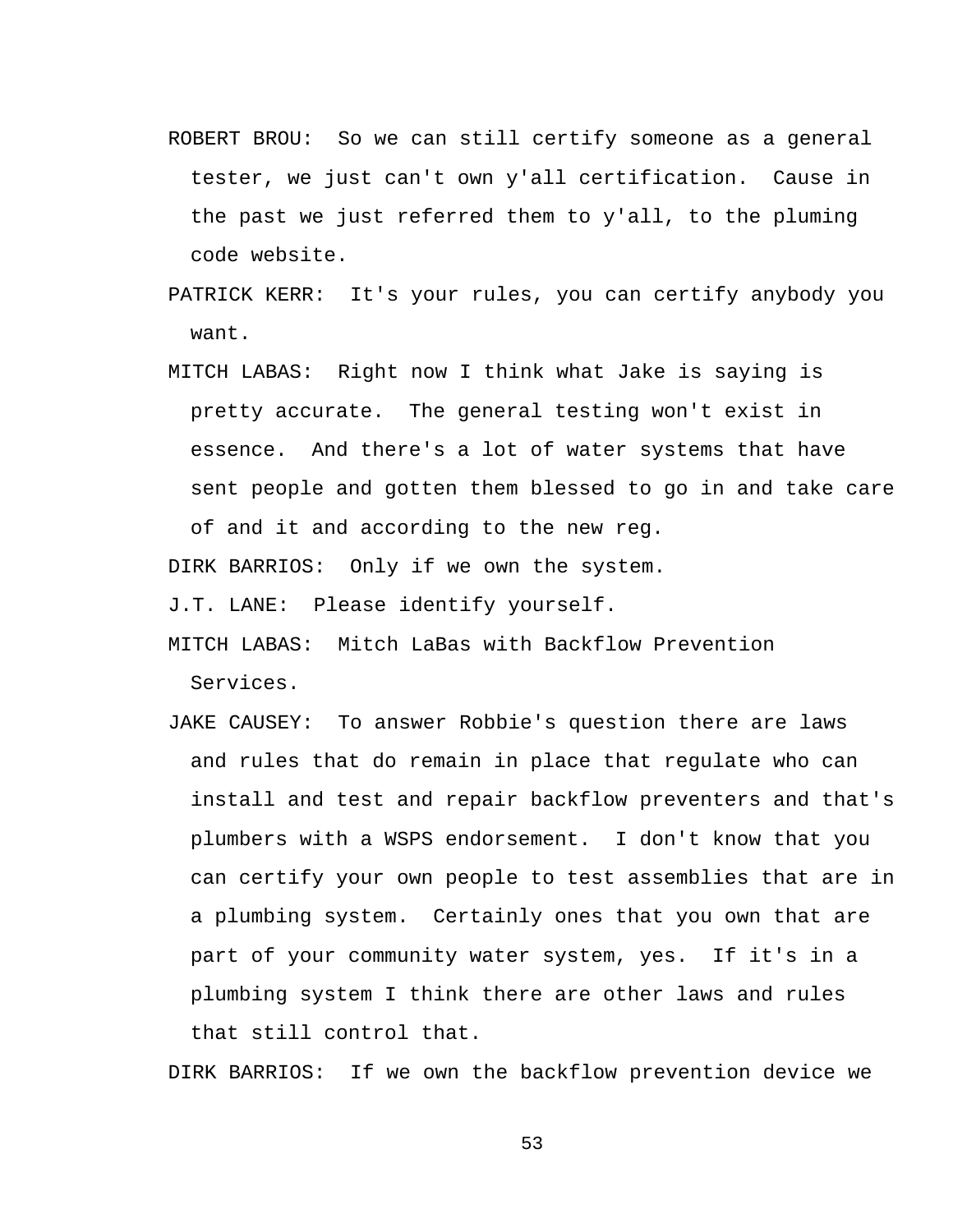can get guys certified to make the repairs and test. JAKE CAUSEY: Yeah, definitely. That's two major issues. And again the one on the test was the other. I think we included most of the other language in this. So it's a little more up to date based on the last meeting. But I think there's some questions that we still got to get answered before we know.

- PATRICK KERR: Let me ask a question about surveyors. Since we don't have a surveyor, but if a water system were to have or a community were to have an ordinance or a water system rule requiring backflow prevention that pushes it into the plumbing side you just have to prove you're meeting the plumbing standard, whatever it is come January, continue to have water service. There's nothing wrong with that either. I have a person who I call a surveyor who's gone through the process and is qualified as a surveyor that doesn't mean he has to be covered you say language in January.
- JAKE CAUSEY: What I would say from our prospective from promulgating the rule I don't know that I would want to move forward having 1400 water systems determining who would qualify as surveyors or not.

PATRICK KERR: So who do we use?

JAKE CAUSEY: We need a certification program. Just like general testers, we need a certification program.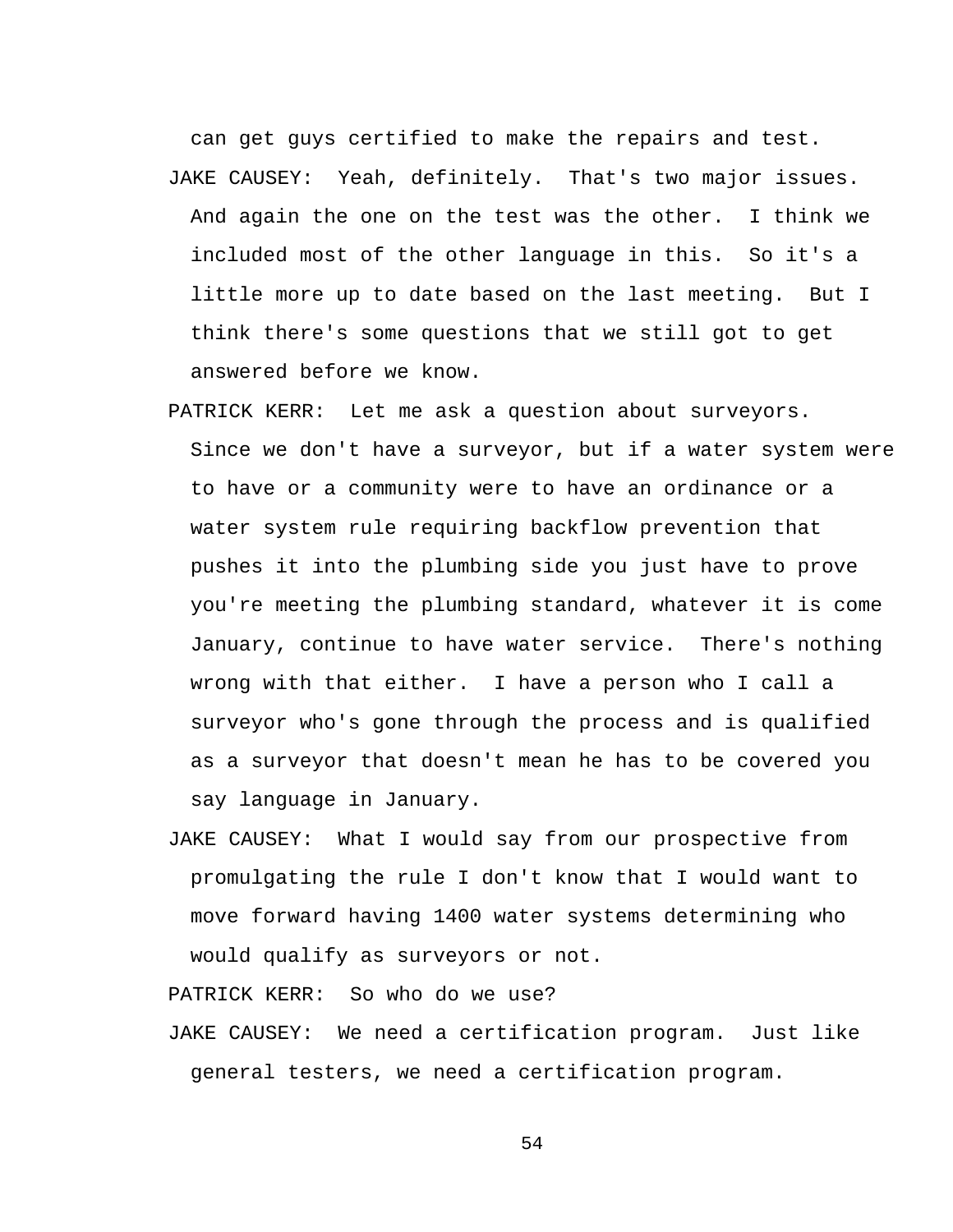- PATRICK KERR: But if we can't, if the plumbers tell us you can't do it.
- JAKE CAUSEY: I don't think it's going to come from the plumbers. I think the plumbing board at the last meeting they were willing to do the certification program for surveyors and general testers. They got to get authority from the legislature. I think that's what the interpretation to me is.
- PATRICK KERR: So nobody's got the authority right now, basically.
- JIMMY GUIDRY: What's changed here is that the uniform construction code council will now be in charge of plumbers. Plumbers are not happy with that because now they're going to be treated just like everybody else when a developer builds something it's going to come under uniform construction code council who's going to be reviewed by a local inspector who probably won't have the knowledge on the plumbing or anything else. But other states have done this. This is not something that hasn't been done elsewhere. When that's done usually IPC the code that they were going to is amended to address what you are talking about. Right now we're having difficulty by being involved with the transition of getting them to agree how we want to amend. We're trying to amend things to protect health. They are thinking we're in charge now,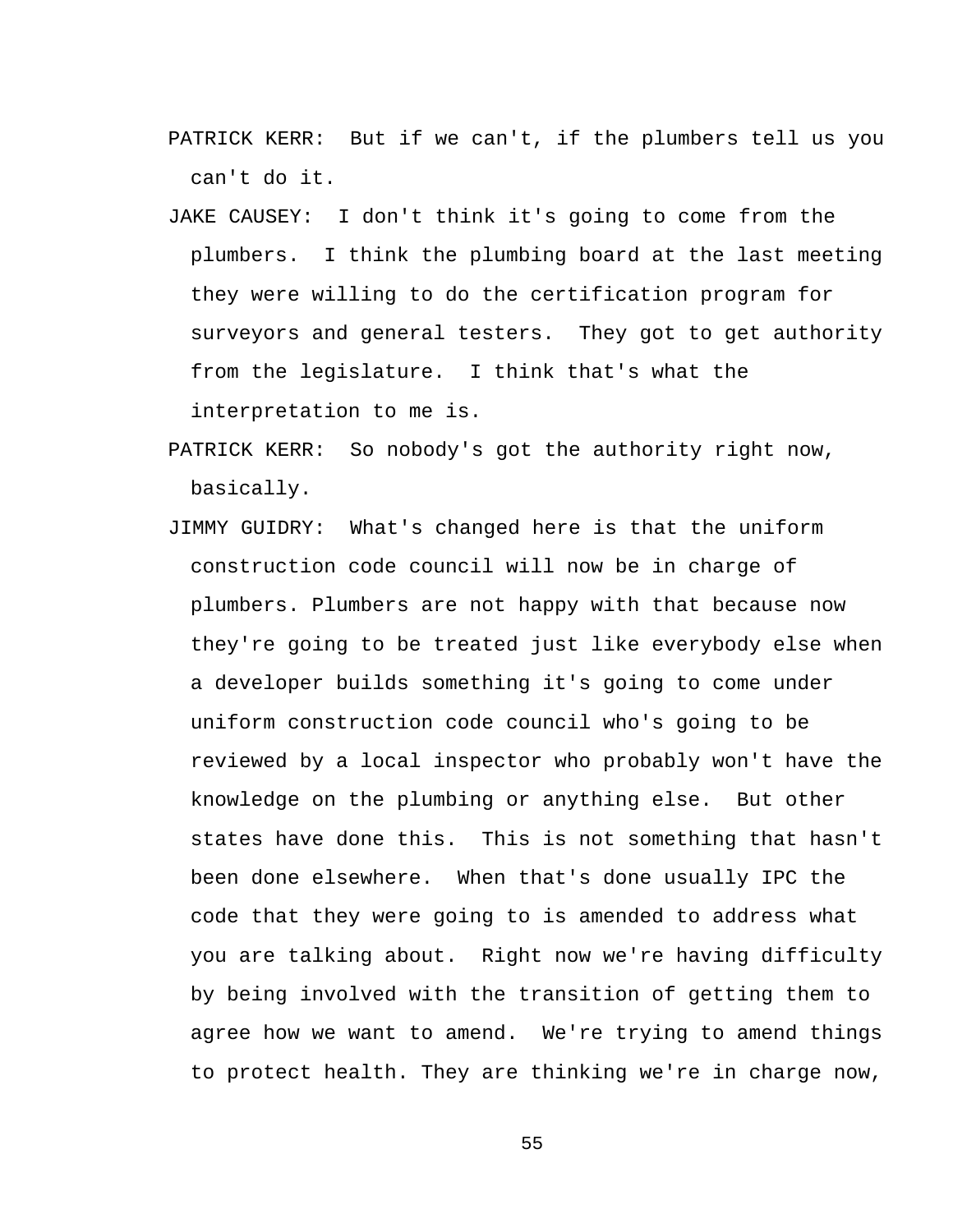you can have your input, but we have final say. So local water companies getting involved and letting their uniform construction code council know we need these things is probably what I would advise because the regulation is going to come from your uniform construction code council. Some of them are strong, some of them aren't very strong. But you're input I'm sure as a community provider of services is going to be heavily looked at as to what protects water. They're not listening to us totally. JAKE CAUSEY: They didn't want to put a certification program into the plumbing code itself. They didn't feel like that's the way to handle a certification program. J.T. LANE: It's part of what we've asked the AG to weigh in on because there's a part of the law where it says their authority is clear over ours in terms of the language in the plumbing. So what we've asked for is that what public health issues the way our sanitary code is written actually really trump that. And that's one of the things we've asked the AG to offer so we can clarify this and move forward. We have presented on these issues. PATRICK KERR: David, could you circulate that so we can

weigh in on it?

DAVID MCCAY: Yeah, I can. I can send it to J.T. or Jake. PATRICK KERR: So we could send letters of support or whatever to the AG.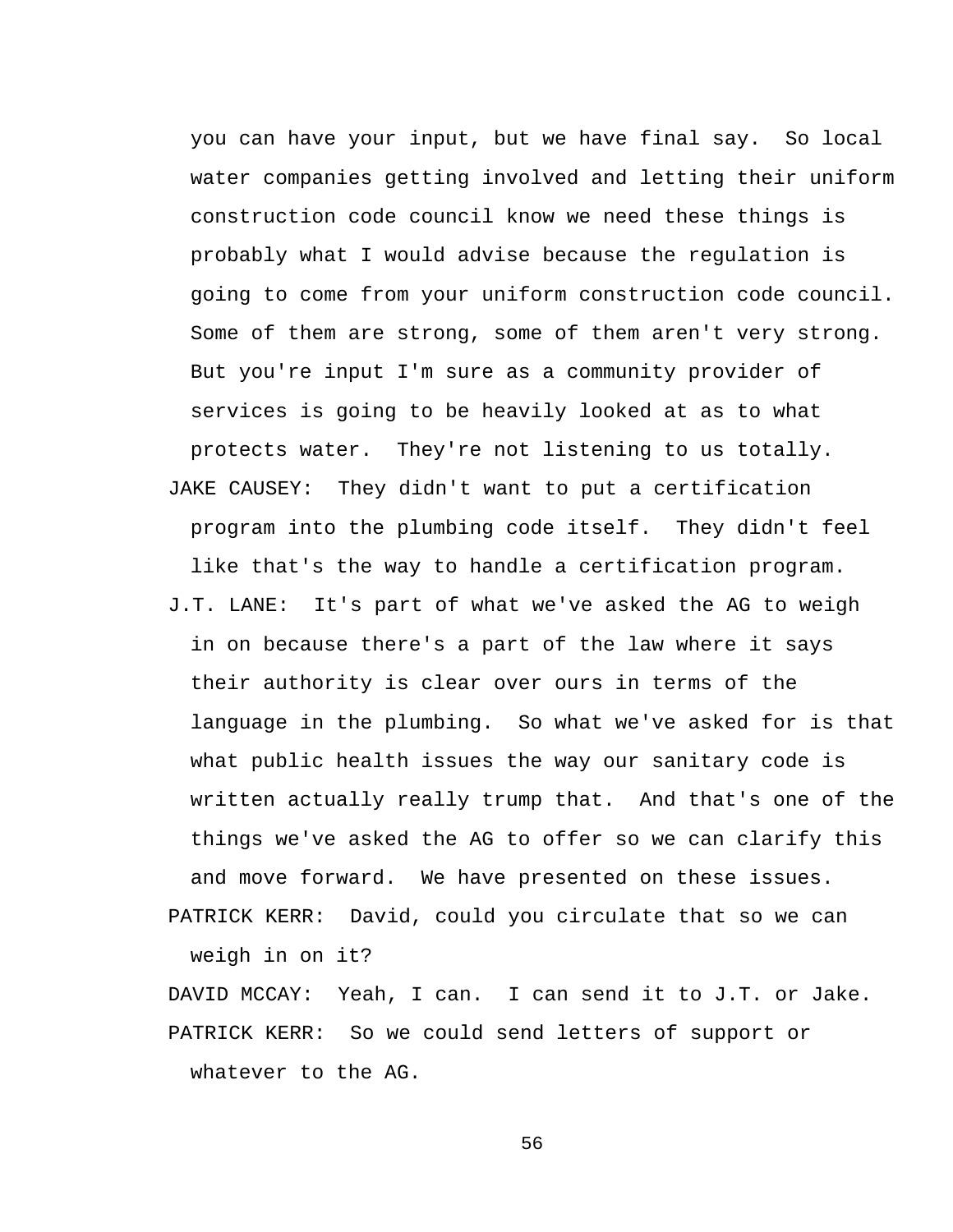- DAVID MCCAY: Just to let you guys know the opinion request doesn't mention backflow prevention. It gives some other examples. But I drafted it essentially, it just ask the general questions about these two provisions in the act. And the one that says the plumbing code trumps anything DHH does and the other that says, seems to say DHH shall have no role in enforcing the plumbing code. How that affects what we do in terms of and the examples I mentioned were essentially retail food examples. But the general questions I think are the same. I don't know what kind of answer we're going to get. My worry we're going to get some sort of vague wishy-washy answer that's not particularly helpful. And if I had to bet I would bet the answer might be something along those lines. I think maybe, this is just my view, this isn't the department's view or J.T. or Dr. Guidry. Maybe what's needed is possibly a legislative solution. If you guys come up with the approach that you think needs to be taken that somebody approaches the legislature and asks them to enact something that says not withstanding act 248 or anything therein this shall be allowed.
- J.T. LANE: Jake, I know you said the plumbing board or legislation might be required, but they don't currently have on their current authority ability to promulgate rules that would allow them to start a program?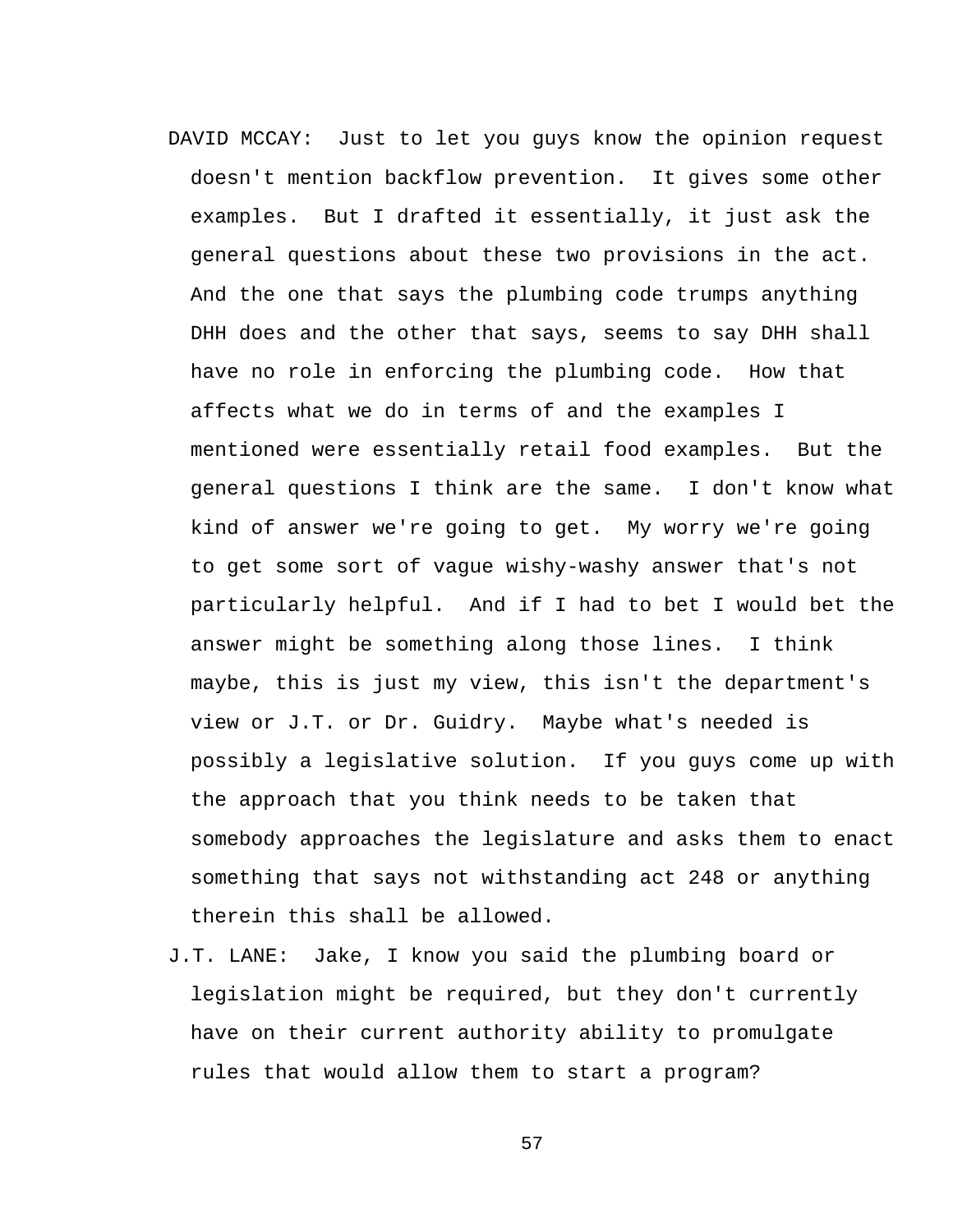JAKE CAUSEY: To certify, no. Code council doesn't certify anybody currently.

J.T. LANE: The plumbing board.

JAKE CAUSEY: Oh, the plumbing board. No, they don't

currently have the authority to do the certification.

PATRICK KERR: So you can't say no plumbing can connect to a public water supply other than through a whatever. You can't put a rule in there about the connection between the plumbing and the public water supply. That's not the department's role?

JIMMY GUIDRY: We can regulate your side, can't regulate the plumbing side.

JAKE CAUSEY: We're not certain now.

- PATRICK KERR: I'm not talking about the plumbing side. You cannot connect this to us unless before the first branch there's backflow prevention or cross connection control and you don't think you could.
- JAKE CAUSEY: If you read act 836 last year I think you might arrive at that same conclusion.
- J.T. LANE: What if we just made a blanket statement like that and pretended. I guess not pretended, but.
- JAKE CAUSEY: You can't even think about regulating plumbing.
- MITCH LABAS: What Dr. Guidry said earlier is that, and I'm looking at the water system guys here, the responsibility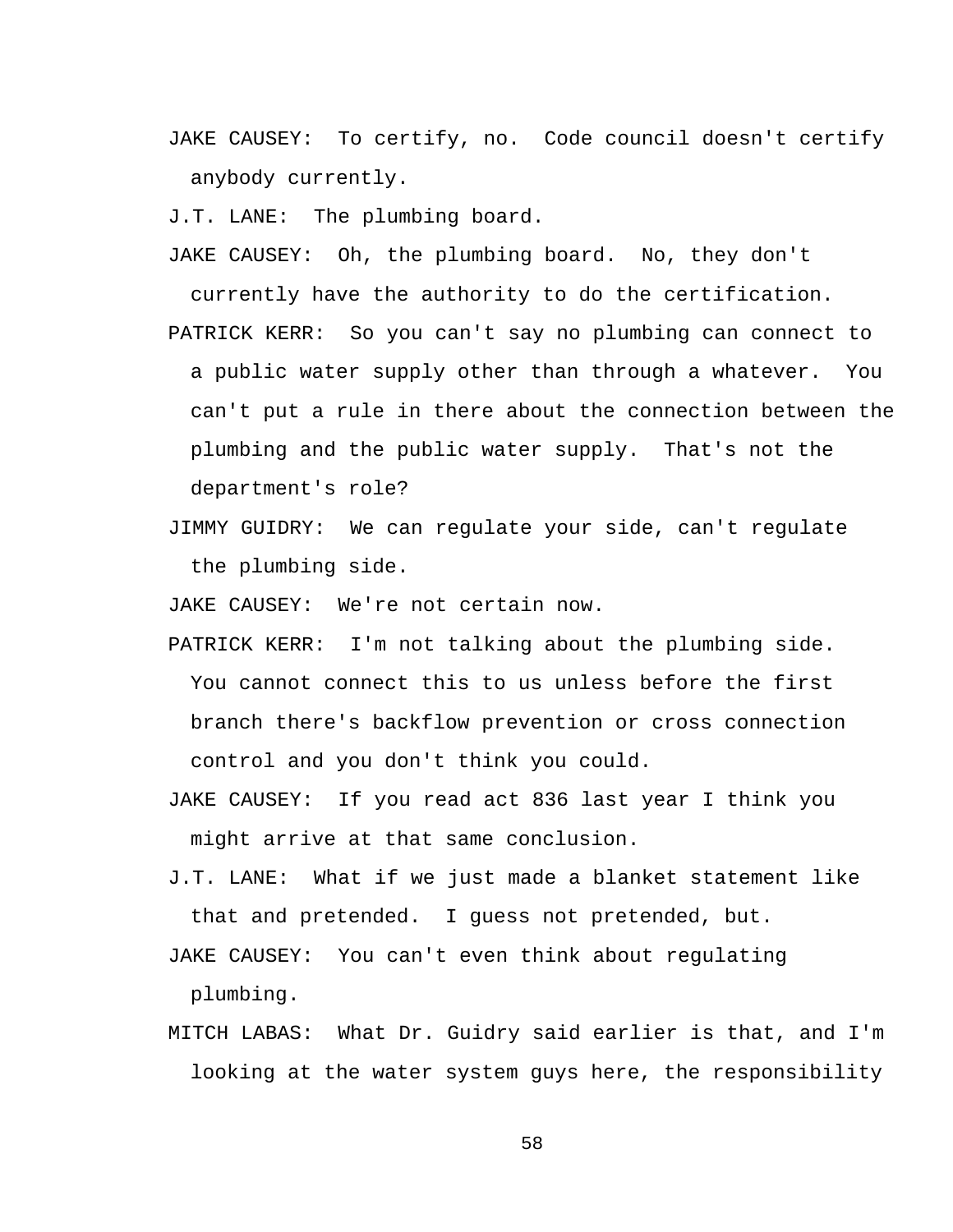falls on y'all. That's not news. The cross connection as Jake mentioned is really kind of in a gray area right now and my personal opinion I think that y'all have a significant stake in what's being said. So the legislative issue may be the route to go, or at the topic of discussion at least. Again, what Dr. Guidry said it's all on y'all as water system owners and operators. The cross connection issue is, I'm not going to say hands off on the other side, but there's a lot of knowledge needs to be spread.

- JEREMY HARRIS: Just to keep in mind, Jeremy Harris with DHH, in a similar manner you mentioned like would we have the authority to require a backflow before they got service. Another thing that could potentially change is grease traps. So smaller units, more grease getting into municipal systems it's kind of similar. And it seems like it would make sense that a municipality if there's no issues would have the authority to say no you can't discharge into our system unless you put in a bigger grease trap. It's similar.
- MITCH LABAS: As Jake was saying a while ago have some stake on who's going to be the surveyors, the testers, the approved general testers. Y'all have guys on staff, may or may not, are looking to get certified to do the testing and it won't happen right now.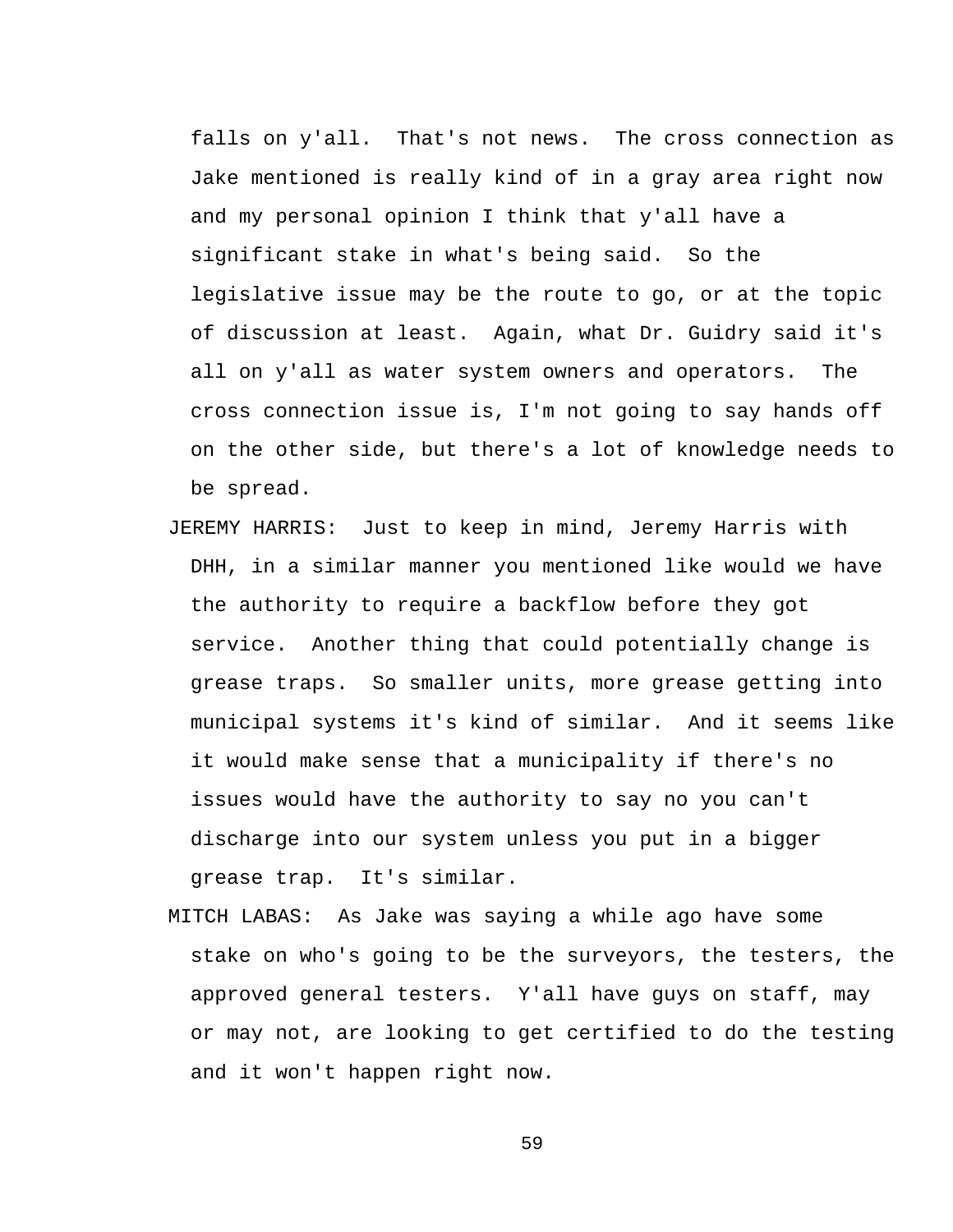PATRICK KERR: We can't test the plumbing device.

MITCH LABAS: But the same thing on the surveyor end of it.

Set a standard. Somebody says you're good, I saw you go to a survey class, you were there for an hour or two you're good. That's not a good standard. Establish some kind of standards that should be followed and I think you have the significant stake.

- JAKE CAUSEY: I think you're talking about clarify authority for cross connection control water systems, general testers and surveyors so that what's proposed here can rock and roll.
- PATRICK KERR: The solution is for the water system providers to own cross connection control devices and that's hugely expensive and unbelievably burdensome. If you can't get legislative relief to allow the customers to provide that protection we got a big problem.
- JIMMY GUIDRY: But if you require it to be connected you have a lot of teeth. We see this with electrical, we see this with water. Local government has a lot of authority if they choose to say you will not connect unless you have this. When I buy property or whatever property is I have to meet certain requirements or that property is not functional. I don't have sewage, I don't have water. PATRICK KERR: Dr. Guidry, the problem we've had as a private utility is that I don't have police power. And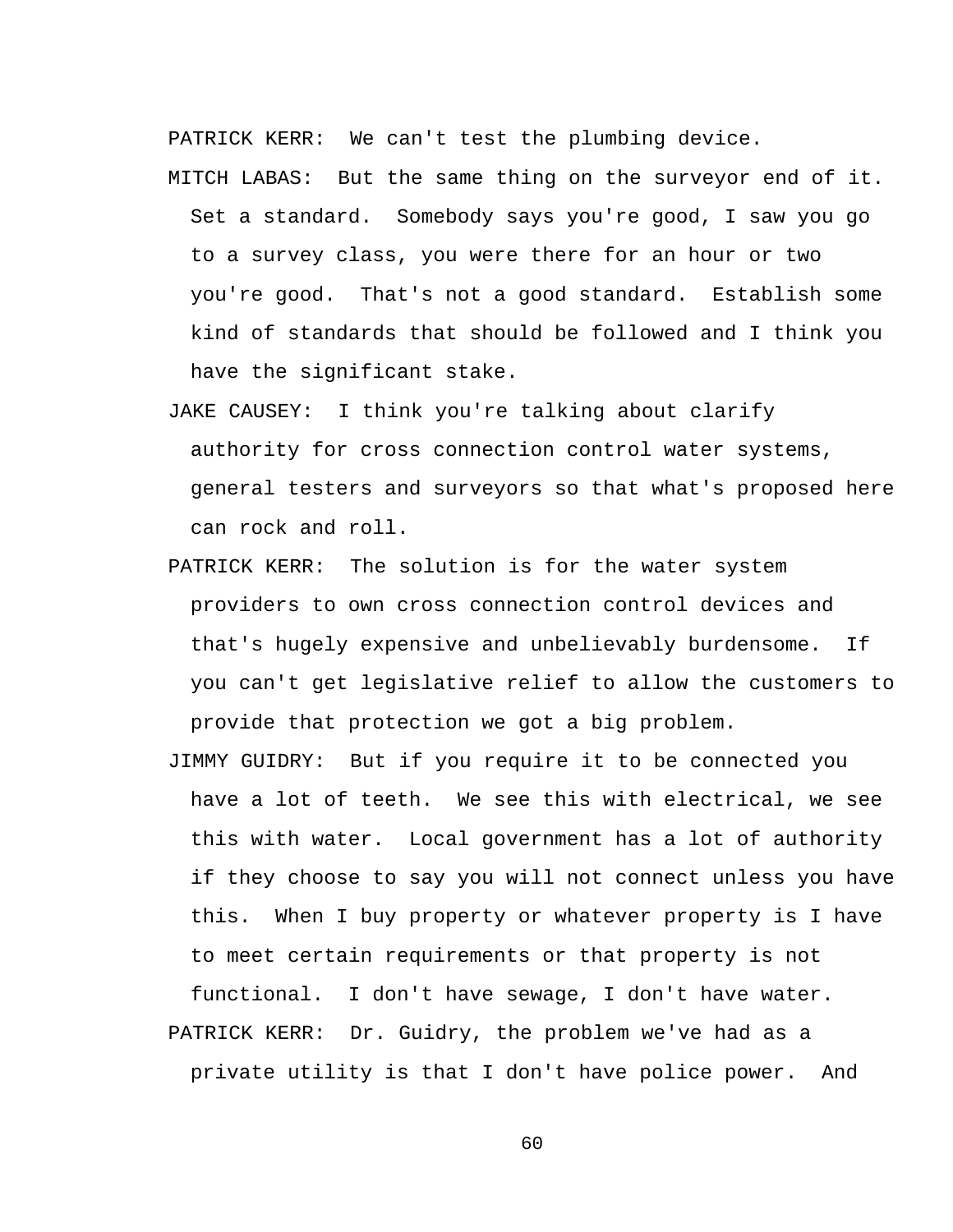we've fought about this for years with y'all. And so if I can't give you due process as a customer and I'm not allowed to come on your property to inspect it there's not an awful lot I can do cause they can tell me no you can't inspect my plumbing. You're not a plumber.

- JIMMY GUIDRY: You can't check to see if they did what you asked before you connect?
- PATRICK KERR: I can before they connect, but now how am I going to make you do it every year. It's one of those things that my lawyers tell me you're really going to get yourself in a crack. That's why years ago where I started was Jake can I send you a list of people who haven't provided annual testing results to me and you with police powers and due process order that I shut them off. But now you've lost it too.
- MITCH LABAS: The building officials have it and they are the ones who should be enforcing it. They should be talking to you on the local level.
- JAKE CAUSEY: I think for the most part it was unintended consequences. This was nothing even discussed. I don't know that there's really any opposition. I don't think anybody else even understands the issue. I think it's just unintended consequences. I think it just went a little bit far. I don't know there would really be opposition per say.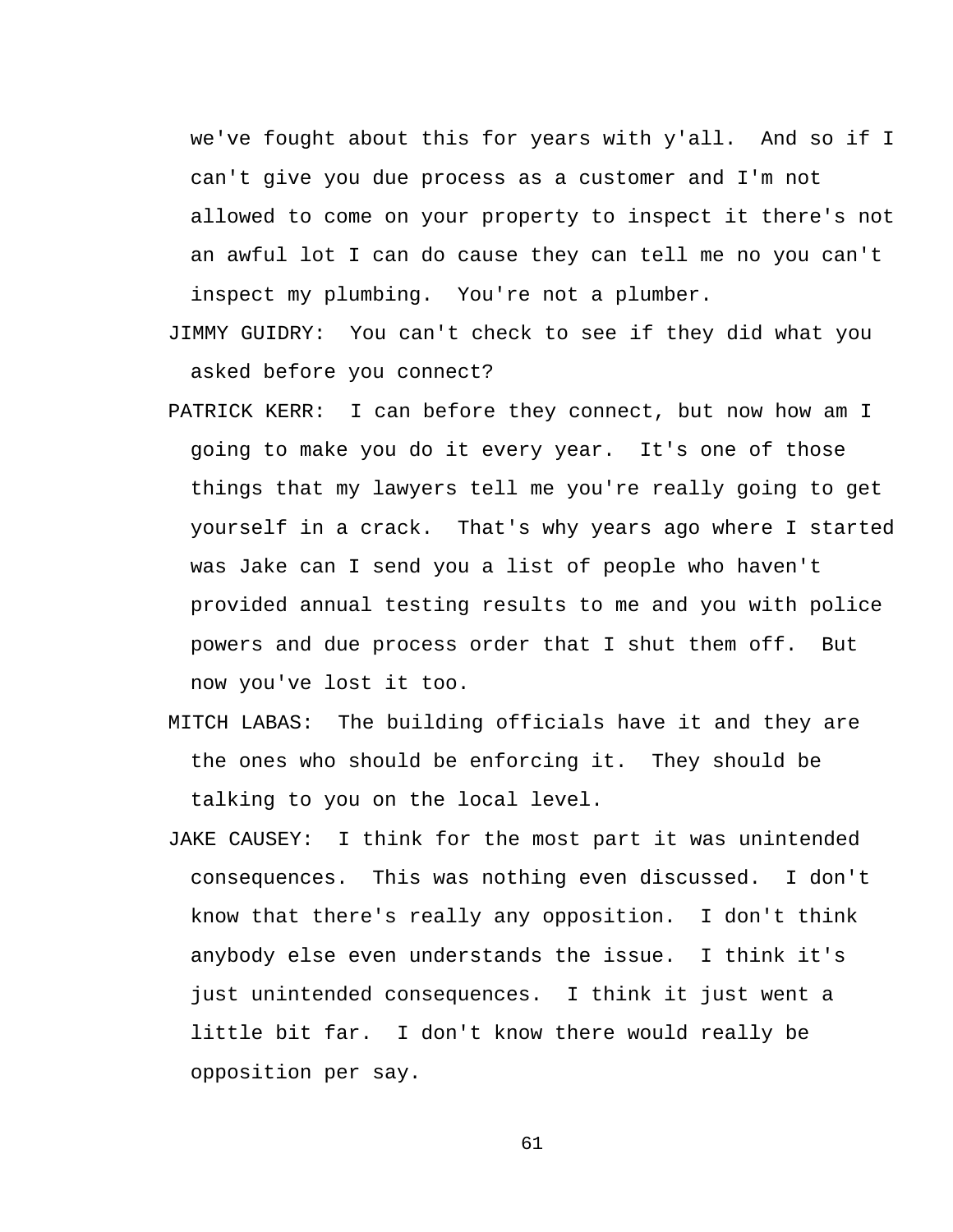ROBERT BROU: Can we as a committee want to take a position and write a position and send it to our legislators. Get something enacted that at least fixes this problem. Cause I agree with you, probably totally unforeseen, unintended, but it's going to destroy us if we don't get this fixed. PATRICK KERR: What kind of authority might Dr. Heitmeir's committee have over something like this? It's an

interpretation.

- J.T. LANE: David, didn't we put in the law that it would be such over-site of health and welfare as well?
- DAVID MCCAY: I remember something to that affect. Was that this one?

JAKE CAUSEY: No, act 836.

DAVID MCCAY: I just don't know if that's in here or not. PATRICK KERR: This is the greatest contribution to public

health is getting this cross connection control fixed.

J.T. LANE: It's not a bad idea. The transition committee's work is done pretty much and the council is going to take over and at some point, maybe before legislative session, maybe the position paper should go to them. To council, the construction to get them to reconsider and then maybe the next step would be to ask Senator Heitmeir and Representative Simon for an informational briefing this fall so we can go and brief them on the issues. Cause we can do that. I hate to wait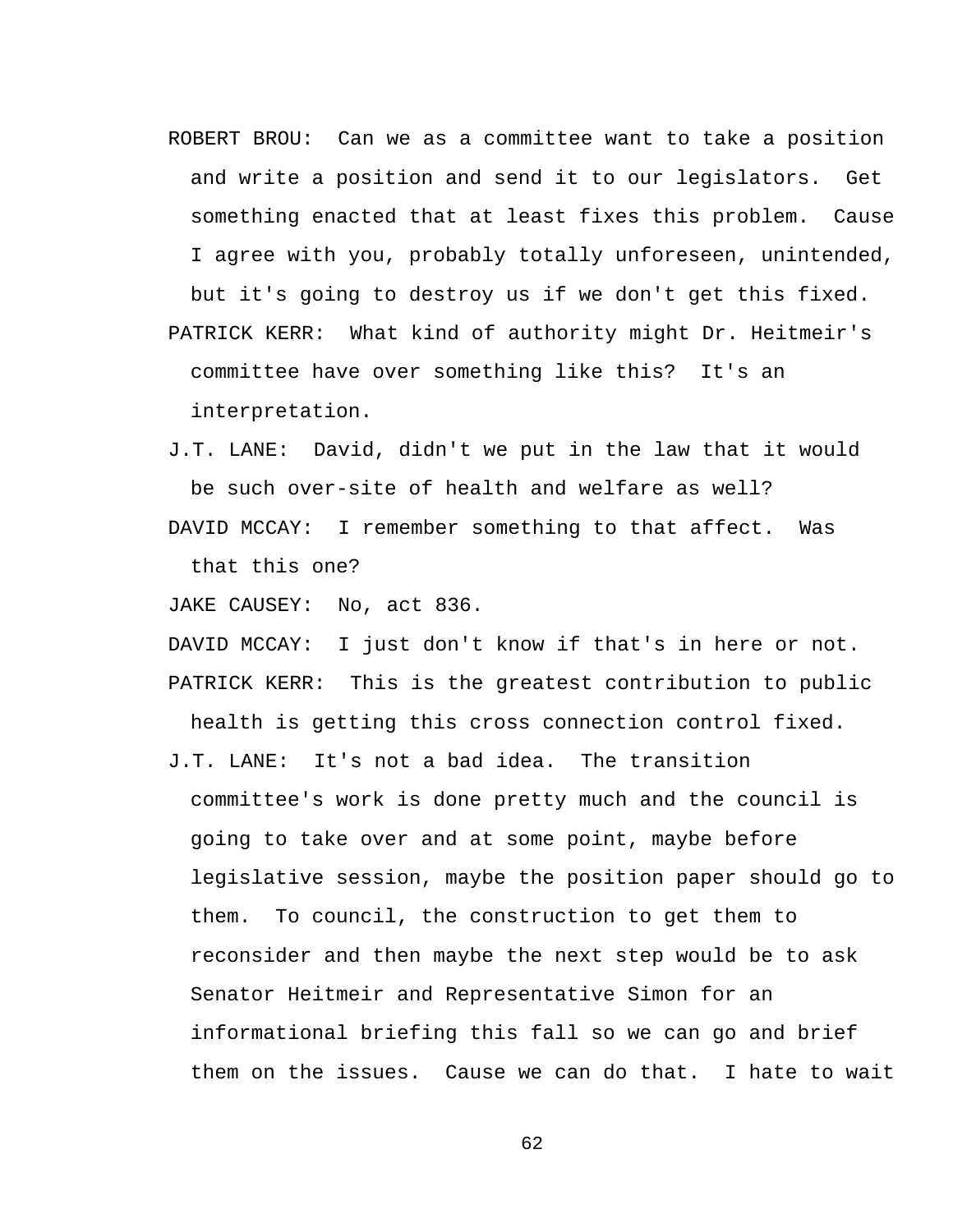for a solution until next session.

PATRICK KERR: Put it in the veto session.

- J.T. LANE: Does that sound like a good plan? And we can draft a paper and we can circulate it to y'all. Try to approve it by the next meeting and then.
- JIMMY GUIDRY: This bill was passed without going through health and welfare. It was passed going to the committee, commerce. It was pushed by the developers. The chair of the commerce committee on the house side is a developer and he got it passed on both sides. He made sure it didn't go through health and welfare because he did not want health to weight in. This was orchestrated, he's not running for office. He has done his term. A lot of things can change by next session. There is an opportunity to weigh in. This will put some things at risk and I do not think a uniform construction code council should be able to determine or will be able to determine something's a health risk or not. They will look at cost, they will look at a developer's investment. They will not look at health with exception of our voice and your voice. Our ability to say hey you can have say over the plumbing code, but not this. I think that goes in law. I don't see how anybody can argue that. You have to protect your water. Start thinking of things they cannot regulate.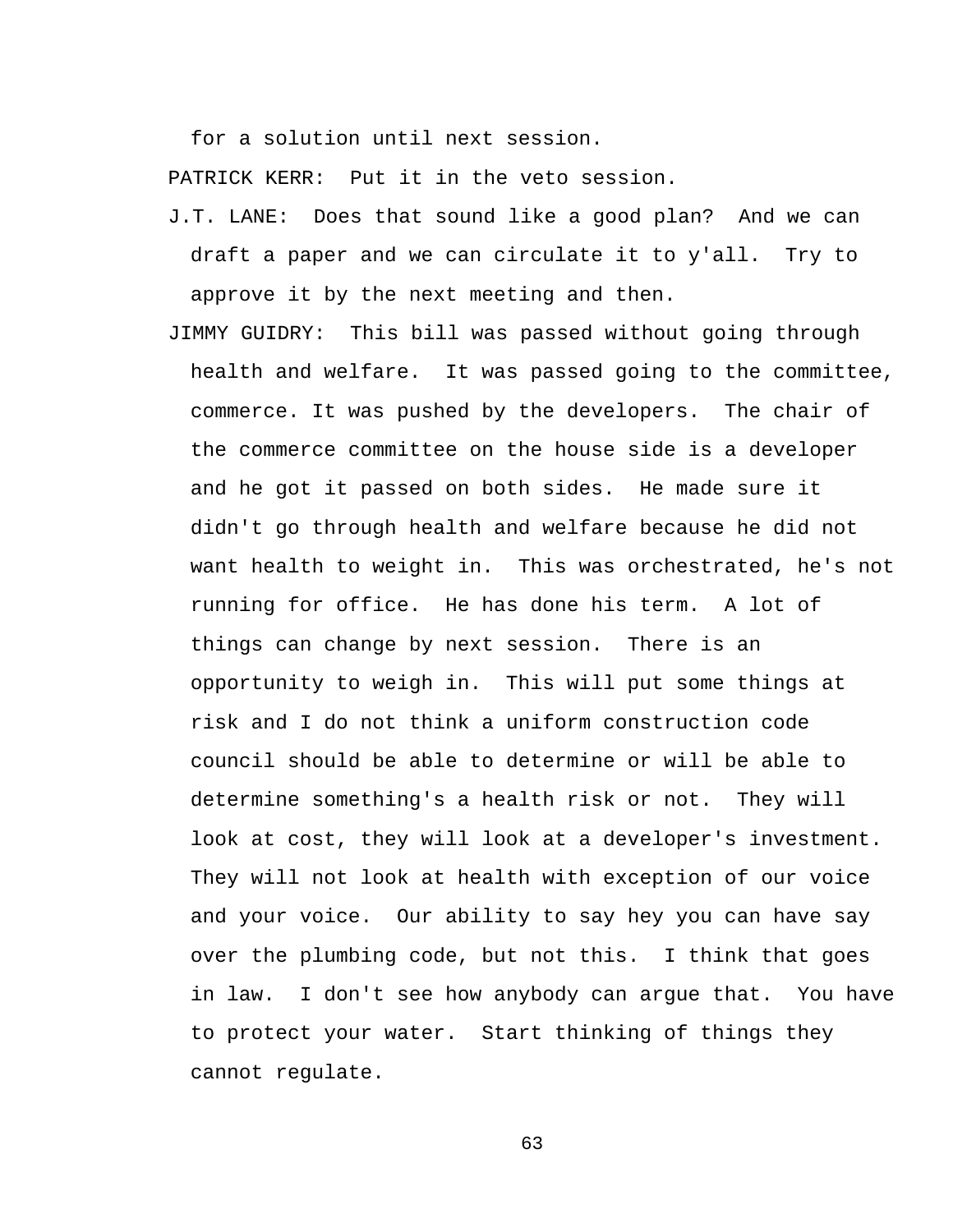PATRICK KERR: Other than that, this looks good Jake. JAKE CAUSEY: It's only those one or two little things. J.T. LANE: As far as part 10 goes we know we have some pretty big to dos on that. Is there anything in part 10 otherwise you want to review or look into?

- PATRICK KERR: I appreciate your movement and Florida's movement on cross control. I think two years is a good compromise.
- JAKE CAUSEY: What was interesting when Florida did this they said we know there's conflicts with our plumbing code which requires it annually. If we look back at house bill 1048 it says we can't do anything that conflicts with the plumbing code. It's an issue. And keep in mind, I think Florida said that for all backflow preventers serving a residence. So whether it's for lawn irrigation or for some other purpose if it served a residence they went to biannual testing. What we had in here right now is just lawn irrigation which is probably 90 percent. We left it with that.

J.T. LANE: Any other comments or questions on that? All right, any other comments questions otherwise? PATRICK KERR: July 23rd is a Thursday not Wednesday. ROBERT BROU: The survey had the most responses for the 23rd.

SHEREE TAILLON: The 23rd at 9 a.m. So yeah, Thursday.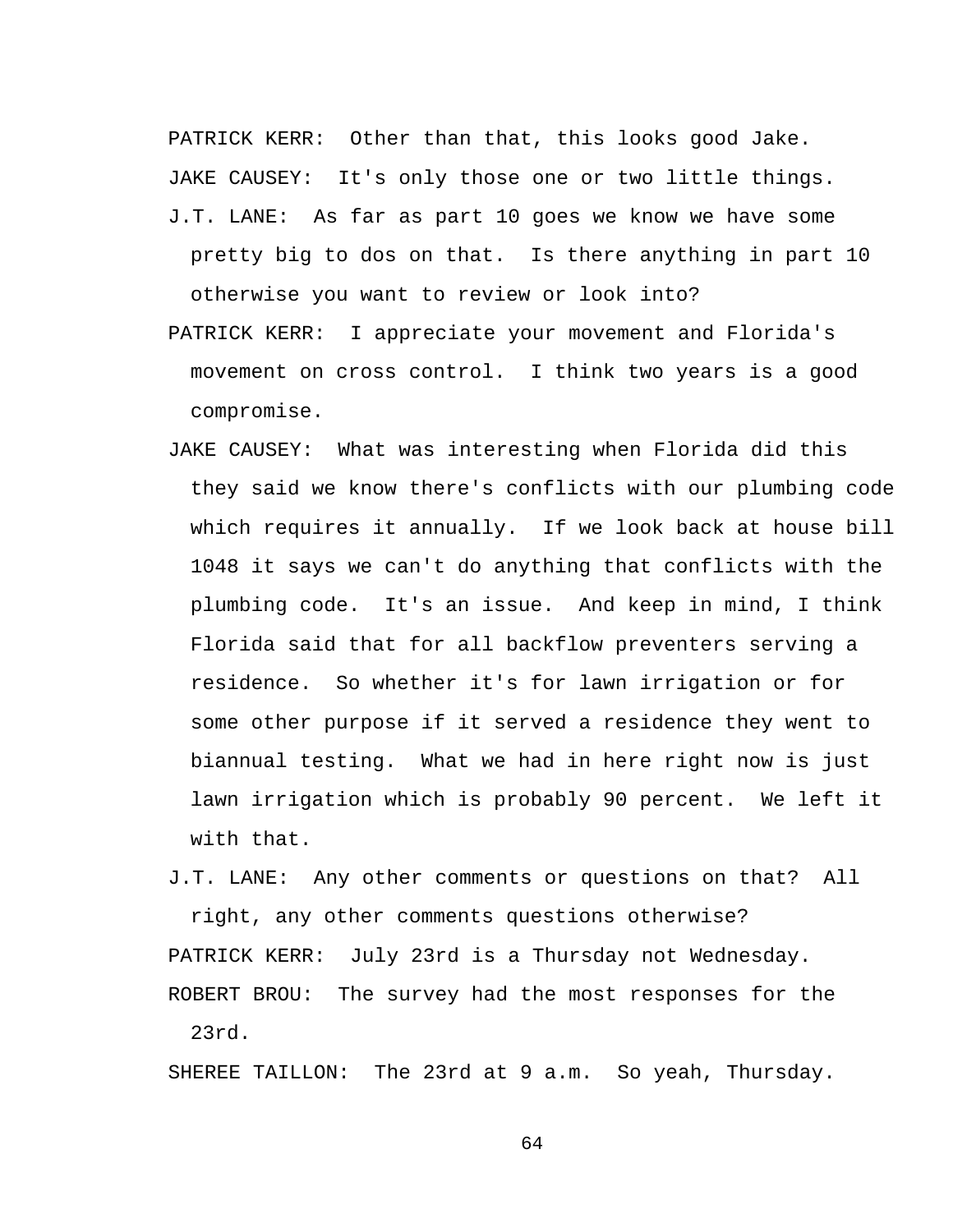JIMMY GUIDRY: I'll be on vacation so I would definitely want to check and see if there is enough people attending at that time.

J.T. LANE: With that, any other public comments?

go over. First thing is how many people on this panel are certified water or wastewater operators. We have three. ROBERT BROU: At the table.

ROBERT GILLBRIDE: So I have a few things I would like to

ROBERT GILLBRIDE: At the table. And then how many of y'all represent systems that are smaller than 500. Only one. Just trying to get a consensus where we're at here. Some items I would like to discuss is again the difference between community and non community. Y'all are passing these things like ASME tanks. ASME tanks I have a price list here that y'all are going to enforce on these people. We'll start with a 120 gallon tank for small daycares. Regular tank is 495 dollars. ASME is 3,585 dollars. A 220 gallon tank, regular a 1,000 dollars. ASME 4,300 dollars. A 315 gallon tank 1,300 dollars. ASME 4,900.

- JIMMY GUIDRY: I have a question. Tell me the difference, tell me in our requirements where we said ASME tanks. Did we say that?
- JAKE CAUSEY: We said had to be built to ASME standards. We didn't say it had to be stamped ASME, but had to be built to the standard.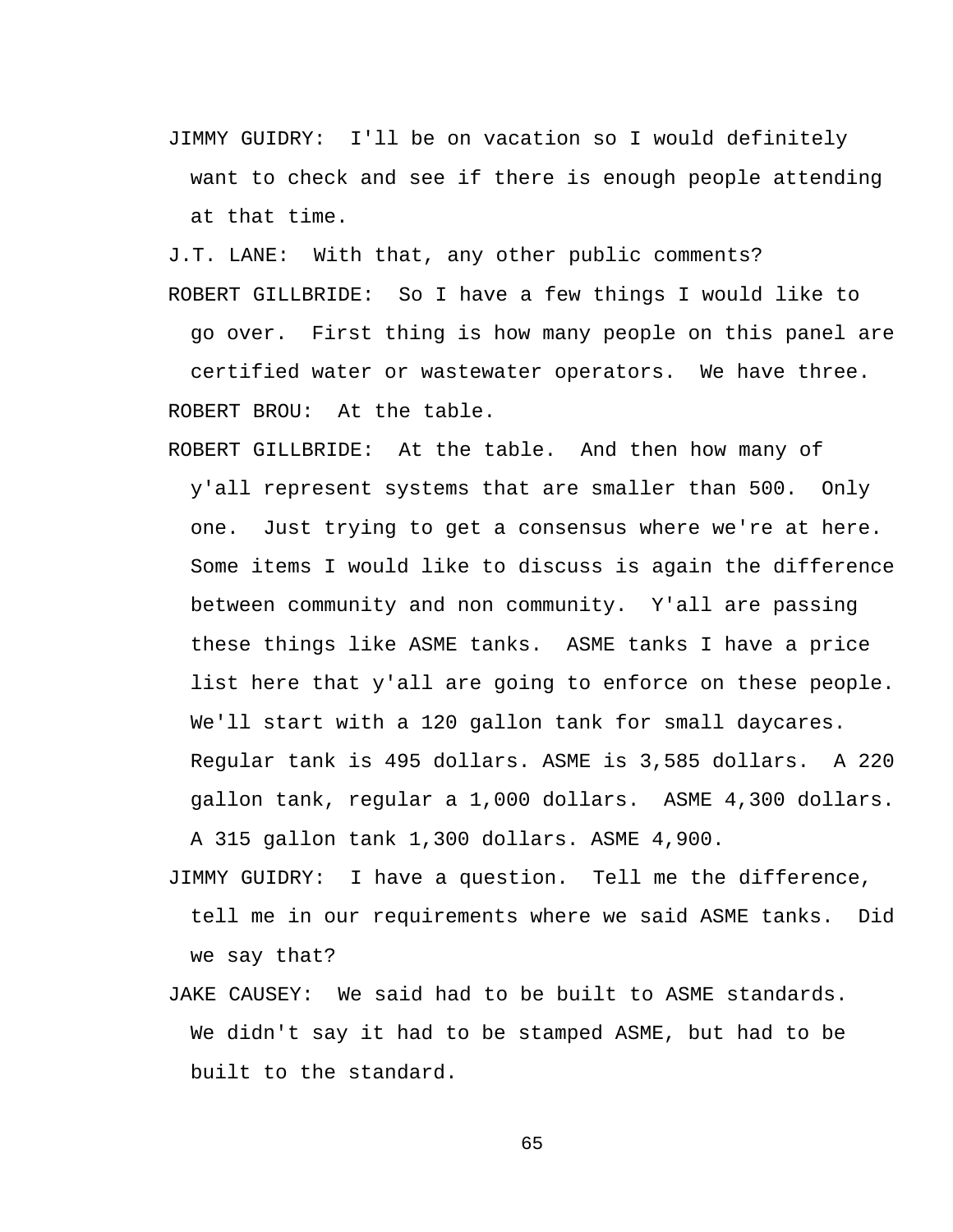- ROBERT GILLBRIDE: You show me one company that is going to stamp a tank that is not ASME and say that it's equivalent.
- KEITH SHACKELFORD: We're saying it doesn't have to have the ASME stamp.

ROBERT GILLBRIDE: But it has to be equivalent.

- KEITH SHACKELFORD: It has to be built to the standard and you can buy one built to the standard without the stamp much cheaper than a stamped tank.
- ROBERT GILLBRIDE: So the engineer, so if Randy designs my system, and I'll pick on Randy cause I know him, and he says we're going to put in X tank then his certification is on the line because he's saying it is equivalent to an ASME standard. Am I wrong or correct?
- RANDY HOLLIS: You're wrong. There's a company out of Hattiesburg that will build a tank to ASME standards. They've got the welding certificate, everything. They just don't have an ASME inspector watching it a 100 percent to stamp it. So they will tell you it is built to ASME standards, but it's not stamped. And they are out of Hattiesburg.
- ROBERT GILLBRIDE: You're telling me that if as the engineer on record that if you do that, put that in the system, something happens who's liable? RANDY HOLLIS: That manufacturer.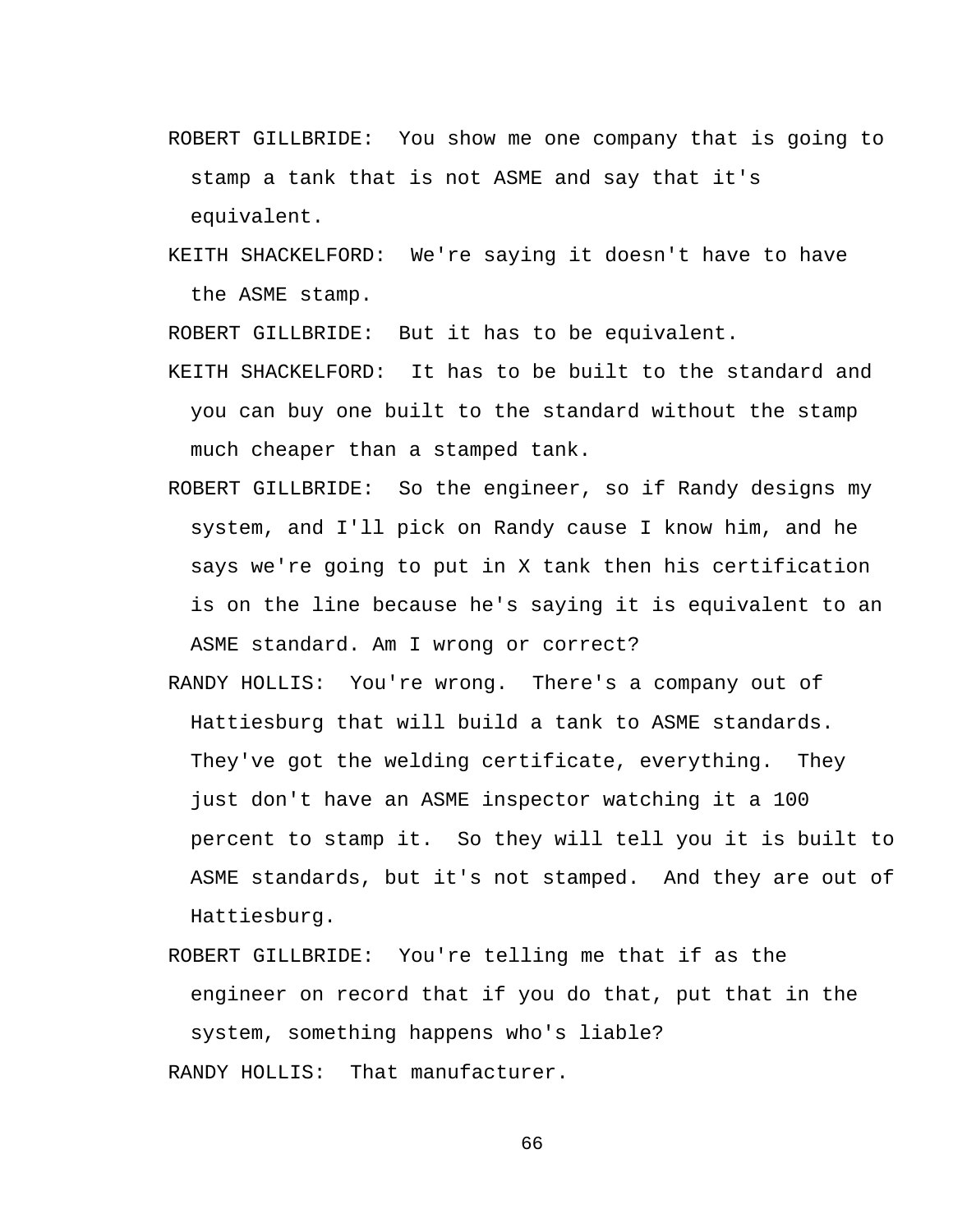JAKE CAUSEY: What company is that?

- RANDY HOLLIS: I'll get you the name of it. When this came up with Keith I called them and talked to them. And he said our difference is is that an ASME tank has to have an inspector to watch it a 100 percent of the time to certify it. He said we do not have that person here. We x-ray wells, we give you mill certificates on the metal. We'll do every bit of it, we just won't stamp it because we don't have the guy here full time.
- ROBERT GILLBRIDE: I've called six manufacturers and everybody is telling me no.
- PATRICK KERR: So the 100 dollar tank that you're buying is that like a (inaudible) tank?
- ROBERT GILLBRIDE: I'm talking about going to the local water well supply and buying hydropneumatic tank. And that's why I'm saying you have to see the difference between community and non community.
- PATRICK KERR: No, we don't. EPA doesn't see the difference for these kinds of things. We have to treat them both the same.

ROBERT GILLBRIDE: When it comes to public health.

PATRICK KERR: That's what we're here for.

ROBERT GILLBRIDE: What does ASME tank have to do with

public health?

PATRICK KERR: Resiliency.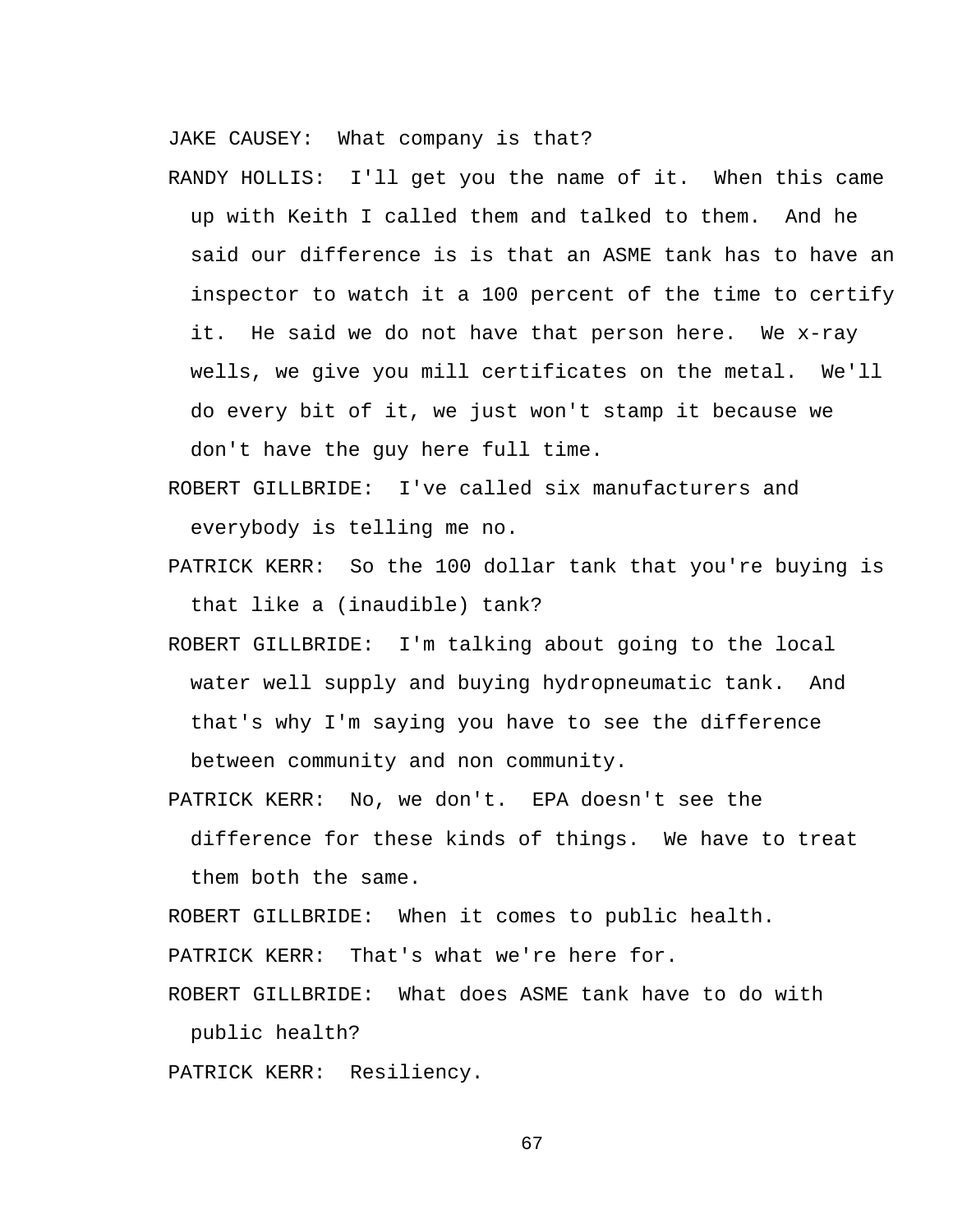ROBERT GILLBRIDE: So you're going to blow up a-- PATRICK KERR: I'm not going to blow up anything. ROBERT GILLBRIDE: -- tank going over 50 PSI. PATRICK KERR: I understand your concern.

- ROBERT GILLBRIDE: I'm just saying, you're making it hard for small systems to comply. Or not y'all, but the rules and regulations. So I'm simply stating that system we just did was looking at a 1,000 dollars for a tank and had to spend 9,000 because this ASME was enforced.
- J.T. LANE: For non community verses community are we using the EPA definition for community verses non community?
- ROBERT GILLBRIDE: Yeah, water system. I'm a contract operator so I operate for daycares, stores, restaurants, apartment complexes, little mom and pops in the middle of nowheres that have water that we need to protect. That was one of them.
- J.T. LANE: If EPA considers that a community system it's 25 or more residences.

JAKE CAUSEY: Services any residences.

J.T. LANE: Is it people or, so it's people.

PATRICK KERR: It's not 25 trailers, it's 6 trailers.

JAKE CAUSEY: But it serves a residential population, not a business. There's a difference between community and noncommunity. It's people, but if it's people in a residential situation verses people in a work at Home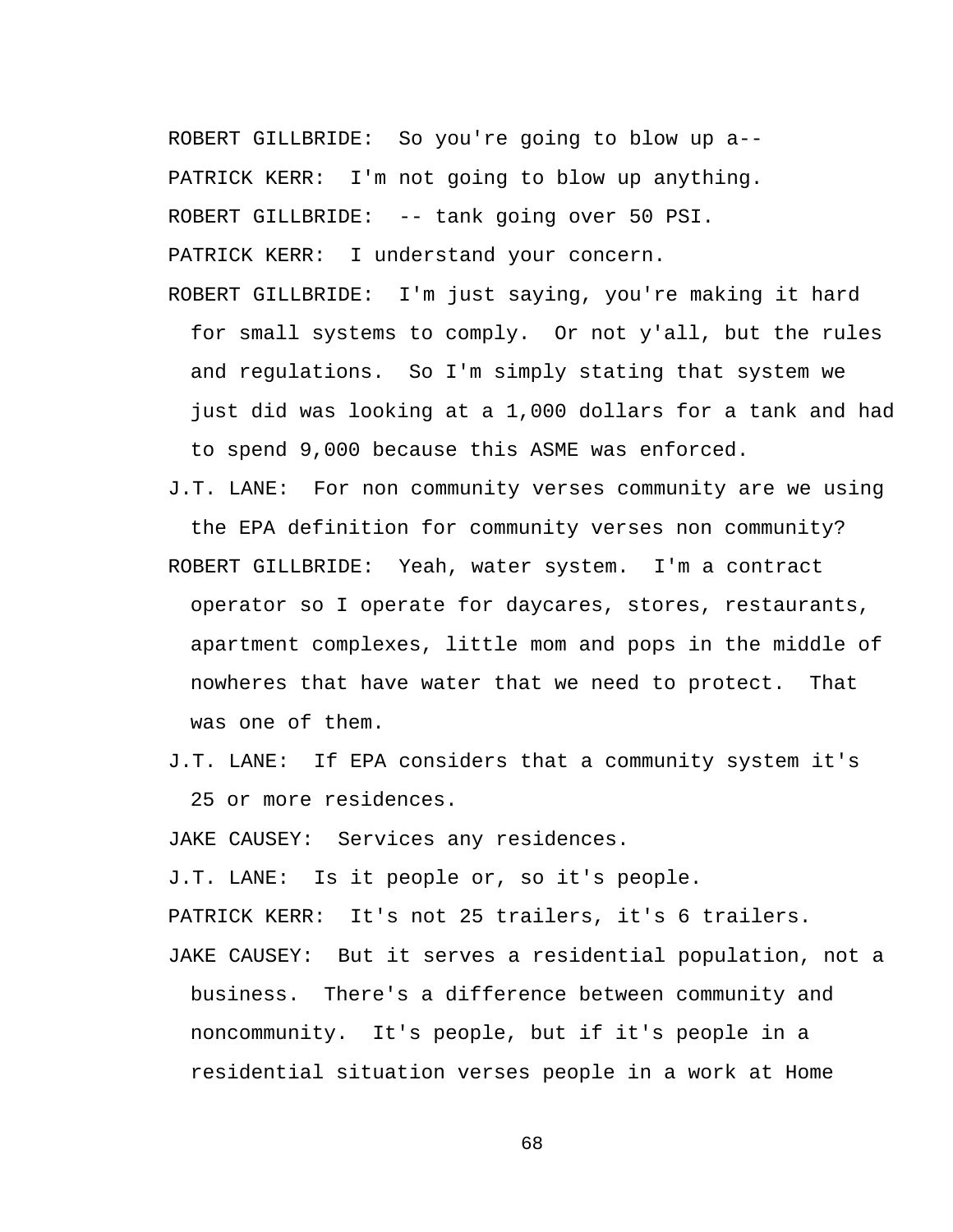Depot situation. The use of the water is different.

That's how you delineate community verses non community. ROBERT GILLBRIDE: Then non community transit and community transit.

JAKE CAUSEY: I think what would be helpful is the information like Randy just shared. Robert has apparently called six people trying to find these things and it's

just not easy to find. It's frustrating I believe.

ROBERT GILLBRIDE: So another concern I had is he made a comment, he probably didn't even realize it, said LMI pumps are disposable. Again, in the big picture for big water systems LMI pumps are disposable, but for these little mom and pops a 500 dollar LMI is not disposable. That's what I'm asking y'all to look at. When y'all are making these rules and enforcing them make sure that you're looking at the small mom and pops. I'm not saying we have to cheat on chlorine or anything like that for health, but a lot of this stuff is not for that. Then as far as backflow you cannot reply on these plumbers to install. I have four RPs by my house that are 2 inches off the ground. But they're certified by the plumbers. They're certified by the water system because the water system is Uncle Toms in the middle of nowhere and they don't know what they're doing. I stand hard on that. I am a general tester. The second thing is there is no code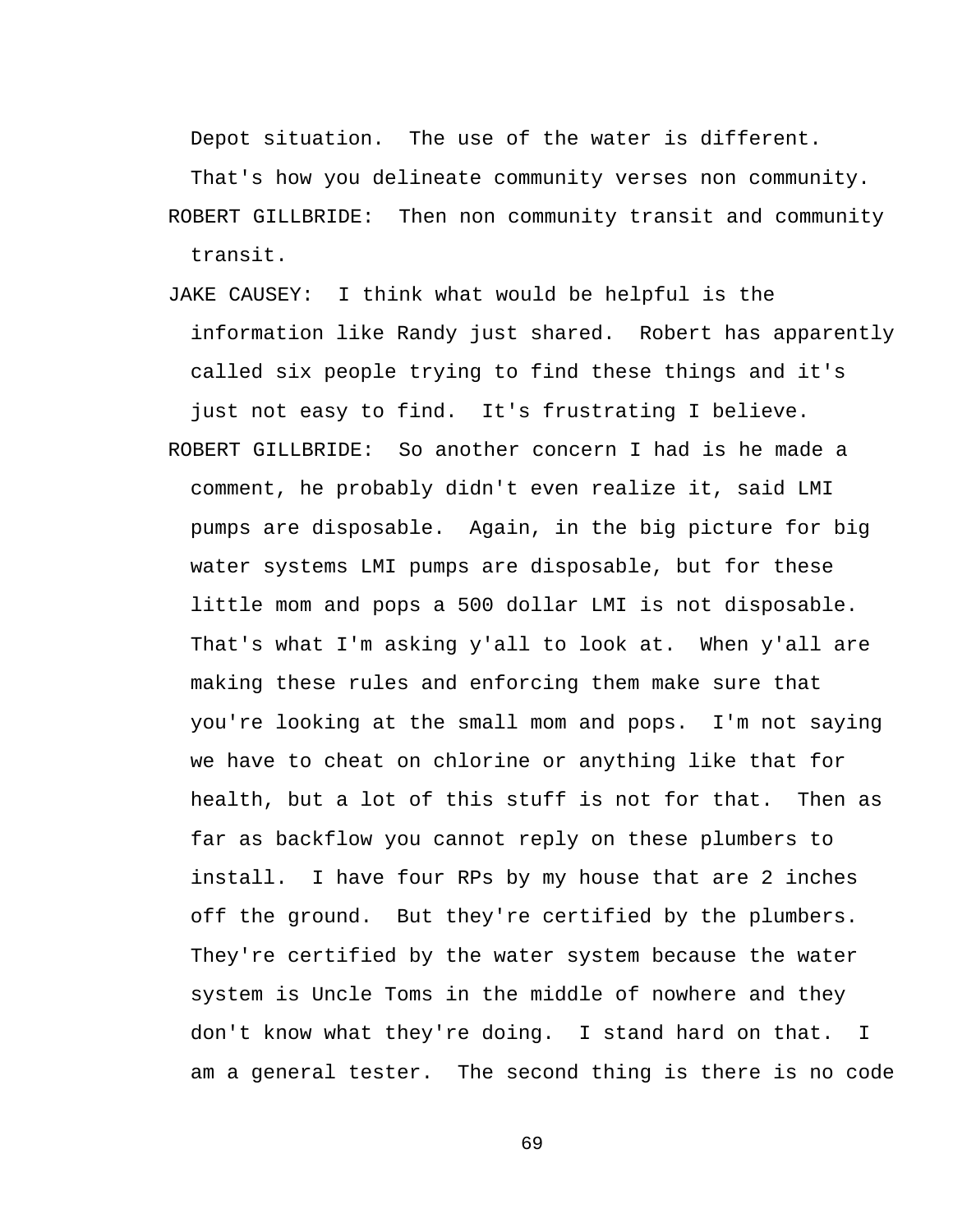enforcement. So you go to little city in the middle of nowhere inspecting code enforcement to regulate this it's not happening. Thank you.

- J.T. LANE: Is there anything y'all want to add? Anyone else that has any other comments they want to share? Thank you Robert, appreciate it.
- JIMMY GUIDRY: Could I just ask the question, tell me why that's important, that tank?

KEITH SHACKELFORD: Standards of quality of the

manufacturer.

JIMMY GUIDRY: And you didn't have that requirement before? JAKE CAUSEY: It's in 10 state standards and been there

that it has to meet ASME standards.

JIMMY GUIDRY: But not in our code.

JAKE CAUSEY: Well, nothing that was in 10 state standards was written in our code per say.

J.T. LANE: I thought 10 state standards said it had to be certified, but we changed it to had to meet the standards.

RANDY HOLLIS: What we did was we reached a compromise.

You can go to an ASME certified tank that is stamped and it is very expensive. You can go to the tanks that Robert referenced that are made to withstand some pressure, but they're not designed, they're not welded, they're not xrayed or anything. And so what Robert is promoting is a el cheapo tank that we don't know what it would withstand.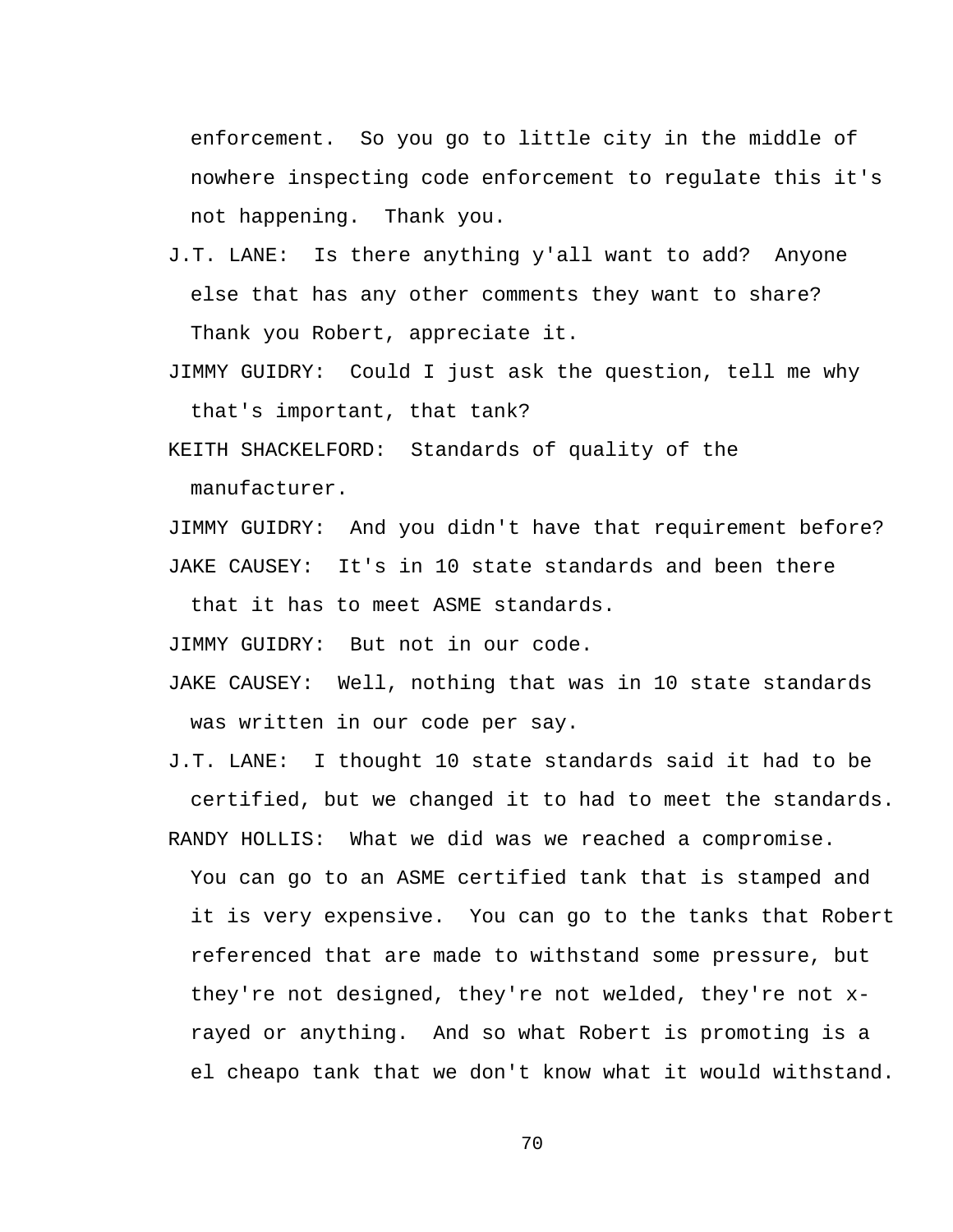And so what we did is, and I'm sorry Robert I take issue with that.

- ROBERT GILLBRIDE: But they are stamped that they withhold up to a 100 to 150 PSI. That's all you're worried about. What else are you worried about?
- RANDY HOLLIS: Surge. What we did is we compromised instead of the el cheapo tank, cause you're doing it to save money. You're doing it to save money, that's why. And instead of going to the real expensive stamped tanks we compromised and said let's give us a tank that's built to ASME standard, but it doesn't have to have a certification on it. To me it's a good compromise in that we're not costing as much as an ASME tank, but we're not going with the cheapest one that we don't know how it was really built. Cause it's super thin metal and I'm just not comfortable with that. So you're asking me about my professional opinion, I think we came up with a good compromise. How long will that company in Hattiesburg continue to make ASME tanks that are not stamped, I don't know because other states are going to that.
- ROBERT GILLBRIDE: All these tanks that I did check on that are non ASME are NSF approved. So you got an NSF approval, you have a 100, 150 PSI approval which is all you're really worried about on a hydropneumatic tank. I mean most water systems small like that don't run above 60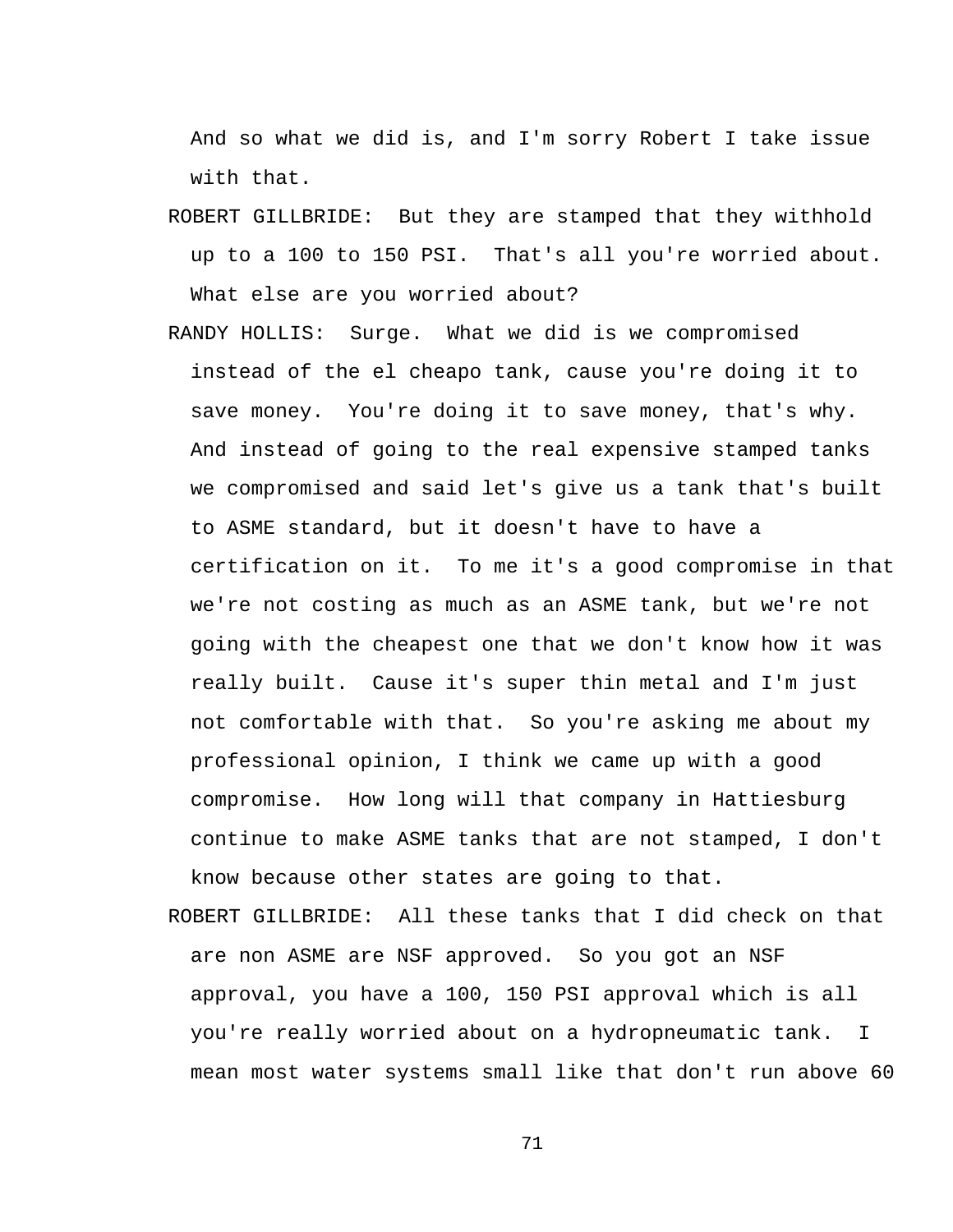at the very most. So again, all these small tanks, a little daycare running a 75 gallon bladder tank it's not ASME. How are you going to go in there and tell these people they have to put in a 5,000 dollar tank. It's just not feasible for these small systems.

- JIMMY GUIDRY: How would that play out if they have to replace a tank that has to meet the standard. If they don't have the tank currently they are going to have to replace their tank?
- JAKE CAUSEY: I think that's all to be discussed in the grandfather. I don't think any of that has been determined yet. Certainly if they replaced the tank then I think we know the answer.
- ROBERT GILLBRIDE: If we replace equipment we shouldn't have to worry about ASME, right?
- JAKE CAUSEY: That's not my understanding. If you replaced the tank you have to meet the code with the new tank. ROBERT GILLBRIDE: Isn't there wording in there that says
- if you replace like kind that you do not have to meet? JAKE CAUSEY: Talking about the language where a permit is required. I think that's the language you're referring about when a permit is required. But install a new tank would definitely need a permit.
- ROBERT GILLBRIDE: I just ask you to look at it. I'm not saying anybody is wrong, I'm just saying with this whole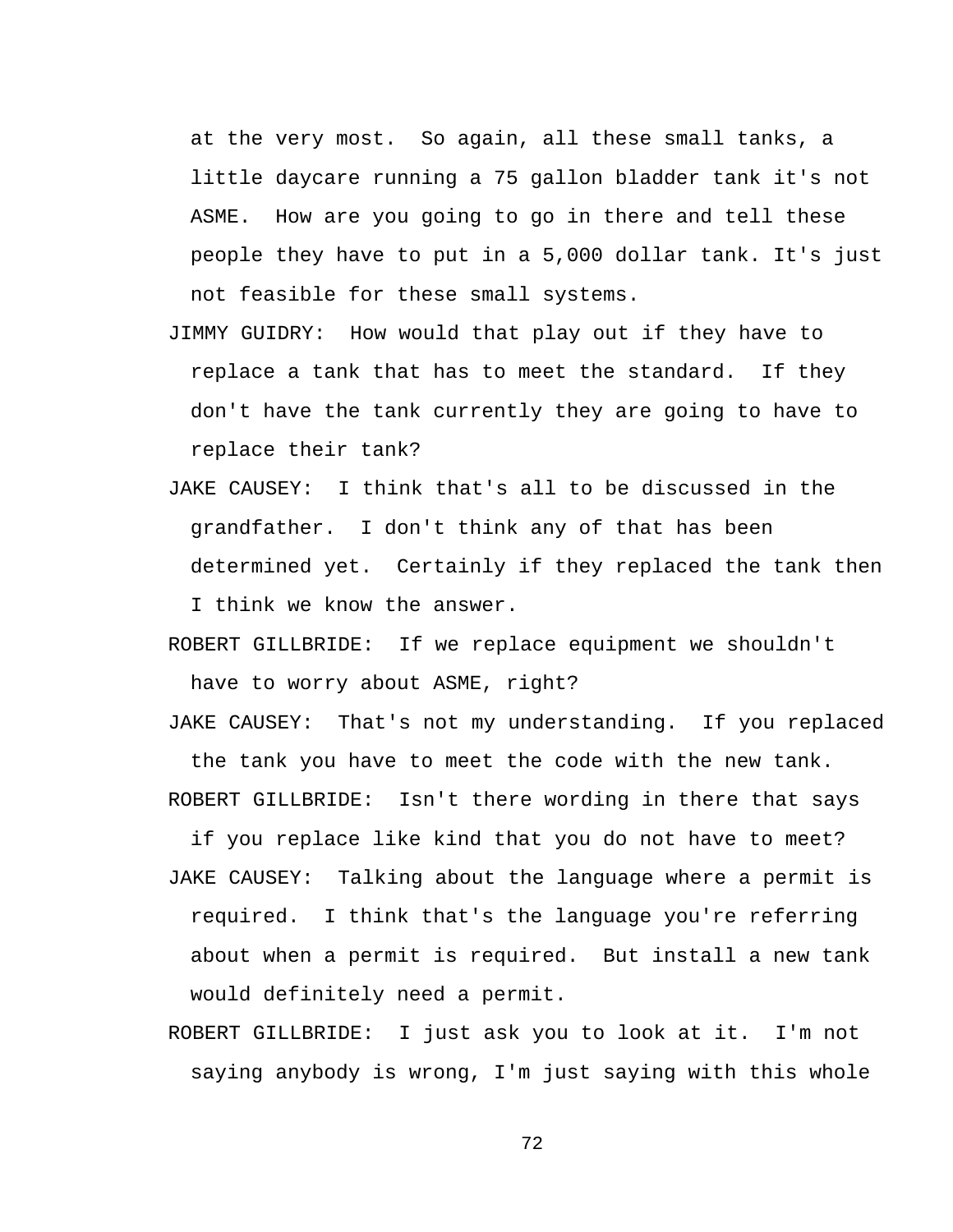implementation of the rules that y'all have been here to put together and enforce I'm just asking y'all to look out for the little guys. If these little guys can't continue to operate then I can't continue to operate. It's bad for economy, it's bad for everybody else.

- JIMMY GUIDRY: I appreciate the input and I am trying to understand it because I'm going to have to decide what I can swallow as a grandfather clause. And it's not a simple answer because every little item you talk about there's somebody that says why do we have to meet that standard and other people that say, the experts say because it's the right thing to do. But 9,000 versus a 1,000.
- PATRICK KERR: Our expansion tanks and water heaters all ASME stamped, certified?
- ROBERT GILLBRIDE: Water heaters are ASME on fire vessels. These are not fire vessels, but when we looked that up the other day my question is how come can you buy a water heater for 250 dollars.

PATRICK KERR: Cause you buy a lot of them.

ROBERT GILLBRIDE: Once the industry sees that hey we've got them the non ASME's probably won't be, the non stamped probably will not be non stamped or go up on price. I'm dealing with daycares, small mom and pop businesses that are freaking out. Now that we've swapped over to NSF

73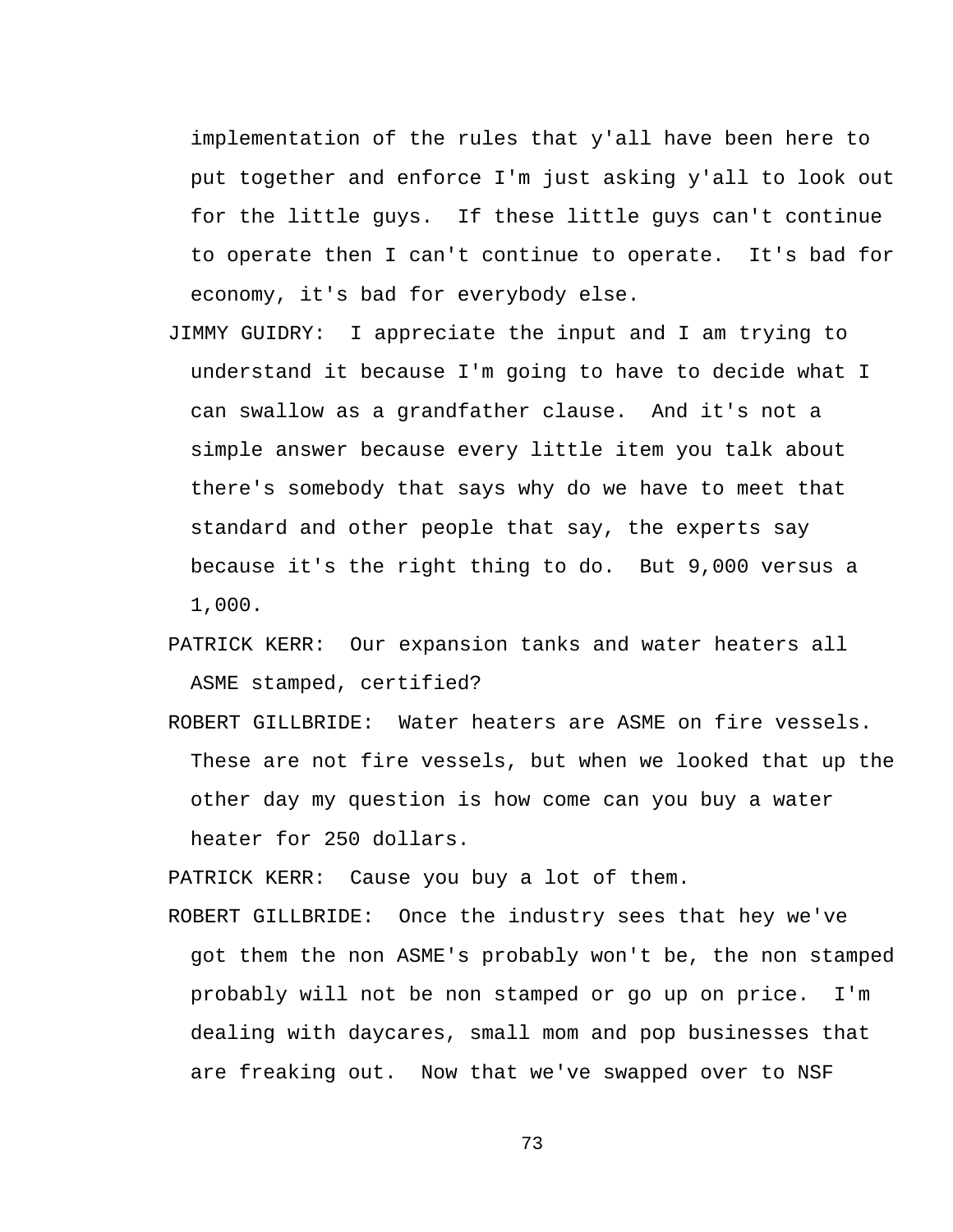bleach these guys are used to paying a 1.50, 2 dollars a gallon are now up to 6 to 8 dollars a gallon. It's hurting them and every little thing y'all do, not y'all, every little thing that gets done to these people hurts them and is pushing them, pushing them.

- JEREMY HARRIS: Robert have you ever seen one of them fail, one of the tanks, not ASME.
- ROBERT GILLBRIDE: No, I have not. I've been in the business for 21 years, I've worked for three different water companies. One of them has several railroad tanks out there that sure as hell ain't ASME. And I can tell you I have never seen one fail.

RANDY HOLLIS: I'll send you a picture or two where it blew the lid off it about 200 feet and hit a house.

JEREMY HARRIS: What size were they?

RANDY HOLLIS: Probably about a 3,000 gallon tank. End of

it got blown off and went 200, 300 feet.

JEREMY HARRIS: What was the pressure rating?

RANDY HOLLIS: Probably got water logged with no air

pressure the hammer hit it and blew it off.

ROBERT GILLBRIDE: And again, I'm not debating it. I'm

just saying on a small 75 gallon tank on a small daycare I don't see it blowing. That's my opinion.

J.T. LANE: Anything else? Do we have a motion to adjourn? ROBERT BROU: Motion.

74